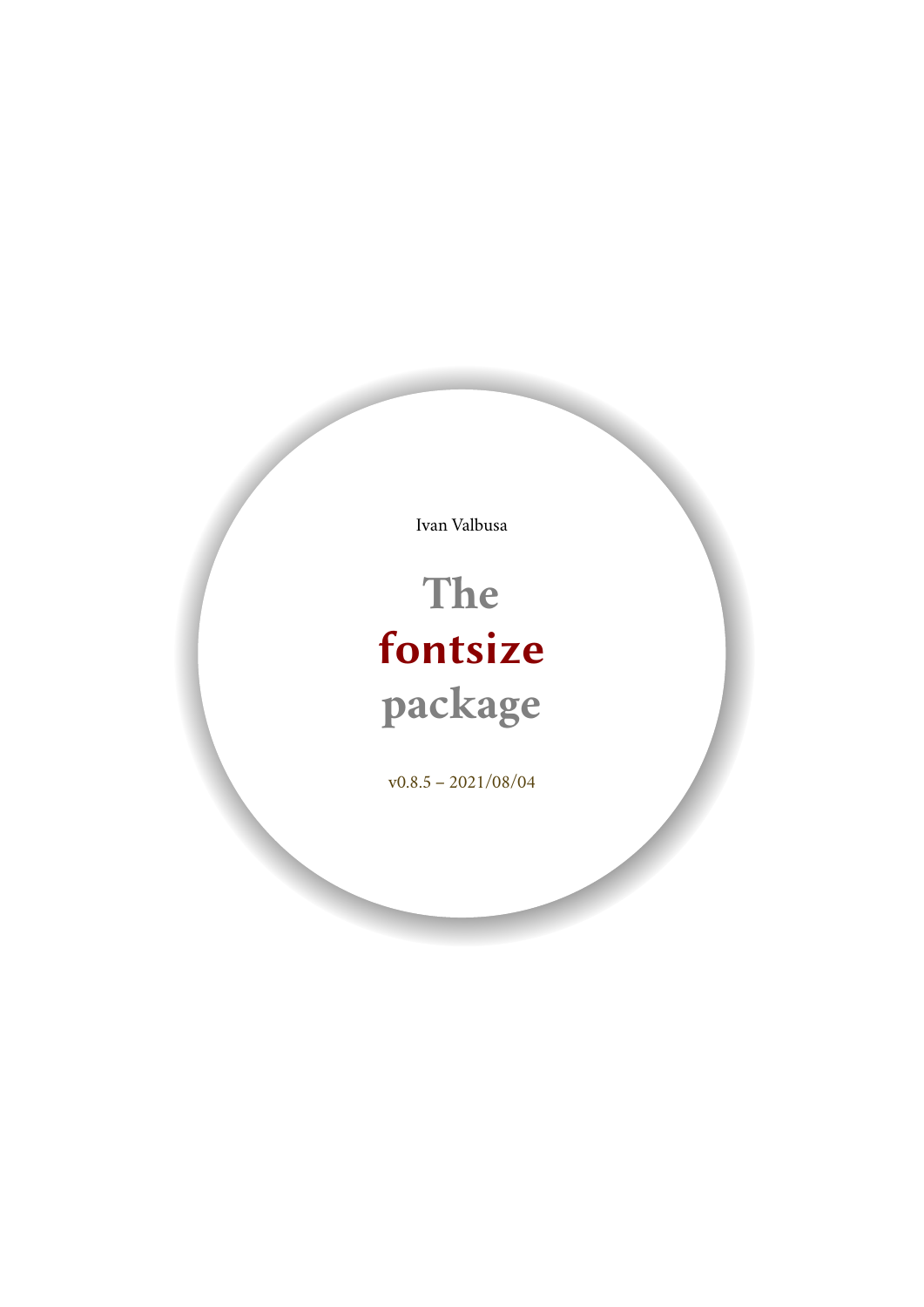The serif typeface is Cochineal, created by Michael Sharpe on the basis of Sebastian Kosch's Crimson. The typewriter font is Inconsolata, designed by Raph Levien and the sans serif text is typeset in Linux Biolinum, created by Philipp H. Poll.

### Legalese

Copyright © 2020-2021 Ivan Valbusa

This package is author-maintained. Permission is granted to copy, distribute and/or modify this software under the terms of the ETEX Project Public License, version 1.3 or later ([http:](http://latex-project.org/lppl) [//latex-project.org/lppl](http://latex-project.org/lppl)). This software is provided "as is", without warranty of any kind, either expressed or implied, including, but not limited to, the implied warranties of merchantability and fitness for a particular purpose.

### Feedback

If you have any questions, feedback or requests please email me at ivan dot valbusa at gmail dot com. If you need specific features not already implemented, remember to attach the example files.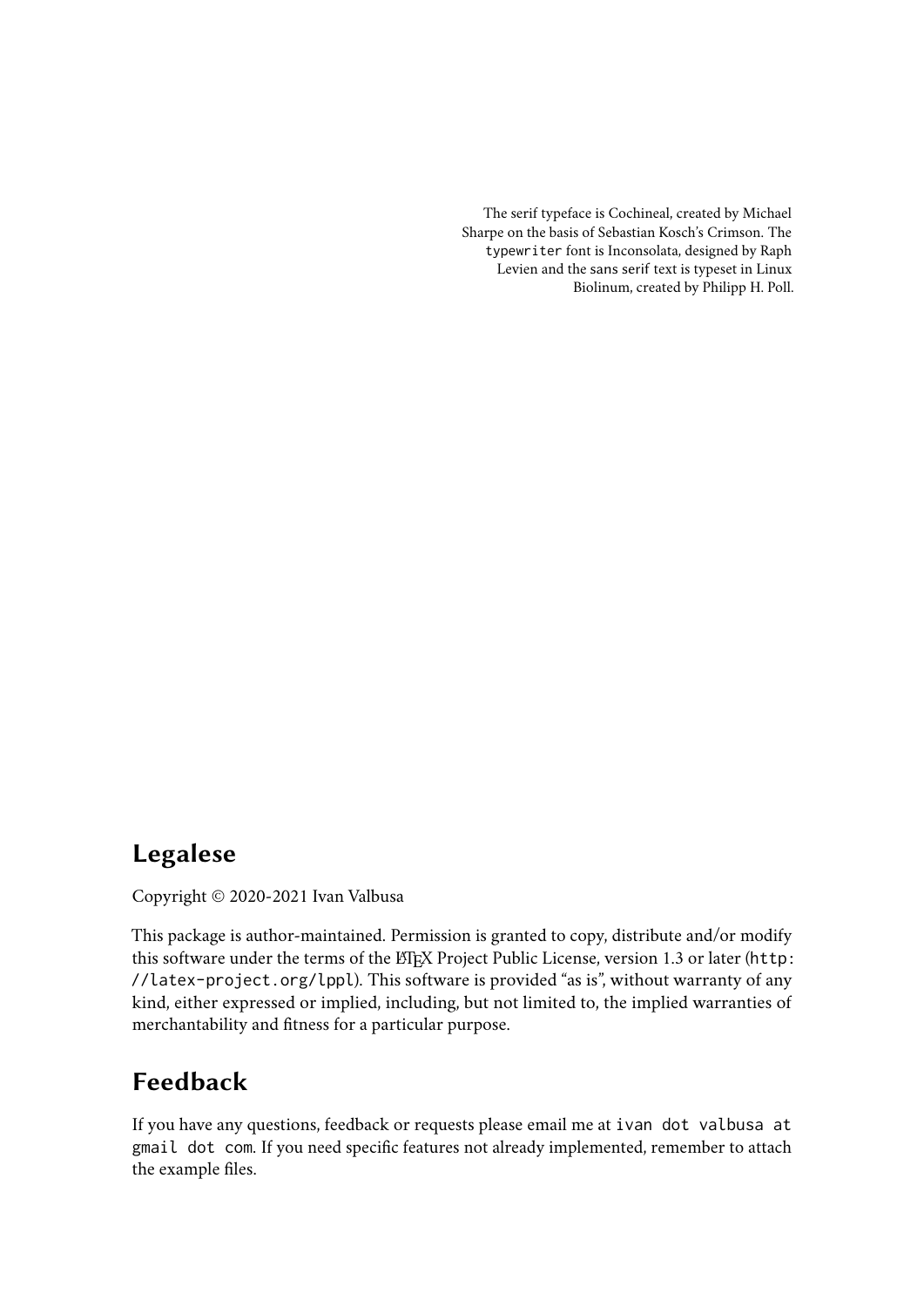# User's guide to **fontsize**

### A small package to change the font size

 $v0.8.5 - 2021/08/04$ 

Ivan Valbusa

ivan dot valbusa at gmail dot com

### **Abstract**

The fontsize package allows you to set arbitrary sizes for the main font of the document and to adjust the line spacing accordingly. It also provides new font sizing commands and lets you generate your own .clo file for better tuning.

### **Contents**

| 1 Usage |                                |  | 3 2 Known issues | 10. |
|---------|--------------------------------|--|------------------|-----|
|         | 1.1 Options 4                  |  |                  |     |
|         | 1.2 Commands 4 3 The Code      |  |                  | 10  |
|         | 1.3 New font sizing commands 5 |  |                  |     |
|         | 1.4 Some text samples 8        |  | References       | 35  |

### **Credits**

The code is an excerpt of the scrextend and scrfontsizes packages [\(Neukam et](#page-34-1) [al. 2020\)](#page-34-1), with few minor changes to make it completely independent of the KOMAscript bundle and with a couple of new features. The package is updated to version 3390 2019-11-18 17:09:35Z of the scrkernel-fonts.dtx file.

### Caveat

Although effective with any value of the font size (as long as the font is scalable), the package is meant for small font size changes. For truly optimal results you should (re)define your own .clo file. In fact note that the file generated with \generateclofile, as well as the macros redefined via \changefontsize, are a subset of the standard .clo files.

### <span id="page-2-0"></span>1 Usage

The package can be loaded, as usual, with:

```
\usepackage[⟨options⟩]{fontsize}
```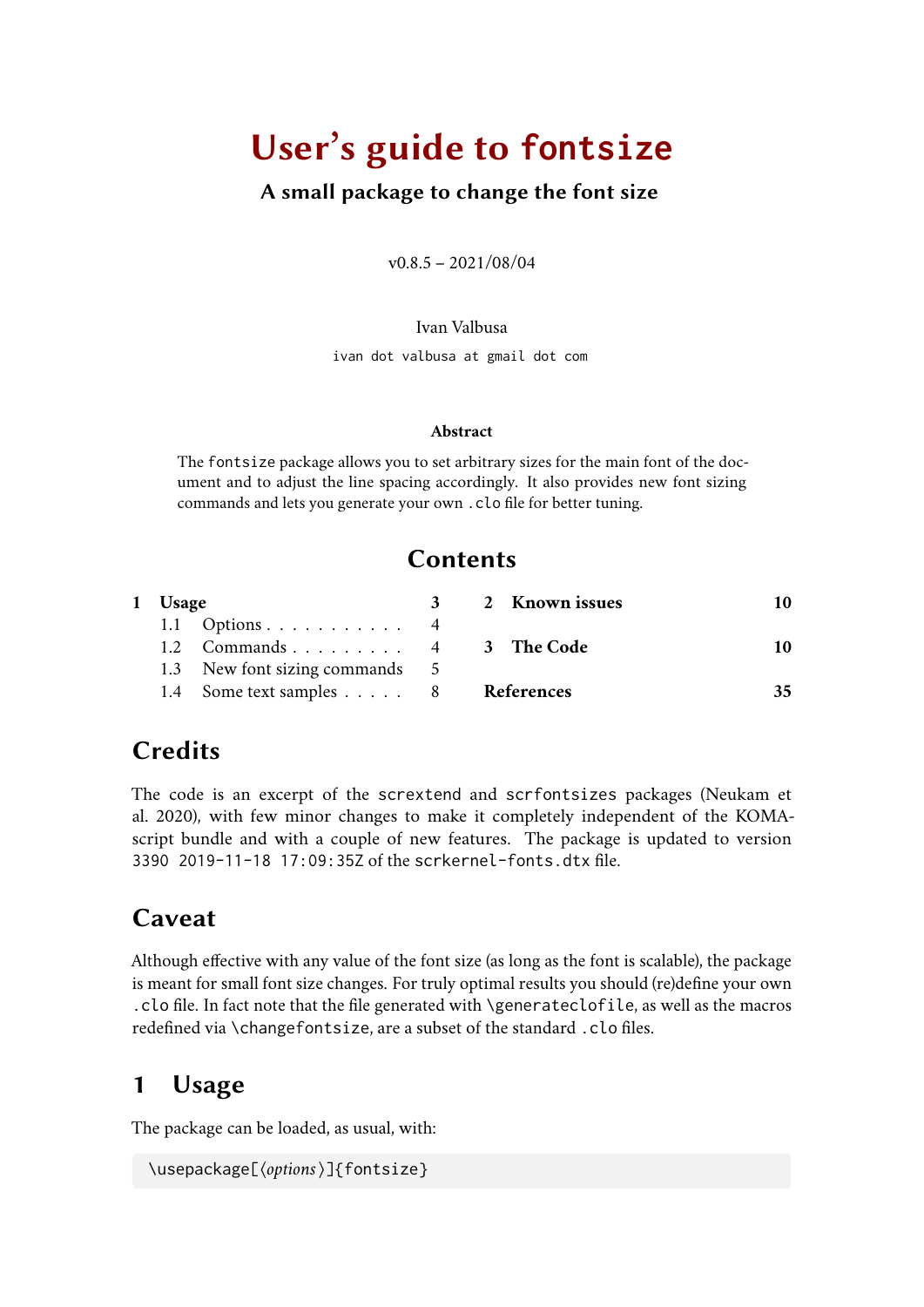### <span id="page-3-0"></span>1.1 Options

### fontsize =  $\langle$ *fontsize* $\rangle$

Sets the normal size to ⟨*fontsize*⟩ and the normal line spacing to 1.2⟨*fontsize*⟩. The other sizes (\tiny, \scriptsize, ecc.) and line spacings are set proportionally. You can use any unit recognized by TEX and you can omit the unit as well (in which case it defaults to pt).

Note that fontsize does not redefine some commands of the standard *.clo* files such as those related to the page layout and few others. For example the 12pt class option redefine \Huge (via \let\Huge=\huge) which is not redefined by fontsize=12pt. For these reasons, if possible, you should always set a font size class option that comes close to the one loaded by the package. For example with fontsize=12.2pt you should load the 12pt class option.

parindent =  $\langle$ *dimen* $\rangle$ 

Sets the value of \parindent. You can use any unit recognized by TEX but for consistency it is preferable to use a font-dependent unit such as em.

Note that the "em" is simply an arbitrary unit that comes with a particular font. The value of \parindent given in ems depends on both the font used and on how or where it is set: whether before or after \begin{document}. For this reason, don't expect 1 em to always be equivalent to the currently specified ⟨*fontsize*⟩. If you don't like this behavior, use absolute units such as pt, cm or mm.

cloname =  $\langle name \rangle$ 

If declared *before* fontsize, it loads the file named ⟨*name*⟩⟨*fontsize*⟩.clo to setup the font sizes. This file can be generated through the \generateclofile command (see below).

### <span id="page-3-1"></span>1.2 Commands

\changefontsize[⟨*baselineskip*⟩]{⟨*fontsize*⟩} iff ⟨*baselineskip* ⟩ ≥⟨*fontsize*⟩

Sets the normal size to ⟨*fontsize*⟩ and the normal line spacing to ⟨*baselineskip* ⟩. The other sizes (\tiny, \scriptsize, ecc.) and line spacings are set proportionally. If the first optional argument is omitted, the command has the same effect of the fontsize option. You can use any unit recognized by  $T_F X$  and you can omit the unit as well (in which case it defaults to  $pt$ ).

```
\changefontsize[13.5pt]{11.5pt}
```

```
\generateclofile{⟨name⟩}[⟨baselineskip⟩]{⟨fontsize⟩} iff ⟨baselineskip ⟩ ≥⟨fontsize⟩
```
Generates a file named ⟨*name*⟩⟨*fontsize*⟩.clo in which the normal size is ⟨*fontsize*⟩ and the normal line spacing is  $\langle baselineskip \rangle$ . The other sizes (\tiny, \scriptsize, \small, ecc.) and line spacings are set proportionally. You can use any unit recognized by T<sub>E</sub>X and you can omit the unit as well (in which case it defaults to pt). If cloname=⟨*name*⟩ *and* fontsize=⟨*fontsize*⟩, the generated file will be automatically used to setup the main sizes.

*In fact the* .clo *file is only needed if you intend to modify it. In this case remember to comment the command, otherwise the edited file will be overwritten.*

| \usepackage[cloname=fs,fontsize=11.5]{fontsize} | % loads fs11.5.clo   |
|-------------------------------------------------|----------------------|
| $\generateclofile{fs}[13.5]{11.5}$              | % creates fs11.5.clo |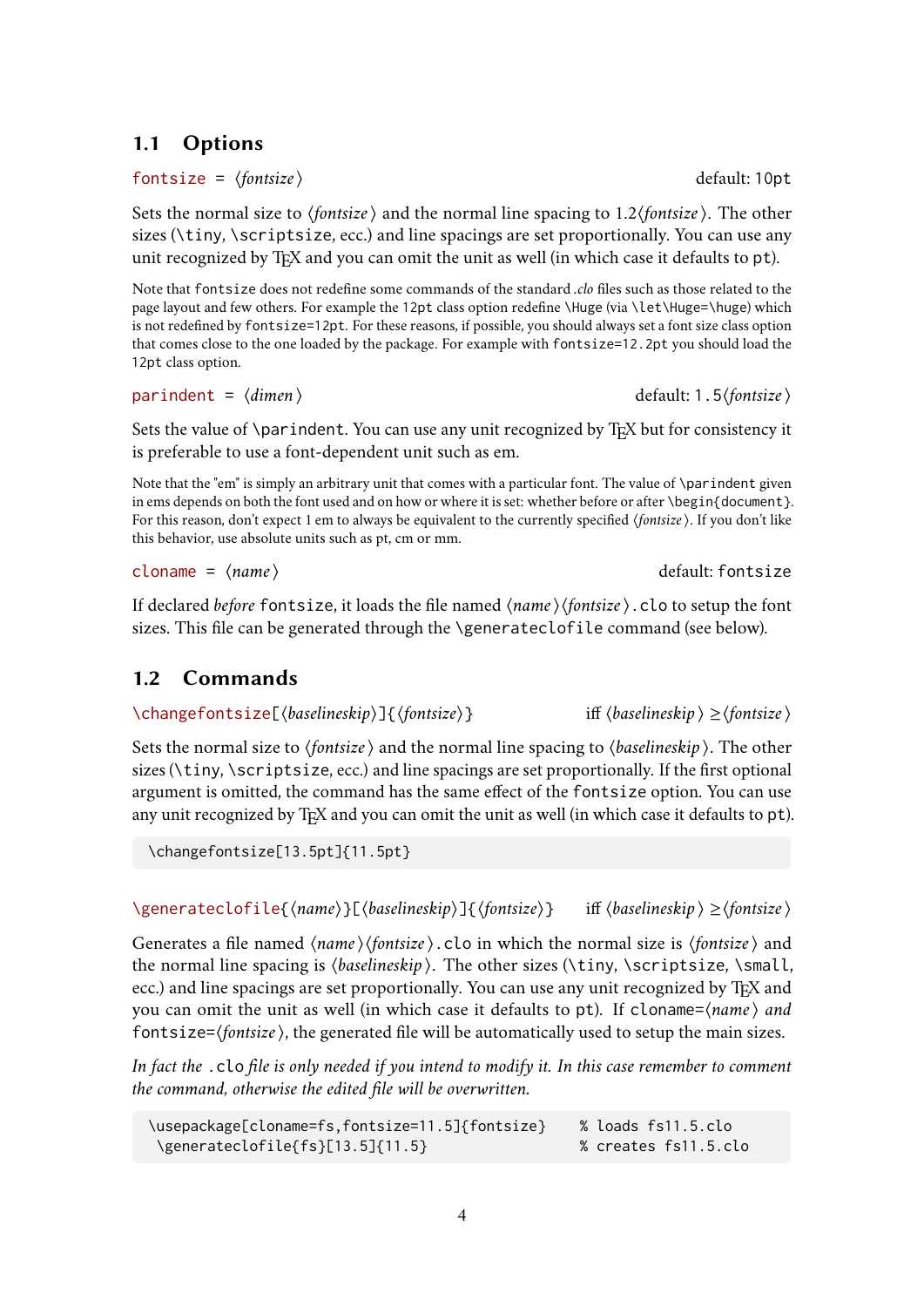\printsamples{⟨*baselineskip*⟩}{⟨*fontsize*⟩}[⟨*sizes*⟩] iff ⟨*baselineskip* ⟩ ≥⟨*fontsize*⟩

A command thought to test the fontsize settings. It prints a text sample for every size given in the third optional argument. If this argument is omitted, it prints a sample for each available size. See the examples on page [8.](#page-7-0)

```
\printsamples{13pt}{11pt}[normalsizer,normalsizerr,normalsizerrr]
\printsamples{13.5pt}{12pt}
```
### \sampletext{⟨*text*⟩}

Defines the ⟨*text*⟩ to be used by \printsamples.

### <span id="page-4-0"></span>1.3 New font sizing commands

The package provides three additional font sizing commands for each standard size (plus the new \HUGE command). See table [1](#page-5-0) for details.

| \tiny                          | Lipsum | <b>\LARGE</b>    | Lipsum        |
|--------------------------------|--------|------------------|---------------|
| \tinyr                         | Lipsum | <b>\LARGEr</b>   | Lipsum        |
| \tinyrr                        | Lipsum | <b>\LARGErr</b>  | Lipsum        |
| \tinyrrr                       | Lipsum |                  |               |
| \scriptsize                    | Lipsum | <b>\LARGErrr</b> | Lipsum        |
| \scriptsizer                   | Lipsum |                  | Lipsum        |
| \scriptsizerr                  | Lipsum | \huge            |               |
| \scriptsizerrr                 | Lipsum | <b>\huger</b>    | Lipsum        |
| \footnotesize                  | Lipsum |                  |               |
| \footnotesizer                 | Lipsum | <b>\hugerr</b>   | Lipsum        |
| \footnotesizerr                | Lipsum | <b>\hugerrr</b>  | Lipsum        |
| <i><b>\footnotesizerrr</b></i> | Lipsum |                  |               |
| \small                         | Lipsum | \Huge            | Lipsum        |
| \smallr                        | Lipsum |                  |               |
| \smallrr                       | Lipsum | <b>\Huger</b>    | Lipsum        |
| \smallrrr                      | Lipsum |                  |               |
| \normalsize                    | Lipsum | <b>Hugerr</b>    | Lipsum        |
| \normalsizer                   | Lipsum |                  |               |
| \normalsizerr                  | Lipsum | <b>\Hugerrr</b>  | Lipsum        |
| \normalsizerrr                 | Lipsum |                  |               |
| \large                         | Lipsum | <b>\HUGE</b>     | ipsum         |
| <i><b>\larger</b></i>          | Lipsum |                  |               |
| <i><b>\largerr</b></i>         | Lipsum |                  | <b>Lipsum</b> |
| <i><b>\largerrr</b></i>        | Lipsum | <b>\HUGEr</b>    |               |
| \Large                         | Lipsum |                  |               |
| <b>\Larger</b>                 | ipsum  | <b>\HUGErr</b>   | psum          |
| <b>\Largerr</b>                | ipsum  |                  |               |
| <b>\Largerrr</b>               | 1psum  | <b>\HUGErrr</b>  |               |
|                                |        |                  |               |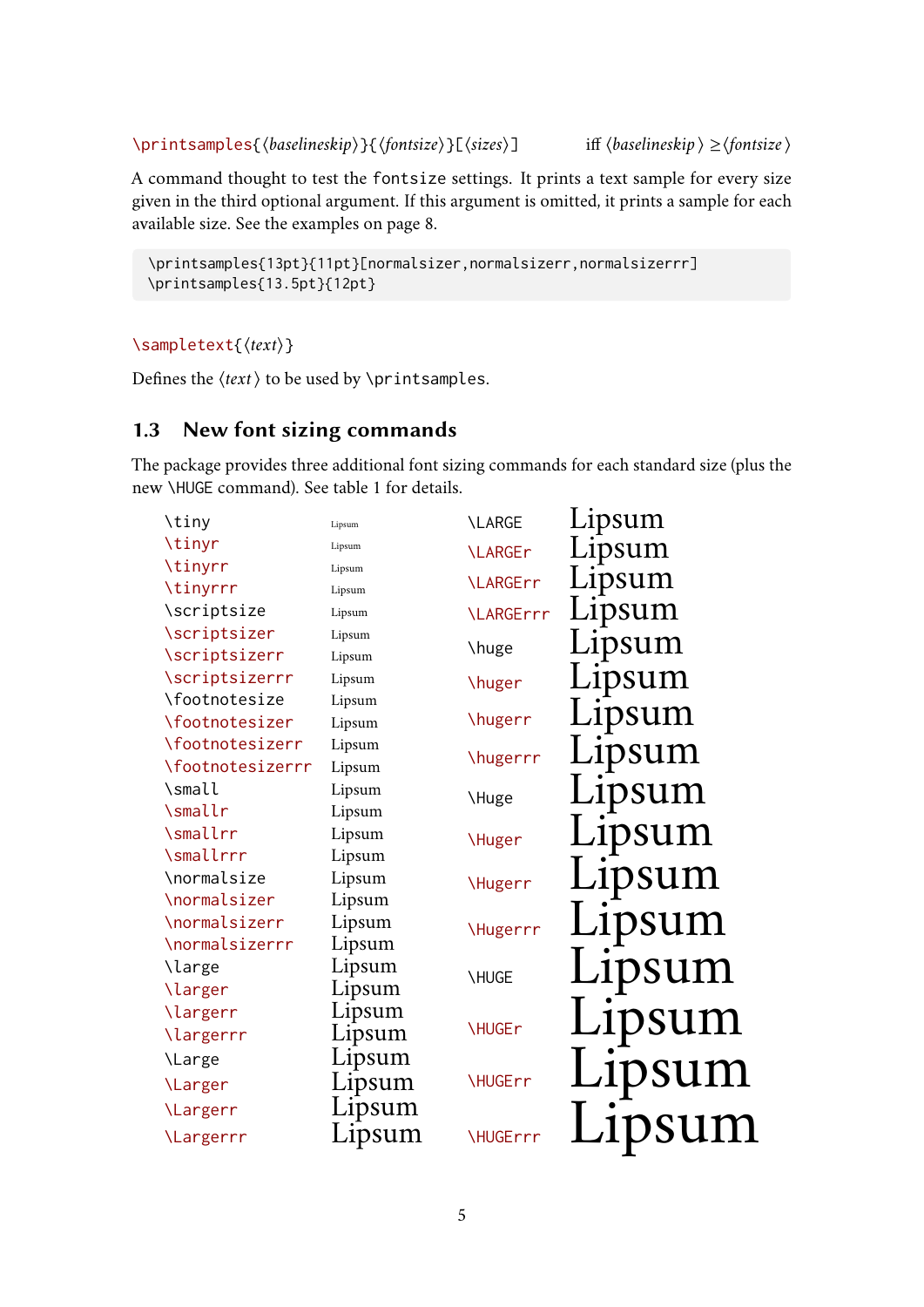If you want these commands to work as expected, the font must be smoothly scalable. This is the case of many Type 1 and Open Type  $f$ is the case of many Type 1 and Open Type fonts such as Cochineal used in this document [\(Sharpe 2020\)](#page-34-2), but if the font has optical sizes, unusual things can happen: some larger sizes may appear smaller. For example, with the Latin Modern typeface [\(Jackowski and Nowacki](#page-34-3) [2009\)](#page-34-3) a similar situation can be encountered when normal size is set to 12 pt:

| <i><b>\largerr</b></i> | 15.84 pt | Hello world                    |
|------------------------|----------|--------------------------------|
| <i><b>\larger</b></i>  |          | $15.12 \text{ pt}$ Hello world |
| \large                 |          | 14.40 pt Hello world           |



In fact the font used for the \larger 'Hello world' is bigger than that used for the \large one. This optical effect is due to the minor thickness of the stems, which makes the words appear shorter and clearer, but not less high (as you can see in the figure on the right which shows the letter H appropriately scaled to see the differences better).

<span id="page-5-0"></span>Table 1: The value of all available sizes (rounded to the second decimal place) relative to \normalsize ranging from 8 pt to 12 pt with increments of 0.5 pt. The first row of each size shows the font size; the second row (colored in gray) shows the default line spacing

| \tiny                              | 4.00 | 4.25 | 4.50 | 4.75  | 5.00  | 5.25  | 5.50  | 5.75        | 6.00  |
|------------------------------------|------|------|------|-------|-------|-------|-------|-------------|-------|
|                                    | 4.80 | 5.06 | 5.40 | 5.65  | 6.00  | 6.30  | 6.55  | 6.90        | 7.14  |
| \tinyr                             | 4.33 | 4.60 | 4.88 | 5.15  | 5.42  | 5.69  | 5.96  | 6.23        | 6.50  |
|                                    | 5.20 | 5.48 | 5.85 | 6.12  | 6.50  | 6.83  | 7.09  | 7.48        | 7.74  |
| \tinyrr                            | 4.67 | 4.96 | 5.25 | 5.54  | 5.83  | 6.12  | 6.42  | 6.71        | 7.00  |
|                                    | 5.60 | 5.90 | 6.30 | 6.59  | 7.00  | 7.35  | 7.64  | 8.05        | 8.33  |
| \tinyrrr                           | 5.00 | 5.31 | 5.62 | 5.94  | 6.25  | 6.56  | 6.88  | 7.19        | 7.50  |
|                                    | 6.00 | 6.32 | 6.75 | 7.07  | 7.50  | 7.87  | 8.18  | 8.62        | 8.93  |
| \scriptsize                        | 5.33 | 5.67 | 6.00 | 6.33  | 6.67  | 7.00  | 7.33  | 7.67        | 8.00  |
|                                    | 6.40 | 6.74 | 7.20 | 7.54  | 8.00  | 8.40  | 8.73  | 9.20        | 9.52  |
| \scriptsizer                       | 5.67 | 6.02 | 6.38 | 6.73  | 7.08  | 7.44  | 7.79  | 8.15        | 8.50  |
|                                    | 6.80 | 7.16 | 7.65 | 8.01  | 8.50  | 8.93  | 9.27  | 9.78        | 10.12 |
| \scriptsizerr                      | 6.00 | 6.38 | 6.75 | 7.12  | 7.50  | 7.88  | 8.25  | 8.62        | 9.00  |
|                                    | 7.20 | 7.59 | 8.10 | 8.48  | 9.00  | 9.45  | 9.82  | 10.35       | 10.71 |
| \scriptsizerrr                     | 6.33 | 6.73 | 7.13 | 7.52  | 7.92  | 8.31  | 8.71  | 9.10        | 9.50  |
|                                    | 7.60 | 8.01 | 8.55 | 8.95  | 9.50  | 9.98  | 10.36 | 10.93       | 11.31 |
| <i><u><b>\footnotesize</b></u></i> | 6.67 | 7.08 | 7.50 | 7.92  | 8.33  | 8.75  | 9.17  | 9.58        | 10.00 |
|                                    | 8.00 | 8.43 | 9.00 | 9.42  | 10.00 | 10.50 | 10.91 | 11.50       | 11.90 |
| \footnotesizer                     | 6.83 | 7.25 | 7.68 | 8.10  | 8.53  | 8.96  | 9.38  | 9.81        | 10.24 |
|                                    | 8.19 | 8.63 | 9.21 | 9.64  | 10.24 | 10.75 | 11.17 | 11.77 12.18 |       |
| \footnotesizerr                    | 6.98 | 7.42 | 7.86 | 8.29  | 8.73  | 9.17  | 9.60  | 10.04       | 10.48 |
|                                    | 8.38 | 8.83 | 9.43 | 9.87  | 10.48 | 11.00 | 11.43 | 12.05       | 12.47 |
| \footnotesizerrr                   | 7.14 | 7.59 | 8.03 | 8.48  | 8.93  | 9.37  | 9.82  | 10.27       | 10.71 |
|                                    | 8.57 | 9.03 | 9.64 | 10.09 | 10.71 | 11.25 |       | 11.69 12.32 | 12.75 |
| \small                             | 7.30 | 7.76 | 8.21 | 8.67  | 9.13  | 9.58  | 10.04 | 10.49       | 10.95 |
|                                    | 8.76 | 9.23 | 9.86 | 10.32 | 10.95 | 11.50 |       | 11.94 12.59 | 13.03 |

*continues on next page. . .*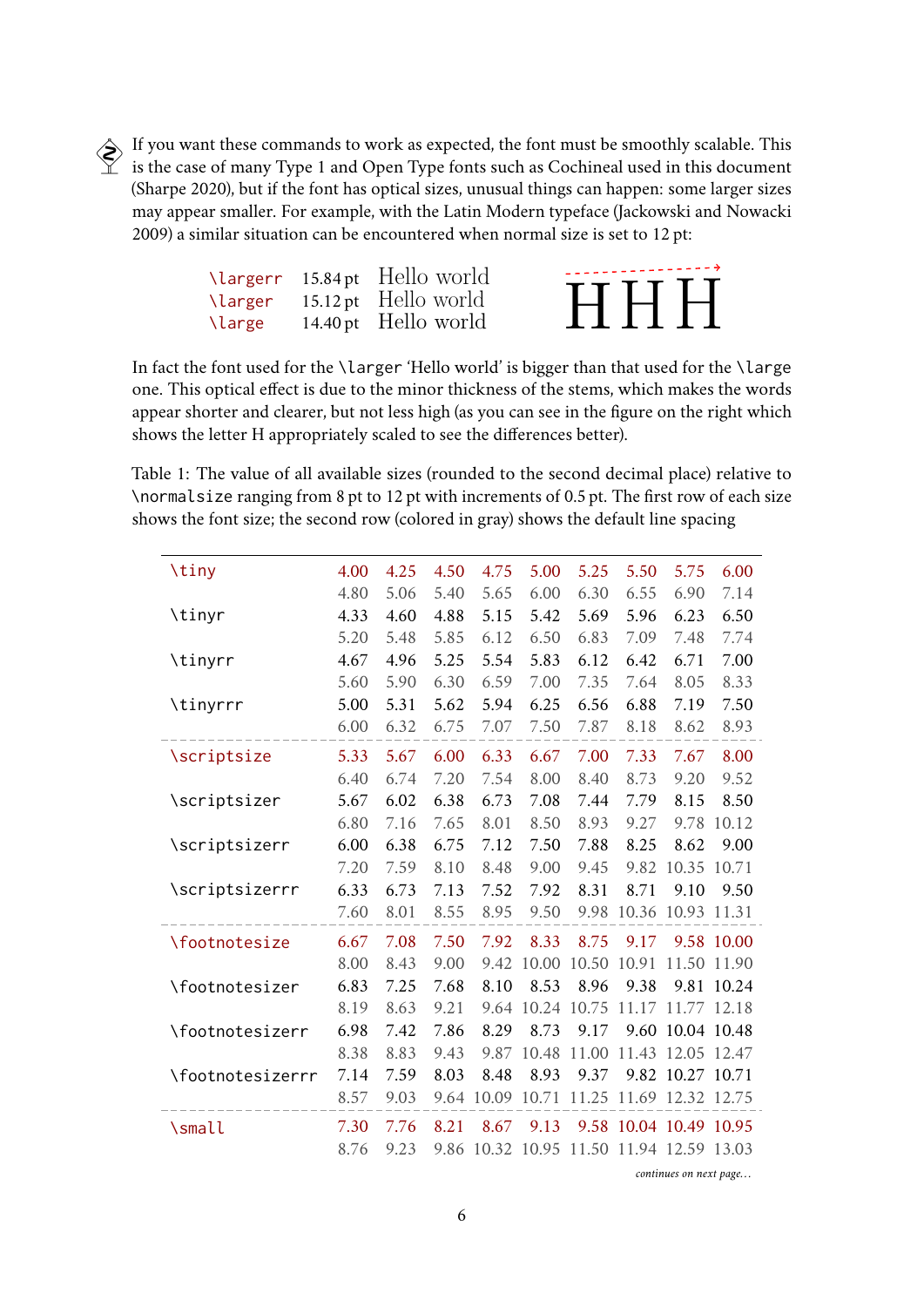| \smallr          | 7.47                                                                                                           | 7.94         | 8.41          | 8.88          | 9.34                                                 |  | 9.81 10.28 10.75 11.21        |  |
|------------------|----------------------------------------------------------------------------------------------------------------|--------------|---------------|---------------|------------------------------------------------------|--|-------------------------------|--|
| \smallrr         | 8.97<br>7.65                                                                                                   | 9.45<br>8.13 | 10.09<br>8.61 | 10.56<br>9.08 | 11.21 11.77 12.23 12.89 13.34                        |  | 9.56 10.04 10.52 11.00 11.48  |  |
|                  | 9.18                                                                                                           | 9.67         | 10.33         | 10.81         |                                                      |  | 11.48 12.05 12.52 13.20 13.66 |  |
| \smallrrr        | 7.82                                                                                                           | 8.31         | 8.80          | 9.29          |                                                      |  | 9.78 10.27 10.76 11.25 11.74  |  |
|                  | 9.39                                                                                                           | 9.89         |               |               | 10.56 11.06 11.74 12.32 12.80 13.50 13.97            |  |                               |  |
| \normalsize      | 8.00                                                                                                           | 8.50         | 9.00          |               | 9.50 10.00 10.50 11.00 11.50 12.00                   |  |                               |  |
|                  | 9.60                                                                                                           | 10.20        |               |               | 10.80 11.40 12.00 12.60 13.20 13.80 14.40            |  |                               |  |
| \normalsizer     | 8.40                                                                                                           | 8.93         | 9.45          |               | 9.98 10.50 11.03 11.55 12.08 12.60                   |  |                               |  |
|                  | 10.08                                                                                                          | 10.62        |               |               | 11.34 11.87 12.60 13.23 13.74 14.49 14.99            |  |                               |  |
| \normalsizerr    | 8.80                                                                                                           | 9.35         | 9.90          |               | 10.45 11.00 11.55 12.10 12.65 13.20                  |  |                               |  |
|                  | 10.56                                                                                                          | 11.13        |               |               | 11.88 12.44 13.20 13.86 14.40 15.18 15.71            |  |                               |  |
| \normalsizerrr   | 9.20                                                                                                           | 9.77         |               |               | 10.35 10.92 11.50 12.07 12.65 13.22 13.80            |  |                               |  |
|                  | 11.04 11.63 12.42 13.00 13.80 14.49 15.05 15.87 16.42                                                          |              |               |               |                                                      |  |                               |  |
| \large           |                                                                                                                |              |               |               | 9.60 10.20 10.80 11.40 12.00 12.60 13.20 13.80 14.40 |  |                               |  |
|                  | 11.52 12.14 12.96 13.57 14.40 15.12 15.71 16.56 17.14                                                          |              |               |               |                                                      |  |                               |  |
| <b>\larger</b>   | 10.08 10.71 11.34 11.97 12.60 13.23 13.86 14.49 15.12                                                          |              |               |               |                                                      |  |                               |  |
|                  | 12.10 12.74 13.61 14.24 15.12 15.88 16.49 17.39 17.99                                                          |              |               |               |                                                      |  |                               |  |
| <b>\largerr</b>  | 10.56 11.22 11.88 12.54 13.20 13.86 14.52 15.18 15.84                                                          |              |               |               |                                                      |  |                               |  |
|                  | 12.67 13.35 14.26 14.92 15.84 16.63 17.28 18.22 18.85                                                          |              |               |               |                                                      |  |                               |  |
| <b>\largerrr</b> | 11.04 11.73 12.42 13.11 13.80 14.49 15.18 15.87 16.56                                                          |              |               |               |                                                      |  |                               |  |
|                  | 13.25 13.96 14.90 15.60 16.56 17.39 18.06 19.04 19.71                                                          |              |               |               |                                                      |  |                               |  |
| \Large           | 11.52 12.24 12.96 13.68 14.40 15.12 15.84 16.56 17.28                                                          |              |               |               |                                                      |  |                               |  |
|                  | 13.82 14.57 15.55 16.28 17.28 18.14 18.85 19.87 20.56                                                          |              |               |               |                                                      |  |                               |  |
| <b>\Larger</b>   | 12.10                                                                                                          |              |               |               | 12.85 13.61 14.36 15.12 15.88 16.63 17.39 18.14      |  |                               |  |
|                  | 14.52 15.29 16.33 17.09 18.14 19.05 19.79 20.87 21.59                                                          |              |               |               |                                                      |  |                               |  |
| <b>\Largerr</b>  | 12.67 13.46 14.26 15.05 15.84 16.63 17.42 18.22 19.01                                                          |              |               |               |                                                      |  |                               |  |
|                  | 15.21                                                                                                          |              |               |               | 16.02 17.11 17.91 19.01 19.96 20.73 21.86 22.62      |  |                               |  |
| <b>\Largerrr</b> | 13.25                                                                                                          |              |               |               | 14.08 14.90 15.73 16.56 17.39 18.22 19.04 19.87      |  |                               |  |
|                  | 15.90 16.75 17.88 18.72 19.87 20.87 21.68 22.85 23.65                                                          |              |               |               |                                                      |  |                               |  |
| <b>LARGE</b>     | 13.82 14.69 15.55 16.42 17.28 18.14 19.01 19.87 20.74                                                          |              |               |               |                                                      |  |                               |  |
|                  | 16.59 17.48 18.66 19.54 20.74 21.77 22.62 23.85 24.68                                                          |              |               |               |                                                      |  |                               |  |
| <b>\LARGEr</b>   | 14.52 15.42 16.33 17.24 18.14 19.05 19.96 20.87 21.77                                                          |              |               |               |                                                      |  |                               |  |
|                  | 17.42 18.35 19.60 20.51 21.77 22.86 23.75 25.04 25.91<br>15.21 16.16 17.11 18.06 19.01 19.96 20.91 21.86 22.81 |              |               |               |                                                      |  |                               |  |
| <b>\LARGErr</b>  | 18.25 19.23 20.53 21.49 22.81 23.95 24.88 26.23 27.15                                                          |              |               |               |                                                      |  |                               |  |
| <b>\LARGErrr</b> | 15.90 16.89 17.89 18.88 19.88 20.87 21.86 22.86 23.85                                                          |              |               |               |                                                      |  |                               |  |
|                  | 19.08 20.10 21.46 22.47 23.85 25.04 26.02 27.43 28.38                                                          |              |               |               |                                                      |  |                               |  |
|                  |                                                                                                                |              |               |               |                                                      |  |                               |  |
| <b>\huge</b>     | 16.59 17.63 18.67 19.70 20.74 21.78 22.81 23.85 24.89<br>19.91 20.98 22.40 23.45 24.89 26.13 27.15 28.62 29.62 |              |               |               |                                                      |  |                               |  |
| \huger           | 17.42 18.51 19.60 20.69 21.78 22.86 23.95 25.04 26.13                                                          |              |               |               |                                                      |  |                               |  |
|                  | 20.90 22.03 23.52 24.62 26.13 27.44 28.50 30.05 31.09                                                          |              |               |               |                                                      |  |                               |  |
|                  |                                                                                                                |              |               |               |                                                      |  |                               |  |

*. . . continues from previous page*

*continues on next page. . .*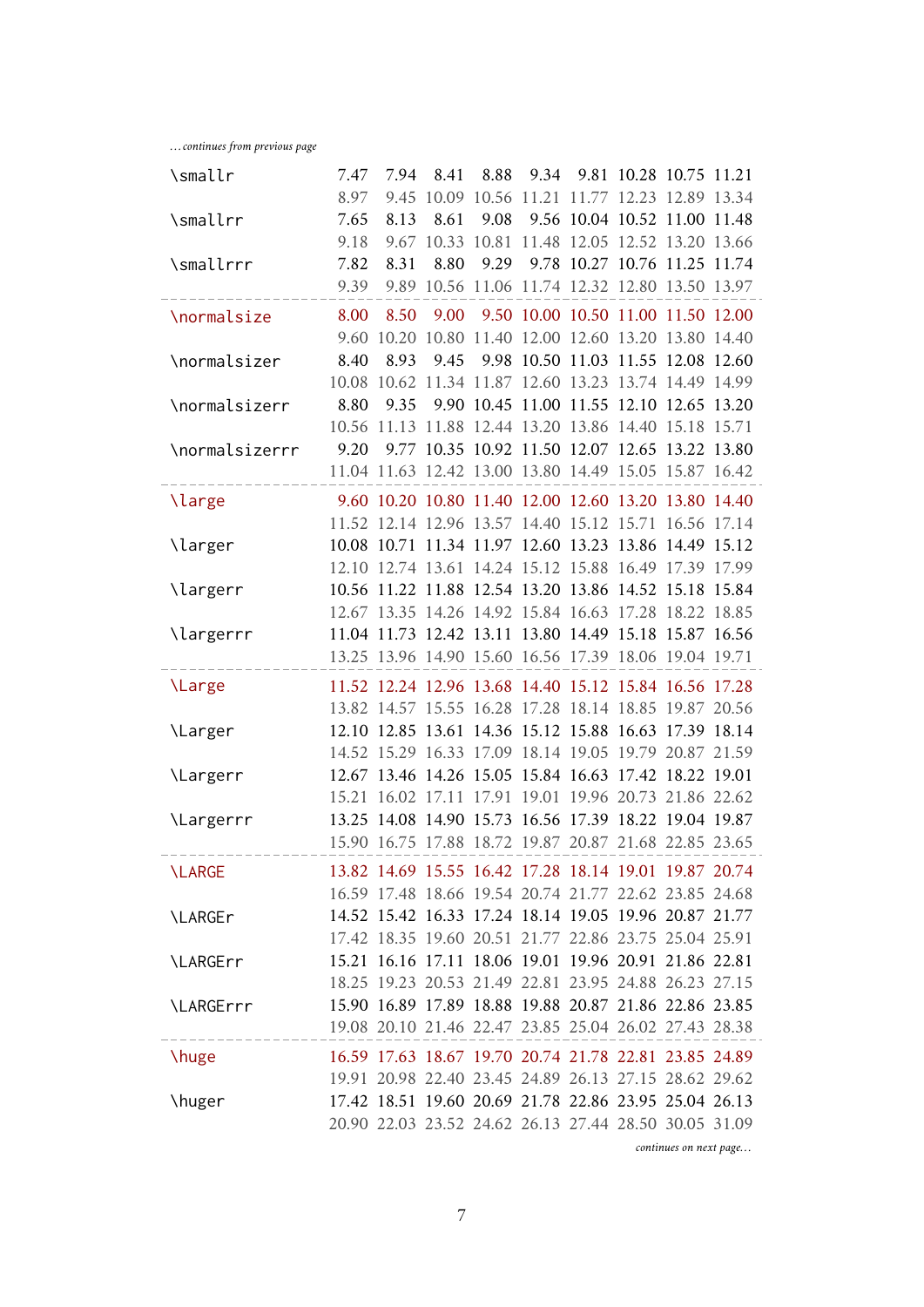| \hugerr         | 18.25 19.39 20.53 21.67 22.81 23.95 25.09 26.23 27.37 |       |       |                                                 |       |       |       |
|-----------------|-------------------------------------------------------|-------|-------|-------------------------------------------------|-------|-------|-------|
|                 | 2.1.90                                                |       |       | 23.07 24.63 25.79 27.37 28.74 29.86             |       | 31.48 | 32.57 |
| \hugerrr        | 19.08                                                 |       |       | 20.27 21.46 22.65 23.85 25.04 26.23 27.42 28.61 |       |       |       |
|                 | 22.89 24.12 25.75 26.96 28.61 30.04 31.21 32.91 34.05 |       |       |                                                 |       |       |       |
| <b>\Huge</b>    | 19.90 21.15 22.39 23.64 24.88 26.12 27.37 28.61 29.86 |       |       |                                                 |       |       |       |
|                 | 23.88 25.17 26.87 28.13 29.86 31.35 32.57 34.33       |       |       |                                                 |       |       | 35.53 |
| \Huger          | 20.89                                                 |       |       | 22.19 23.50 24.80 26.11 27.42 28.72 30.03       |       |       | 31.33 |
|                 | 25.07                                                 | 26.41 | 28.20 | 29.52 31.33 32.90                               | 34.18 | 36.03 | 37.29 |
| <b>\Hugerr</b>  | 21.87                                                 |       |       | 23.24 24.61 25.97 27.34 28.71                   | 30.07 | 31.44 | 32.81 |
|                 | 26.25 27.65 29.53 30.91 32.81 34.45 35.79             |       |       |                                                 |       | 37.73 | 39.Q4 |
| <b>\Hugerrr</b> | 22.86 24.28 25.71 27.14 28.57 30.00 31.43 32.86 34.28 |       |       |                                                 |       |       |       |
|                 | 27.43 28.90 30.86 32.30 34.28 36.00 37.40 39.43 40.80 |       |       |                                                 |       |       |       |
| <b>NUGE</b>     | 24.05 25.55 27.05 28.56 30.06 31.56 33.07 34.57 36.07 |       |       |                                                 |       |       |       |
|                 | 28.86 30.41                                           |       |       | 32.46 33.98 36.07 37.88 39.35 41.48 42.93       |       |       |       |
| <b>\HUGEr</b>   | 25.24 26.82 28.39                                     |       |       | 29.97 31.55 33.13 34.70 36.28 37.86             |       |       |       |
|                 | 30.29                                                 | 31.91 |       | 34.07 35.67 37.86 39.75                         | 41.30 | 43.54 | 45.05 |
| <b>\HUGErr</b>  | 26.43 28.08 29.74 31.39 33.04 34.69 36.34 38.00 39.65 |       |       |                                                 |       |       |       |
|                 | 31.72 33.42 35.68 37.35 39.65 41.63 43.25 45.60 47.18 |       |       |                                                 |       |       |       |
| <b>\HUGErrr</b> | 27.62                                                 | 29.35 |       | 31.08 32.80 34.53 36.26 37.98 39.71             |       |       | 41.44 |
|                 | 33.15                                                 | 34.93 | 37.29 | 39.04 41.44 43.51 45.20                         |       | 47.65 | 49.31 |

### <span id="page-7-0"></span>1.4 Some text samples

*. . . continues from previous page*

The following samples are obtained with the \printsamples command (see section [1.2\)](#page-3-1):

```
\printsamples{12.6pt}{10.6pt}[normalsize,normalsizer,normalsizerr,
 normalsizerrr,large,larger,largerr,largerrr]
```
#### Text samples for \normalsize 10.6pt on 12.6pt

\normalsize: 10.6pt on 12.6pt. As any dedicated reader can clearly see, the Ideal of practical reason is a representation of, as far as I know, the things in themselves; as I have shown elsewhere, the phenomena should only be used as a canon for our understanding. The paralogisms of practical reason are what first give rise to the architectonic of practical reason. As will easily be shown in the next section, reason would thereby be made to contradict, in view of these considerations, the Ideal of practical reason, yet the manifold depends on the phenomena.

\normalsizer: 11.1pt on 13.1pt. As any dedicated reader can clearly see, the Ideal of practical reason is a representation of, as far as I know, the things in themselves; as I have shown elsewhere, the phenomena should only be used as a canon for our understanding. The paralogisms of practical reason are what first give rise to the architectonic of practical reason. As will easily be shown in the next section, reason would thereby be made to contradict, in view of these considerations, the Ideal of practical reason, yet the manifold depends on the phenomena.

\normalsizerr: 11.7pt on 13.8pt. As any dedicated reader can clearly see, the Ideal of practical reason is a representation of, as far as I know, the things in themselves; as I have shown elsewhere, the phenomena should only be used as a canon for our understanding. The paralogisms of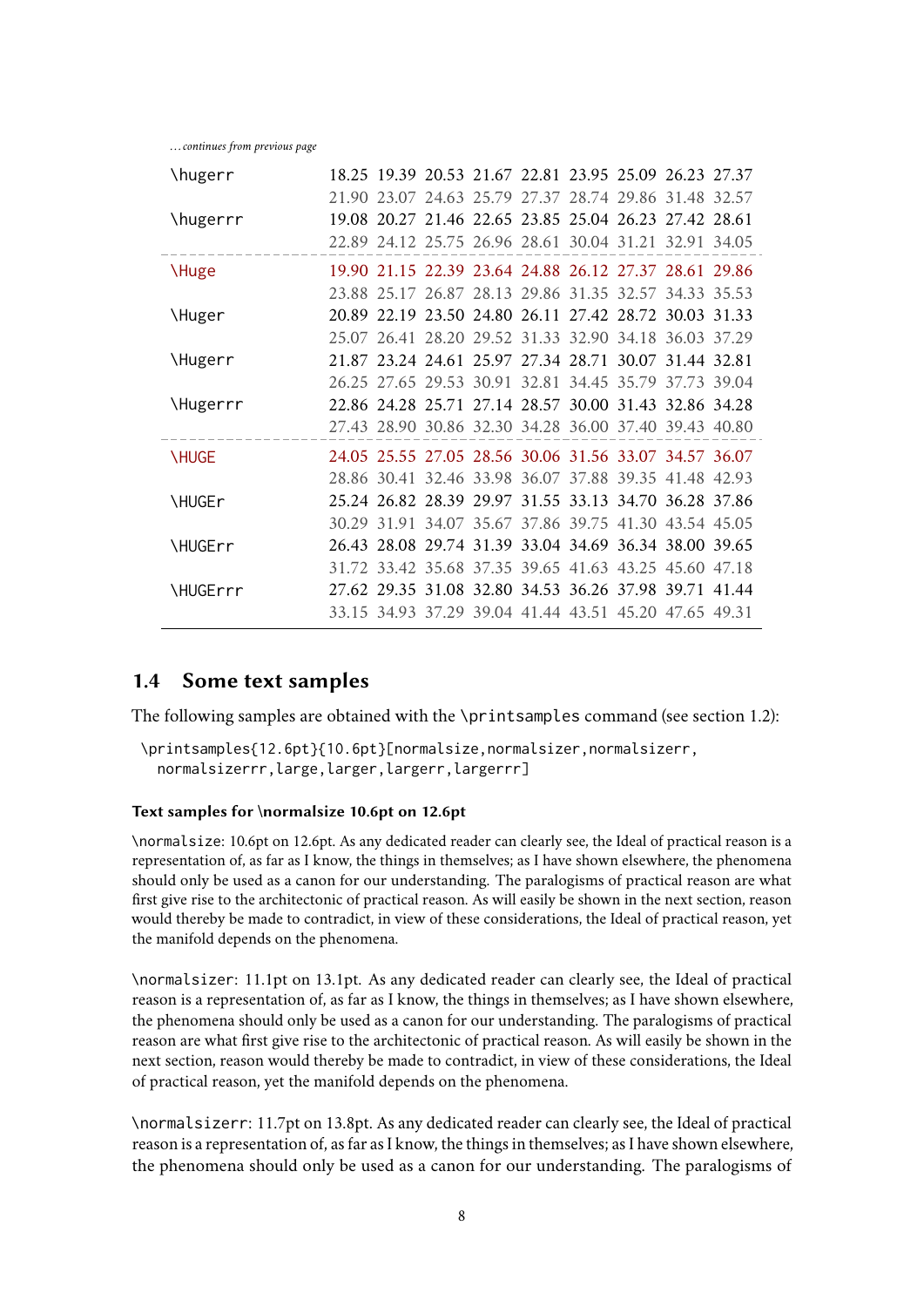practical reason are what first give rise to the architectonic of practical reason. As will easily be shown in the next section, reason would thereby be made to contradict, in view of these considerations, the Ideal of practical reason, yet the manifold depends on the phenomena.

\normalsizerrr: 12.2pt on 14.4pt. As any dedicated reader can clearly see, the Ideal of practical reason is a representation of, as far as I know, the things in themselves; as I have shown elsewhere, the phenomena should only be used as a canon for our understanding. The paralogisms of practical reason are what first give rise to the architectonic of practical reason. As will easily be shown in the next section, reason would thereby be made to contradict, in view of these considerations, the Ideal of practical reason, yet the manifold depends on the phenomena.

\large: 12.7pt on 15pt. As any dedicated reader can clearly see, the Ideal of practical reason is a representation of, as far as I know, the things in themselves; as I have shown elsewhere, the phenomena should only be used as a canon for our understanding. The paralogisms of practical reason are what first give rise to the architectonic of practical reason. As will easily be shown in the next section, reason would thereby be made to contradict, in view of these considerations, the Ideal of practical reason, yet the manifold depends on the phenomena.

\larger: 13.4pt on 15.8pt. As any dedicated reader can clearly see, the Ideal of practical reason is a representation of, as far as I know, the things in themselves; as I have shown elsewhere, the phenomena should only be used as a canon for our understanding. The paralogisms of practical reason are what first give rise to the architectonic of practical reason. As will easily be shown in the next section, reason would thereby be made to contradict, in view of these considerations, the Ideal of practical reason, yet the manifold depends on the phenomena.

\largerr: 14pt on 16.5pt. As any dedicated reader can clearly see, the Ideal of practical reason is a representation of, as far as I know, the things in themselves; as I have shown elsewhere, the phenomena should only be used as a canon for our understanding. The paralogisms of practical reason are what first give rise to the architectonic of practical reason. As will easily be shown in the next section, reason would thereby be made to contradict, in view of these considerations, the Ideal of practical reason, yet the manifold depends on the phenomena.

\largerrr: 14.6pt on 17.3pt. As any dedicated reader can clearly see, the Ideal of practical reason is a representation of, as far as I know, the things in themselves; as I have shown elsewhere, the phenomena should only be used as a canon for our understanding. The paralogisms of practical reason are what first give rise to the architectonic of practical reason. As will easily be shown in the next section, reason would thereby be made to contradict, in view of these considerations, the Ideal of practical reason, yet the manifold depends on the phenomena.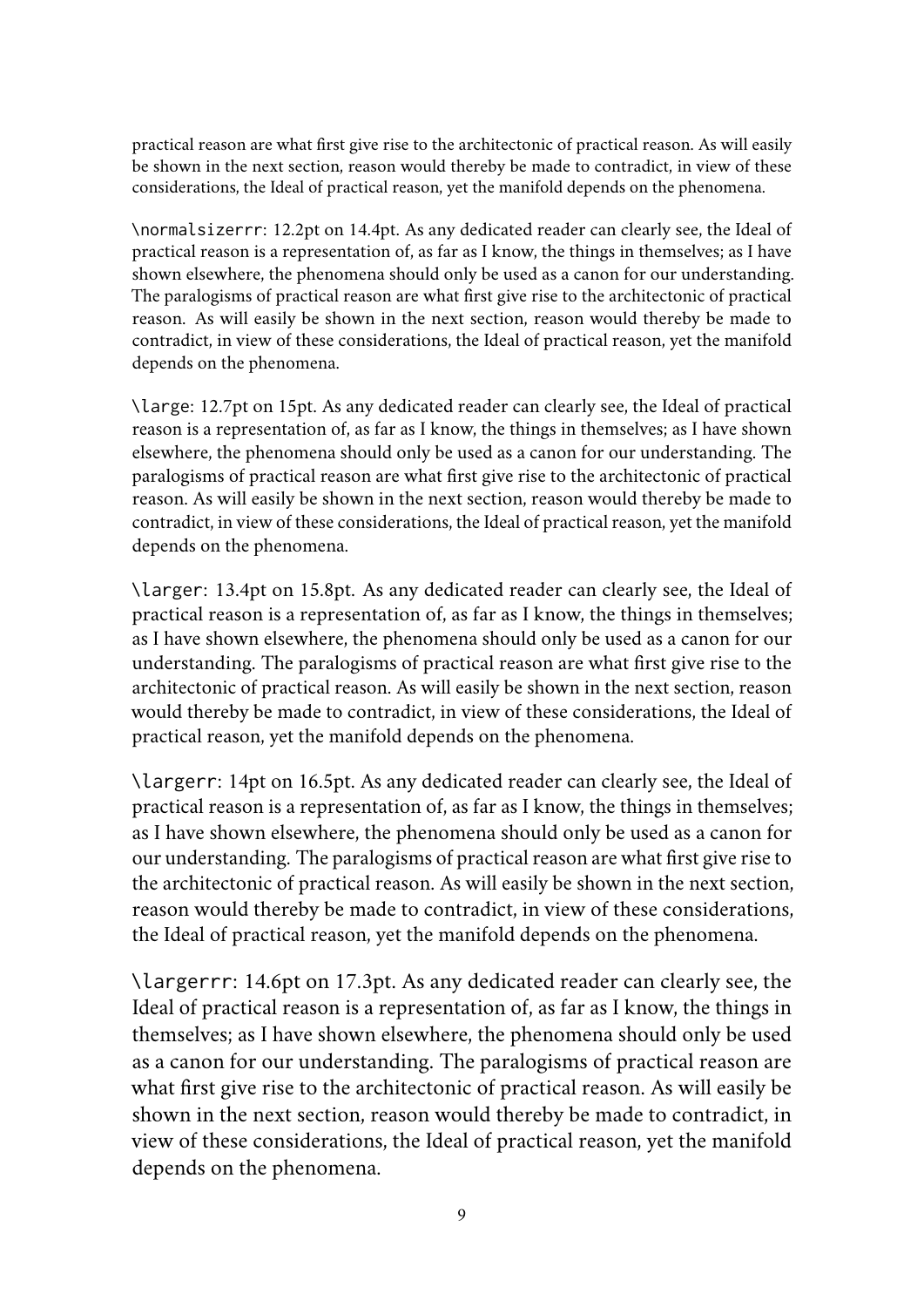### <span id="page-9-0"></span>2 Known issues

The parindent option does not work with classes and packages which sets \parindent inside the \AtBeginDocument hook (and other hooks). Among these is the tufte class [\(Kleb et al. 2015\)](#page-34-4). In such cases you can set the default indentation, for example, with \setlength{parindent}{⟨*dimen*⟩} declared *after* \begin{document}.

## <span id="page-9-1"></span>3 The Code

The parts added to the basic code of scrextend and scrfontsizes are highlighted in blue.

All the options of the package are defined via xkeyval [\(Adriaens 2014\)](#page-34-5), while the xfp package (The  $E$ F<sub>E</sub>X Project 2021) provides the \fpeval command to use instead of \dimexpr for some size calculations. Only two new package options, called cloname and parindent are defined.

```
1 \@ifpackageloaded{xkeyval}{}{\RequirePackage{xkeyval}}
2 \@ifpackageloaded{xfp}{}{\RequirePackage{xfp}}
3 \DeclareOptionX{cloname}[fontsize]{\def\@fontsizefilebase{#1}}
4 \DeclareOptionX{parindent}[1.5\@tempdimb]{\def\@fontsizeparindent{#1}}
```
Excerpt from **scrextend.sty** Here the scrextend code begins. All the KOMA related codes have been removed and only a few names have been changed. The value of \@fontsizefilebase is set to fontsize instead of scrsize.

```
5 \DeclareOptionX{fontsize}[10]{%
```

```
6 \expandafter\@defaultunits\expandafter\@tempdima#1 pt\relax\@nnil
```

```
7 \edef\@tempa{#1}%
```

```
8 \setlength{\@tempdimb}{\@tempdima}%
```

```
9 \edef\@tempb{\strip@pt\@tempdimb}%
```
\addtolength{\@tempdimb}{-10\p@}%

```
11 \edef\@ptsize{\strip@pt\@tempdimb}%
```
- \edef\@tempa{%
- 13 \noexpand\makeatletter

```
14 \noexpand\InputIfFileExists{\@fontsizefilebase\@tempa.clo}{%
```
\noexpand\PackageInfo{fontsize}{%

```
16 File '\@fontsizefilebase\@tempa.clo' used to setup font sizes}%
17 }{%
```

```
18 \noexpand\InputIfFileExists{\@fontsizefilebase\@tempb pt.clo}{%
19 \noexpand\PackageInfo{fontsize}{%
```

```
20 File '\@fontsizefilebase\@tempb pt.clo' used instead of%
```

```
21 \noexpand\MessageBreak
```

```
22 file '\@fontsizefilebase\@tempa.clo' to setup font sizes}%
```
}{%

```
24 \noexpand\changefontsize{#1}%
```
}%

```
26 }%
```

```
27 \noexpand\catcode'\noexpand\@=\the\catcode'\@
```

```
28 }%
```

```
29 \expandafter\AtEndOfPackage\expandafter{\@tempa}%
```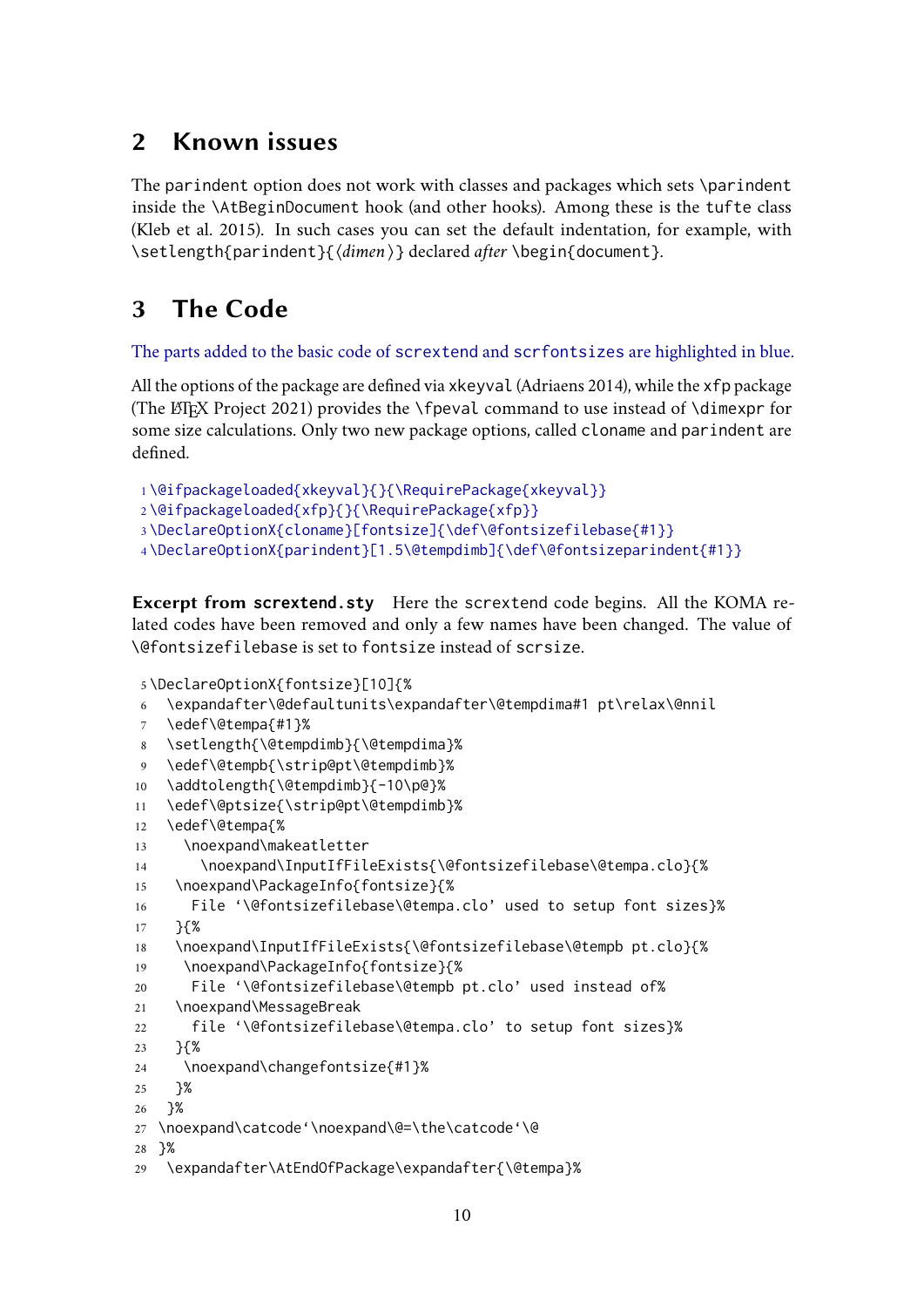}

Now we can execute and process the new options defined above. As cloname is responsible for defining \@fontsizefilebase it must precede fontsize which uses this command. The \ctm@setlength and \changefontsize commands are simply new names, respectively, for \scr@setlength and \changefontsizes used in scrextend.sty.

```
31 \ExecuteOptionsX{cloname, fontsize, parindent}
32 \ProcessOptionsX*\relax
```

```
33 \newcommand*\ctm@setlength[4]{%
34 \ifdim #2<\ifdim #2=\z@ \z@ \else \p@\fi
35 \ifdim #3<\ifdim #3=\z@ \z@ \else \p@\fi
36 \ifdim #4<\ifdim #4=\z@ \z@ \else \p@\fi
37 \setlength{#1}{\p@ \@plus\p@ \@minus\p@}%
38 \else
39 \setlength{#1}{\p@ \@plus\p@ \@minus#4}%
40 \fi
41 \else
42 \ifdim #4<\ifdim #4=\z@ \z@ \else \p@\fi
43 \setlength{#1}{\p@ \@plus#3 \@minus\p@}%
44 \else
45 \setlength{#1}{\p@ \@plus#3 \@minus#4}%
46 \fi
47 \quad \text{If}48 \else
49 \ifdim #3<\ifdim #3=\z@ \z@ \else \p@\fi
50 \ifdim #4<\ifdim #4=\z@ \z@ \else \p@\fi
51 \setlength{#1}{#2 \@plus\p@ \@minus\p@}%
52 \else
53 \setlength{#1}{#2 \@plus\p@ \@minus#4}%
54 \quad \text{If}55 \else
56 \ifdim #4<\ifdim #4=\z@ \z@ \else \p@\fi
57 \setlength{#1}{#2 \@plus#3 \@minus\p@}%
58 \else
59 \setlength{#1}{#2 \@plus#3 \@minus#4}%
60 \quad \text{If}61 \fi
62 \forallfi
63 }
64 \providecommand*{\changefontsize}[2][1.2\@tempdima]{%
65 \@defaultunits\@tempdima#2pt\relax\@nnil
66 \setlength{\@tempdimc}{\@tempdima}%
67 \addtolength{\@tempdimc}{-10\p@}%
68 \edef\@ptsize{\strip@pt\@tempdimc}%
69 \@defaultunits\@tempdimb#1pt\relax\@nnil
```
The value of \@tempdimc set in scrextend.sty

```
\setlength{\@tempdimc}{\dimexpr (100\@tempdimb / \@tempdima * \p@)}
```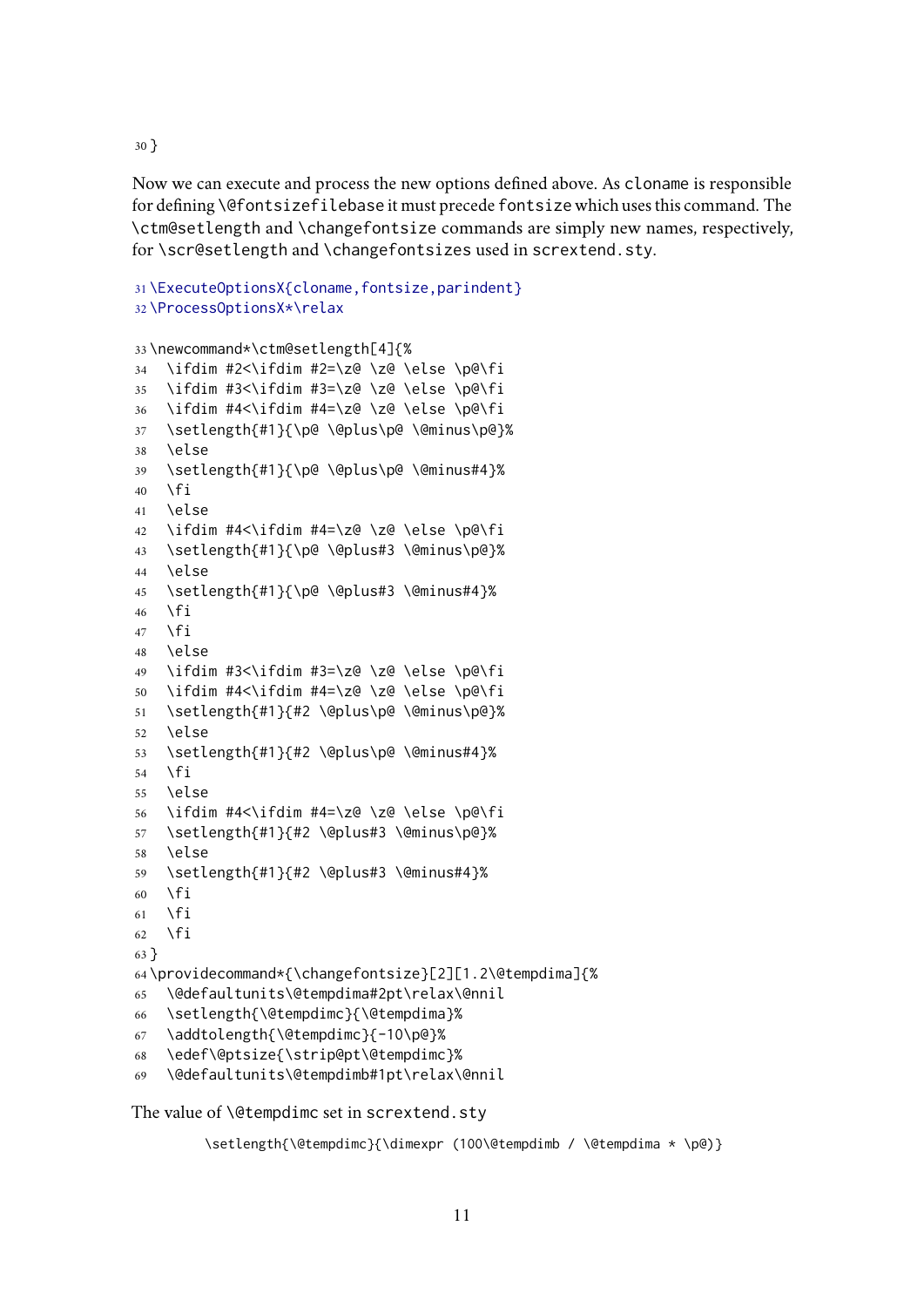returns an error when the the line spacing is greater than 163.84 pt or the value passed to the fontsize option is grater than 136.53 pt. This is due to the intermediate calculation:  $100\text{N}$  detempdimb = 16 384 pt, which is the maximum dimension that may be stored in plain TEX and ETEX. The problem, which is probably more theoretical than practical, can be solved simply by replacing the above code with this (thanks to Claudio Beccari):

#### \setlength{\@tempdimc}{\fpeval{100\*\@tempdimb/\@tempdima}pt}%

```
71 \edef\@tempb{\the\@tempdimc}%
```
- \setlength{\@tempdimc}{\@tempdima}%
- \def\@tempa##1##2##3##4##5\@nnil{\def##1{##2.##3##4}}%
- \expandafter\@tempa\expandafter\@tempb\@tempb\@nnil%
- \ctm@setlength{\abovedisplayskip}%
- {.8333\@tempdimb}{.1667\@tempdimb}{.5\@tempdimb}%
- \ctm@setlength{\abovedisplayshortskip}{\z@}{.25\@tempdimb}{\z@}%
- \ctm@setlength{\belowdisplayshortskip}%
- {.5\@tempdimb}{.25\@tempdimb}{.25\@tempdimb}%
- \setlength{\belowdisplayskip}{\abovedisplayskip}%
- \edef\normalsize{%
- \noexpand\@setfontsize\noexpand\normalsize
- {\the\@tempdima}{\the\@tempdimb}%
- \abovedisplayskip \the\abovedisplayskip
- 85 \abovedisplayshortskip \the\abovedisplayshortskip
- \belowdisplayskip \the\belowdisplayskip
- 87 \belowdisplayshortskip \the\belowdisplayshortskip
- \let\noexpand\@listi\noexpand\@listI
- }%
- \setlength{\@tempdima}{0.9125\@tempdimc}%
- \setlength{\@tempdimb}{\@tempb\@tempdima}%
- \ctm@setlength{\abovedisplayskip}%
- {.8333\@tempdimb}{.1667\@tempdimb}{.5\@tempdimb}%
- \ctm@setlength{\abovedisplayshortskip}{\z@}{.25\@tempdimb}{\z@}%
- \ctm@setlength{\belowdisplayshortskip}%
- {.5\@tempdimb}{.25\@tempdimb}{.25\@tempdimb}%
- \setlength{\belowdisplayskip}{\abovedisplayskip}%
- \edef\small{%
- \noexpand\@setfontsize\noexpand\small
- {\the\@tempdima}{\the\@tempdimb}%
- \abovedisplayskip \the\abovedisplayskip
- 102 \abovedisplayshortskip \the\abovedisplayshortskip
- \belowdisplayskip \the\belowdisplayskip
- \belowdisplayshortskip \the\belowdisplayshortskip
- \let\noexpand\@listi\noexpand\@listi@small
- }%
- \setlength{\@tempdima}{.83334\@tempdimc}%
- \setlength{\@tempdimb}{\@tempb\@tempdima}%
- \ctm@setlength{\abovedisplayskip}%
- {.8333\@tempdimb}{.1667\@tempdimb}{.5\@tempdimb}%
- \ctm@setlength{\abovedisplayshortskip}{\z@}{.25\@tempdimb}{\z@}%
- \ctm@setlength{\belowdisplayshortskip}%
- {.5\@tempdimb}{.25\@tempdimb}{.25\@tempdimb}%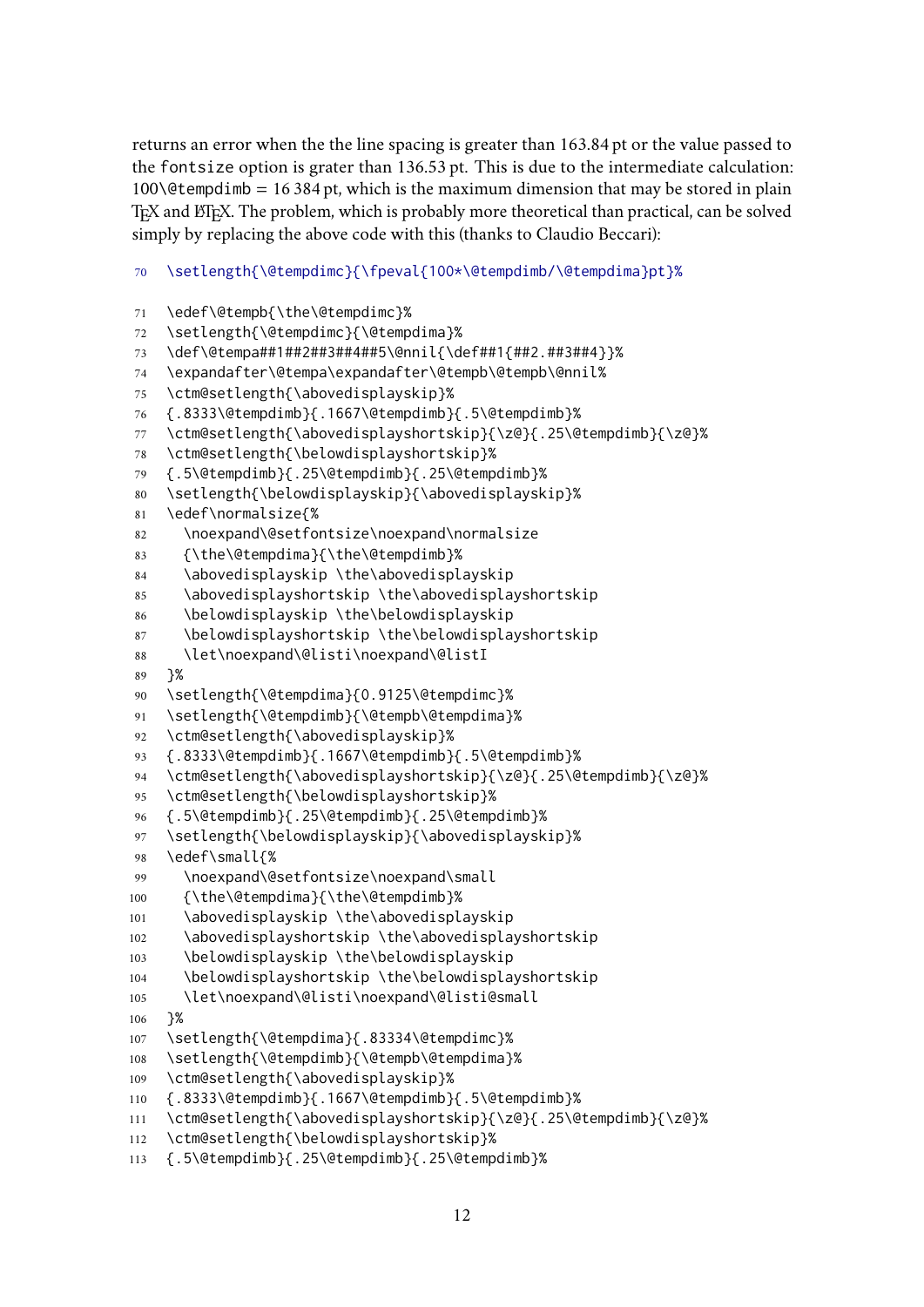```
114 \setlength{\belowdisplayskip}{\abovedisplayskip}%
115 \edef\footnotesize{%
116 \noexpand\@setfontsize\noexpand\footnotesize
117 {\the\@tempdima}{\the\@tempdimb}%
118 \abovedisplayskip \the\abovedisplayskip
119 \abovedisplayshortskip \the\abovedisplayshortskip
120 \belowdisplayskip \the\belowdisplayskip
121 \belowdisplayshortskip \the\belowdisplayshortskip
122 \let\noexpand\@listi\noexpand\@listi@footnotesize
123 }%
124 \setlength{\@tempdima}{.66667\@tempdimc}%
125 \setlength{\@tempdimb}{\@tempb\@tempdima}%
126 \edef\scriptsize{%
127 \noexpand\@setfontsize\noexpand\scriptsize
128 {\the\@tempdima}{\the\@tempdimb}%
129 }%
130 \setlength{\@tempdima}{.5\@tempdimc}%
131 \setlength{\@tempdimb}{\@tempb\@tempdima}%
132 \edef\tiny{%
133 \noexpand\@setfontsize\noexpand\tiny
134 {\the\@tempdima}{\the\@tempdimb}%
135 }%
136 \setlength{\@tempdima}{1.2\@tempdimc}%
137 \setlength{\@tempdimb}{\@tempb\@tempdima}%
138 \edef\large{%
139 \noexpand\@setfontsize\noexpand\large
140 {\the\@tempdima}{\the\@tempdimb}%
141 }%
142 \setlength{\@tempdima}{1.44\@tempdimc}%
143 \setlength{\@tempdimb}{\@tempb\@tempdima}%
144 \edef\Large{%
145 \noexpand\@setfontsize\noexpand\Large
146 {\the\@tempdima}{\the\@tempdimb}%
147 }%
148 \setlength{\@tempdima}{1.728\@tempdimc}%
149 \setlength{\@tempdimb}{\@tempb\@tempdima}%
150 \edef\LARGE{%
151 \noexpand\@setfontsize\noexpand\LARGE
152 {\the\@tempdima}{\the\@tempdimb}%
153 }%
154 \setlength{\@tempdima}{2.074\@tempdimc}%
155 \setlength{\@tempdimb}{\@tempb\@tempdima}%
156 \edef\huge{%
157 \noexpand\@setfontsize\noexpand\huge
158 {\the\@tempdima}{\the\@tempdimb}%
159 }%
160 \setlength{\@tempdima}{2.488\@tempdimc}%
161 \setlength{\@tempdimb}{\@tempb\@tempdima}%
162 \edef\Huge{%
163 \noexpand\@setfontsize\noexpand\Huge
164 {\the\@tempdima}{\the\@tempdimb}%
```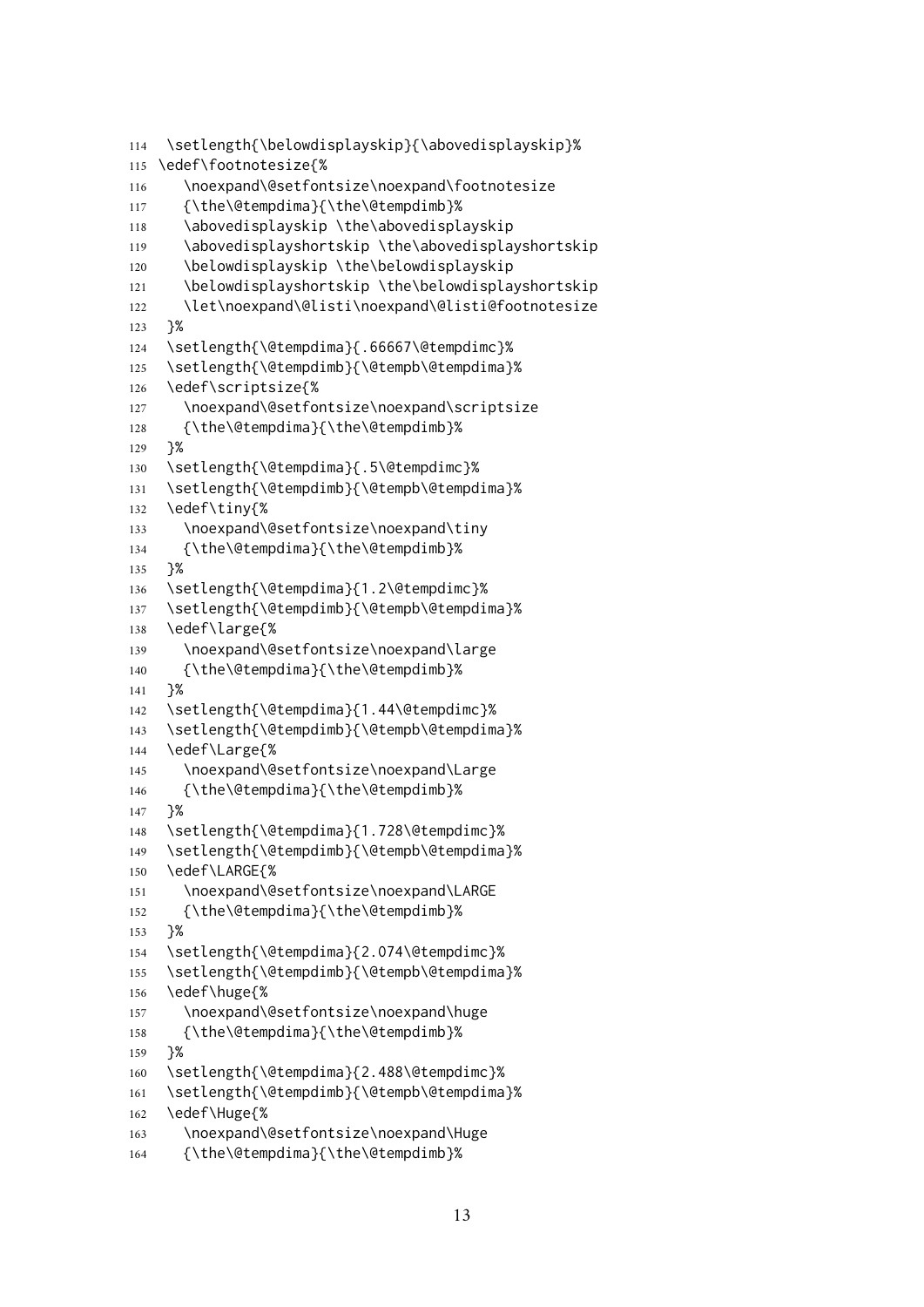}%

We will now define some new font sizing commands. There are three variants for each standard command:  $\langle \langle \text{cmd} \rangle r \rangle \langle \text{cmd} \rangle rr \rangle \langle \text{cmd} \rangle rrr$ . Every level is scaled proportionally in order to preserve the default value of the corresponding standard command.

```
166 \def\fontsize@pre{%
167 \ctm@setlength{\abovedisplayskip}%
168 {.8333\@tempdimb}{.1667\@tempdimb}{.5\@tempdimb}%
169 \ctm@setlength{\abovedisplayshortskip}{\z@}{.25\@tempdimb}{\z@}%
170 \ctm@setlength{\belowdisplayshortskip}%
171 {.5\@tempdimb}{.25\@tempdimb}{.25\@tempdimb}%
172 \setlength{\belowdisplayskip}{\abovedisplayskip}%
173 }
174 \def\fontsize@app{%
175 \abovedisplayskip \the\abovedisplayskip%
176 \abovedisplayshortskip \the\abovedisplayshortskip%
177 \belowdisplayskip \the\belowdisplayskip%
178 \belowdisplayshortskip \the\belowdisplayshortskip%
179 }
```

```
Definition of \smallr, \smallrr, \smallrrr.
Scale factor: 0,021875.
```

```
180 \setlength{\@tempdima}{0.934375\@tempdimc}%
181 \setlength{\@tempdimb}{\@tempb\@tempdima}%
```

```
182 \fontsize@pre
```

```
183 \edef\smallr{%
```

```
184 \noexpand\@setfontsize\noexpand\smallr
```

```
185 {\the\@tempdima}{\the\@tempdimb}%
```

```
186 \fontsize@app
```

```
187 \let\noexpand\@listi\noexpand\@listi@small
```
}%

```
189 \setlength{\@tempdima}{0.95625\@tempdimc}%
```

```
190 \setlength{\@tempdimb}{\@tempb\@tempdima}%
```

```
191 \fontsize@pre
```

```
192 \edef\smallrr{%
```

```
193 \noexpand\@setfontsize\noexpand\smallrr
```

```
194 {\the\@tempdima}{\the\@tempdimb}%
```

```
195 \fontsize@app
```

```
196 \let\noexpand\@listi\noexpand\@listi@small
```

```
197 }%
```

```
198 \setlength{\@tempdima}{0.978125\@tempdimc}%
```
\setlength{\@tempdimb}{\@tempb\@tempdima}%

```
200 \fontsize@pre
```

```
201 \edef\smallrrr{%
```

```
202 \noexpand\@setfontsize\noexpand\smallrrr
```
{\the\@tempdima}{\the\@tempdimb}%

```
204 \fontsize@app
```

```
205 \let\noexpand\@listi\noexpand\@listi@small
```

```
206 }%
```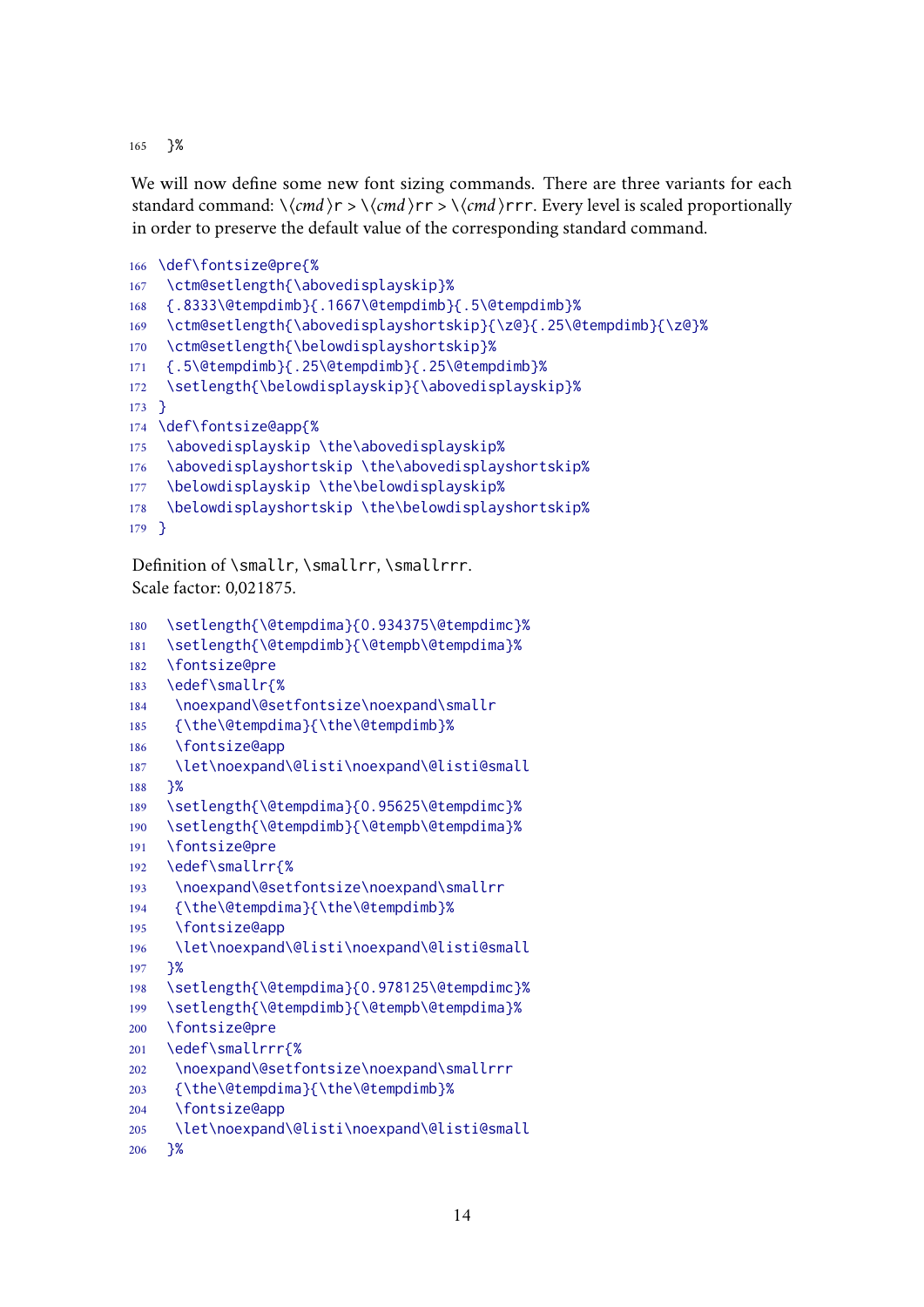Definition of \footnotesizer, \footnotesizerr, \footnotesizerrr. Scale factor: 0.01979.

```
207 \setlength{\@tempdima}{0.85313\@tempdimc}%
208 \setlength{\@tempdimb}{\@tempb\@tempdima}%
209 \fontsize@pre
210 \edef\footnotesizer{%
211 \noexpand\@setfontsize\noexpand\footnotesizer
212 {\the\@tempdima}{\the\@tempdimb}%
213 \fontsize@app
214 \let\noexpand\@listi\noexpand\@listi@footnotesize
215 }%
216 \setlength{\@tempdima}{0.87292\@tempdimc}%
217 \setlength{\@tempdimb}{\@tempb\@tempdima}%
218 \fontsize@pre
219 \edef\footnotesizerr{%
220 \noexpand\@setfontsize\noexpand\footnotesizerr
221 {\the\@tempdima}{\the\@tempdimb}%
222 \fontsize@app
223 \let\noexpand\@listi\noexpand\@listi@footnotesize
224 }%
225 \setlength{\@tempdima}{0.89271\@tempdimc}%
226 \setlength{\@tempdimb}{\@tempb\@tempdima}%
227 \fontsize@pre
228 \edef\footnotesizerrr{%
229 \noexpand\@setfontsize\noexpand\footnotesizerrr
230 {\the\@tempdima}{\the\@tempdimb}%
231 \fontsize@app
232 \let\noexpand\@listi\noexpand\@listi@footnotesize
```

```
233 }%
```
Definition of \scriptsizer, \scriptsizerr, \scriptsizerrr. Scale factor: 0,0416675.

```
234 \setlength{\@tempdima}{0.7083375\@tempdimc}%
235 \setlength{\@tempdimb}{\@tempb\@tempdima}%
236 \edef\scriptsizer{%
237 \noexpand\@setfontsize\noexpand\scriptsizer
238 {\the\@tempdima}{\the\@tempdimb}%
239 }%
240 \setlength{\@tempdima}{0.750005\@tempdimc}%
241 \setlength{\@tempdimb}{\@tempb\@tempdima}%
242 \edef\scriptsizerr{%
243 \noexpand\@setfontsize\noexpand\scriptsizerr
244 {\the\@tempdima}{\the\@tempdimb}%
245 }%
246 \setlength{\@tempdima}{0.7916725\@tempdimc}%
247 \setlength{\@tempdimb}{\@tempb\@tempdima}%
248 \edef\scriptsizerrr{%
249 \noexpand\@setfontsize\noexpand\scriptsizerrr
250 {\the\@tempdima}{\the\@tempdimb}%
```

```
251 }%
```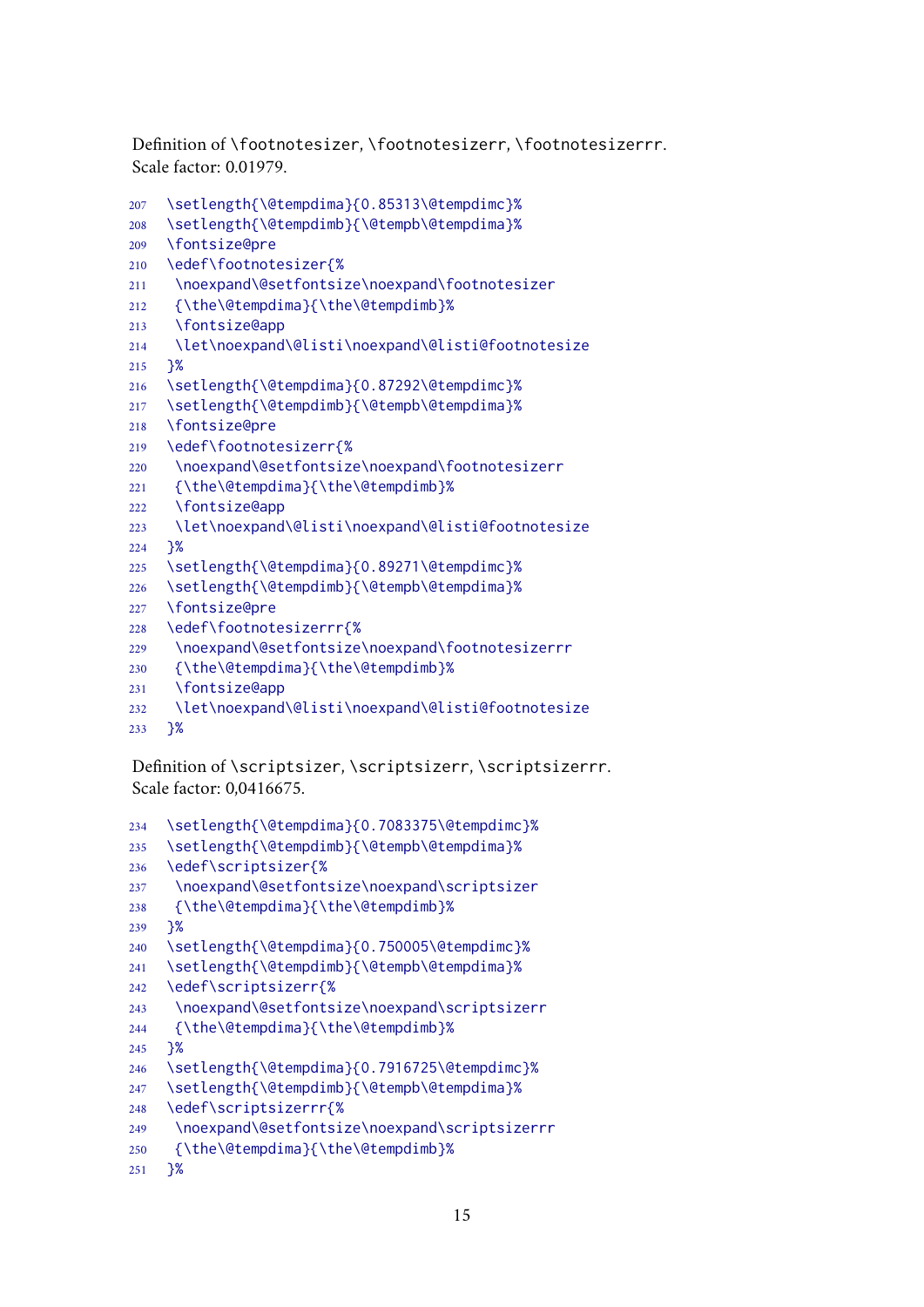Definition of \tinyr, \tinyrr, \tinyrrr. Scale factor: 0.0416675.

```
252 \setlength{\@tempdima}{0.5416675\@tempdimc}%
253 \setlength{\@tempdimb}{\@tempb\@tempdima}%
254 \edef\tinyr{%
255 \noexpand\@setfontsize\noexpand\tinyr
256 {\the\@tempdima}{\the\@tempdimb}%
257 }%
258 \setlength{\@tempdima}{0.583335\@tempdimc}%
259 \setlength{\@tempdimb}{\@tempb\@tempdima}%
260 \edef\tinyrr{%
261 \noexpand\@setfontsize\noexpand\tinyrr
262 {\the\@tempdima}{\the\@tempdimb}%
263 }%
264 \setlength{\@tempdima}{0.6250025\@tempdimc}%
265 \setlength{\@tempdimb}{\@tempb\@tempdima}%
266 \edef\tinyrrr{%
267 \noexpand\@setfontsize\noexpand\tinyrrr
268 {\the\@tempdima}{\the\@tempdimb}%
269 }%
```
Definition of \normalsizer, \normalsizerr, \normalsizerrr. Scale factor: 0.05.

```
270 \setlength{\@tempdima}{1.05\@tempdimc}%
271 \setlength{\@tempdimb}{\@tempb\@tempdima}%
272 \fontsize@pre
273 \edef\normalsizer{%
274 \noexpand\@setfontsize\noexpand\normalsizer
275 {\the\@tempdima}{\the\@tempdimb}%
276 \fontsize@app
277 \let\noexpand\@listi\noexpand\@listI
278 }%
279 \setlength{\@tempdima}{1.1\@tempdimc}%
280 \setlength{\@tempdimb}{\@tempb\@tempdima}%
281 \fontsize@pre
282 \edef\normalsizerr{%
283 \noexpand\@setfontsize\noexpand\normalsizerr
284 {\the\@tempdima}{\the\@tempdimb}%
285 \fontsize@app
286 \let\noexpand\@listi\noexpand\@listI
287 }%
288 \setlength{\@tempdima}{1.15\@tempdimc}%
289 \setlength{\@tempdimb}{\@tempb\@tempdima}%
290 \fontsize@pre
291 \edef\normalsizerrr{%
292 \noexpand\@setfontsize\noexpand\normalsizerrr
293 {\the\@tempdima}{\the\@tempdimb}%
294 \fontsize@app
295 \let\noexpand\@listi\noexpand\@listI
296 }%
```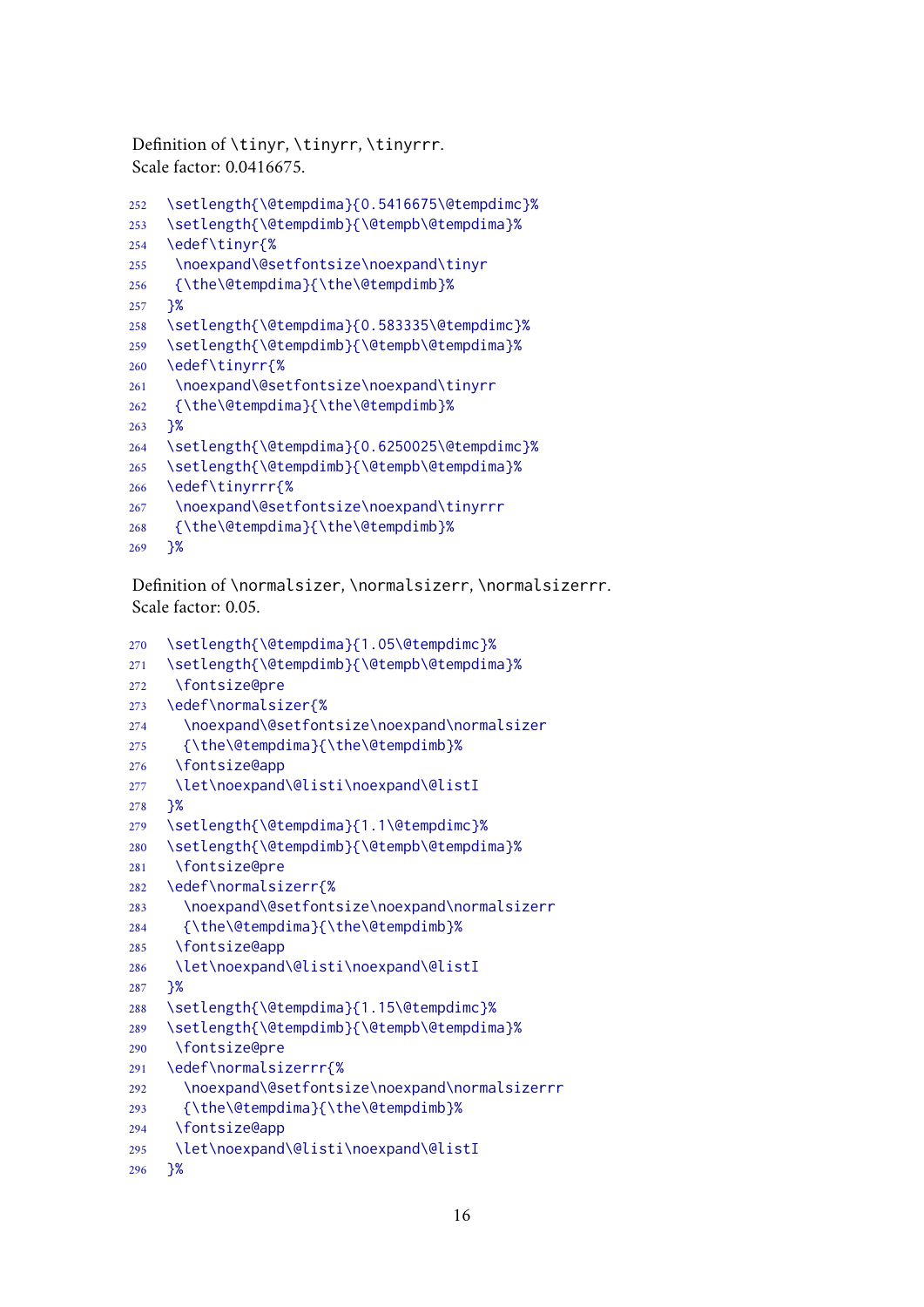Definition of \larger, \largerr, \largerrr. Scale factor: 0,06.

```
297 \setlength{\@tempdima}{1.26\@tempdimc}%
298 \setlength{\@tempdimb}{\@tempb\@tempdima}%
299 \edef\larger{%
300 \noexpand\@setfontsize\noexpand\larger
301 {\the\@tempdima}{\the\@tempdimb}%
302 }%
303 \setlength{\@tempdima}{1.32\@tempdimc}%
304 \setlength{\@tempdimb}{\@tempb\@tempdima}%
305 \edef\largerr{%
306 \noexpand\@setfontsize\noexpand\largerr
307 {\the\@tempdima}{\the\@tempdimb}%
308 }%
309 \setlength{\@tempdima}{1.38\@tempdimc}%
310 \setlength{\@tempdimb}{\@tempb\@tempdima}%
311 \edef\largerrr{%
312 \noexpand\@setfontsize\noexpand\largerrr
313 {\the\@tempdima}{\the\@tempdimb}%
314 }%
```
Definition of \Larger, \Largerr, \Largerrr. Scale factor: 0,072.

```
315 \setlength{\@tempdima}{1.512\@tempdimc}%
316 \setlength{\@tempdimb}{\@tempb\@tempdima}%
317 \edef\Larger{%
318 \noexpand\@setfontsize\noexpand\Larger
319 {\the\@tempdima}{\the\@tempdimb}%
320 }%
321 \setlength{\@tempdima}{1.584\@tempdimc}%
322 \setlength{\@tempdimb}{\@tempb\@tempdima}%
323 \edef\Largerr{%
324 \noexpand\@setfontsize\noexpand\Largerr
325 {\the\@tempdima}{\the\@tempdimb}%
326 }%
327 \setlength{\@tempdima}{1.656\@tempdimc}%
328 \setlength{\@tempdimb}{\@tempb\@tempdima}%
329 \edef\Largerrr{%
330 \noexpand\@setfontsize\noexpand\Largerrr
331 {\the\@tempdima}{\the\@tempdimb}%
332 }%
```
Definition of \LARGEr, \LARGErr, \LARGErrr. Scale factor: 0,0865.

```
333 \setlength{\@tempdima}{1.8145\@tempdimc}%
334 \setlength{\@tempdimb}{\@tempb\@tempdima}%
335 \edef\LARGEr{%
336 \noexpand\@setfontsize\noexpand\LARGEr
337 {\the\@tempdima}{\the\@tempdimb}%
```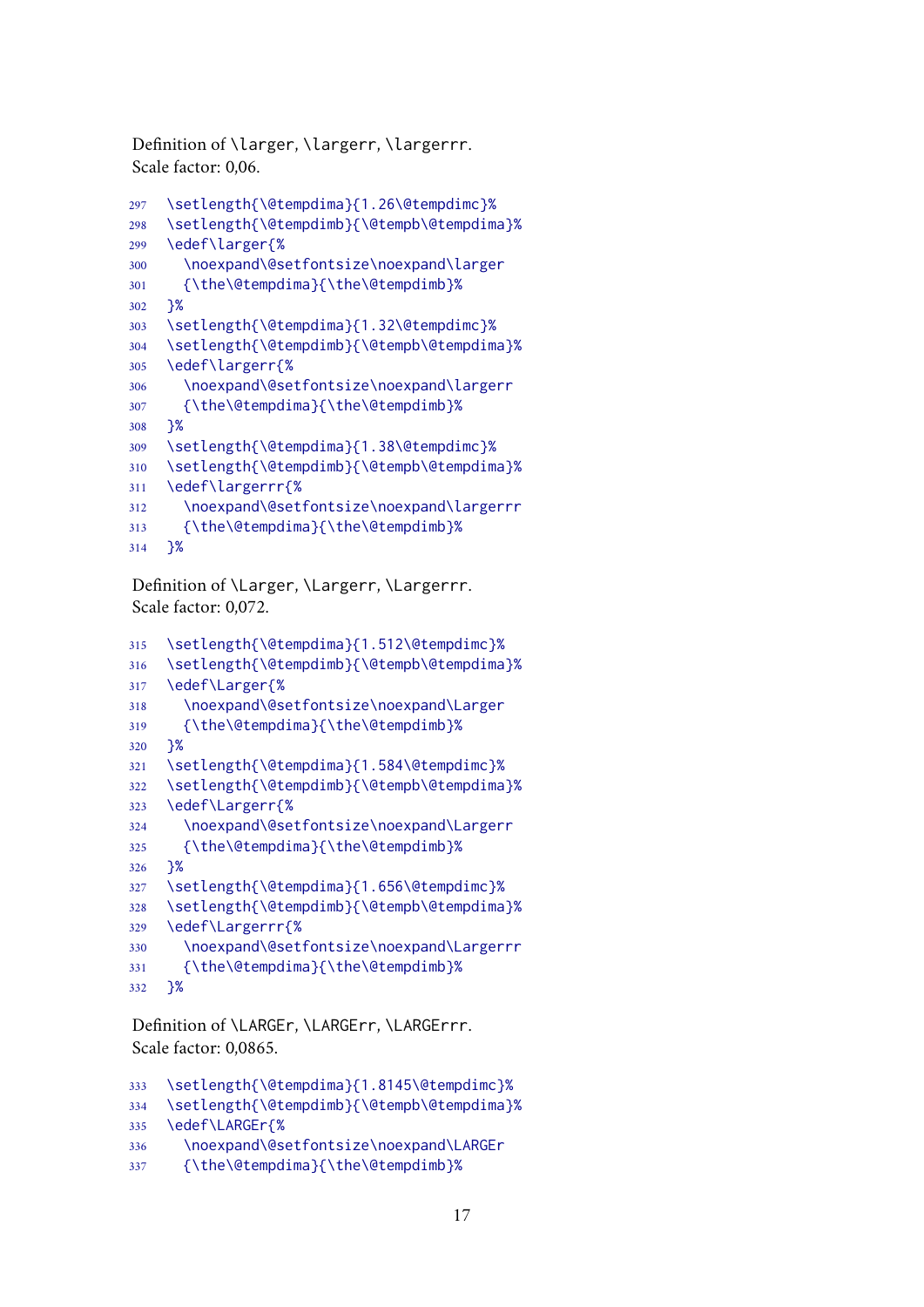```
338 }%
339 \setlength{\@tempdima}{1.901\@tempdimc}%
340 \setlength{\@tempdimb}{\@tempb\@tempdima}%
341 \edef\LARGErr{%
342 \noexpand\@setfontsize\noexpand\LARGErr
343 {\the\@tempdima}{\the\@tempdimb}%
344 }%
345 \setlength{\@tempdima}{1.9875\@tempdimc}%
346 \setlength{\@tempdimb}{\@tempb\@tempdima}%
347 \edef\LARGErrr{%
348 \noexpand\@setfontsize\noexpand\LARGErrr
349 {\the\@tempdima}{\the\@tempdimb}%
350 }%
```
Definition of \huger, \hugerr, \hugerrr. Scale factor: 0,1035.

```
351 \setlength{\@tempdima}{2.1775\@tempdimc}%
352 \setlength{\@tempdimb}{\@tempb\@tempdima}%
353 \edef\huger{%
354 \noexpand\@setfontsize\noexpand\huger
355 {\the\@tempdima}{\the\@tempdimb}%
356 }%
357 \setlength{\@tempdima}{2.281\@tempdimc}%
358 \setlength{\@tempdimb}{\@tempb\@tempdima}%
359 \edef\hugerr{%
360 \noexpand\@setfontsize\noexpand\hugerr
361 {\the\@tempdima}{\the\@tempdimb}%
362 }%
363 \setlength{\@tempdima}{2.3845\@tempdimc}%
364 \setlength{\@tempdimb}{\@tempb\@tempdima}%
365 \edef\hugerrr{%
366 \noexpand\@setfontsize\noexpand\hugerrr
367 {\the\@tempdima}{\the\@tempdimb}%
368 }%
```
Definition of \Huger, \Hugerr, \Hugerrr. Scale factor: 0.123.

```
369 \setlength{\@tempdima}{2.611\@tempdimc}%
370 \setlength{\@tempdimb}{\@tempb\@tempdima}%
371 \edef\Huger{%
372 \noexpand\@setfontsize\noexpand\Huger
373 {\the\@tempdima}{\the\@tempdimb}%
374 }%
375 \setlength{\@tempdima}{2.734\@tempdimc}%
376 \setlength{\@tempdimb}{\@tempb\@tempdima}%
377 \edef\Hugerr{%
378 \noexpand\@setfontsize\noexpand\Hugerr
379 {\the\@tempdima}{\the\@tempdimb}%
380 }%
381 \setlength{\@tempdima}{2.857\@tempdimc}%
```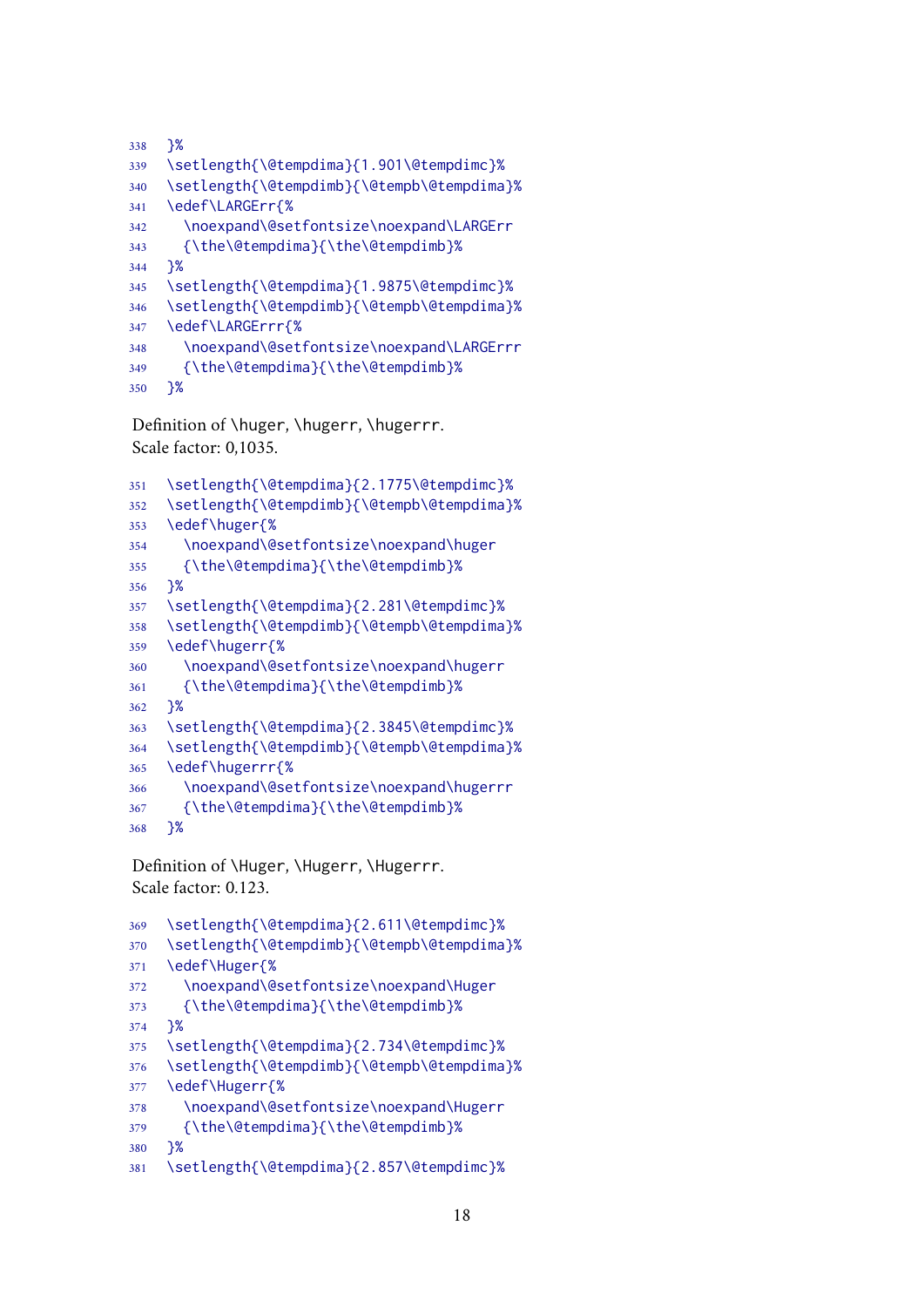```
382 \setlength{\@tempdimb}{\@tempb\@tempdima}%
383 \edef\Hugerrr{%
384 \noexpand\@setfontsize\noexpand\Hugerrr
385 {\the\@tempdima}{\the\@tempdimb}%
386 }%
```
Definition of \HUGE, \HUGER, \HUGERR, \HUGERRR. Scale factor: 0,149.

```
387 \setlength{\@tempdima}{3.006\@tempdimc}%
388 \setlength{\@tempdimb}{\@tempb\@tempdima}%
389 \edef\HUGE{%
390 \noexpand\@setfontsize\noexpand\HUGE
391 {\the\@tempdima}{\the\@tempdimb}%
392 }%
393 \setlength{\@tempdima}{3.155\@tempdimc}%
394 \setlength{\@tempdimb}{\@tempb\@tempdima}%
395 \edef\HUGEr{%
396 \noexpand\@setfontsize\noexpand\HUGEr
397 {\the\@tempdima}{\the\@tempdimb}%
398 }%
399 \setlength{\@tempdima}{3.304\@tempdimc}%
400 \setlength{\@tempdimb}{\@tempb\@tempdima}%
401 \edef\HUGErr{%
402 \noexpand\@setfontsize\noexpand\HUGErr
403 {\the\@tempdima}{\the\@tempdimb}%
404 }%
405 \setlength{\@tempdima}{3.453\@tempdimc}%
406 \setlength{\@tempdimb}{\@tempb\@tempdima}%
407 \edef\HUGErrr{%
408 \noexpand\@setfontsize\noexpand\HUGErrr
409 {\the\@tempdima}{\the\@tempdimb}%
410 }%
```
\normalsize%

The KOMA files do not define \parindent and other lengths that are are strictly linked to the font rather than to the dimensions of the page and the text. So we first define \parindent which defaults to 1.5⟨*fontsize*⟩:

#### \setlength\parindent{\@fontsizeparindent}%

For the following lengths, all values are calculated proportionally to the main font. I took the bk11.clo file as a reference point. Note that the differences in the lengths affected by fontsize inside the bk\*.clo files only concern \headheight, \headsep, \topskip and \footskip.

```
413 \setlength\smallskipamount{
414 \fpeval{1.090909091\@tempdimb/4}pt \@plus 1\p@ \@minus 1\p@}%
415 \setlength\medskipamount{
416 \fpeval{1.090909091\@tempdimb/2}pt \@plus 2\p@ \@minus 2\p@}%
417 \setlength\bigskipamount{
```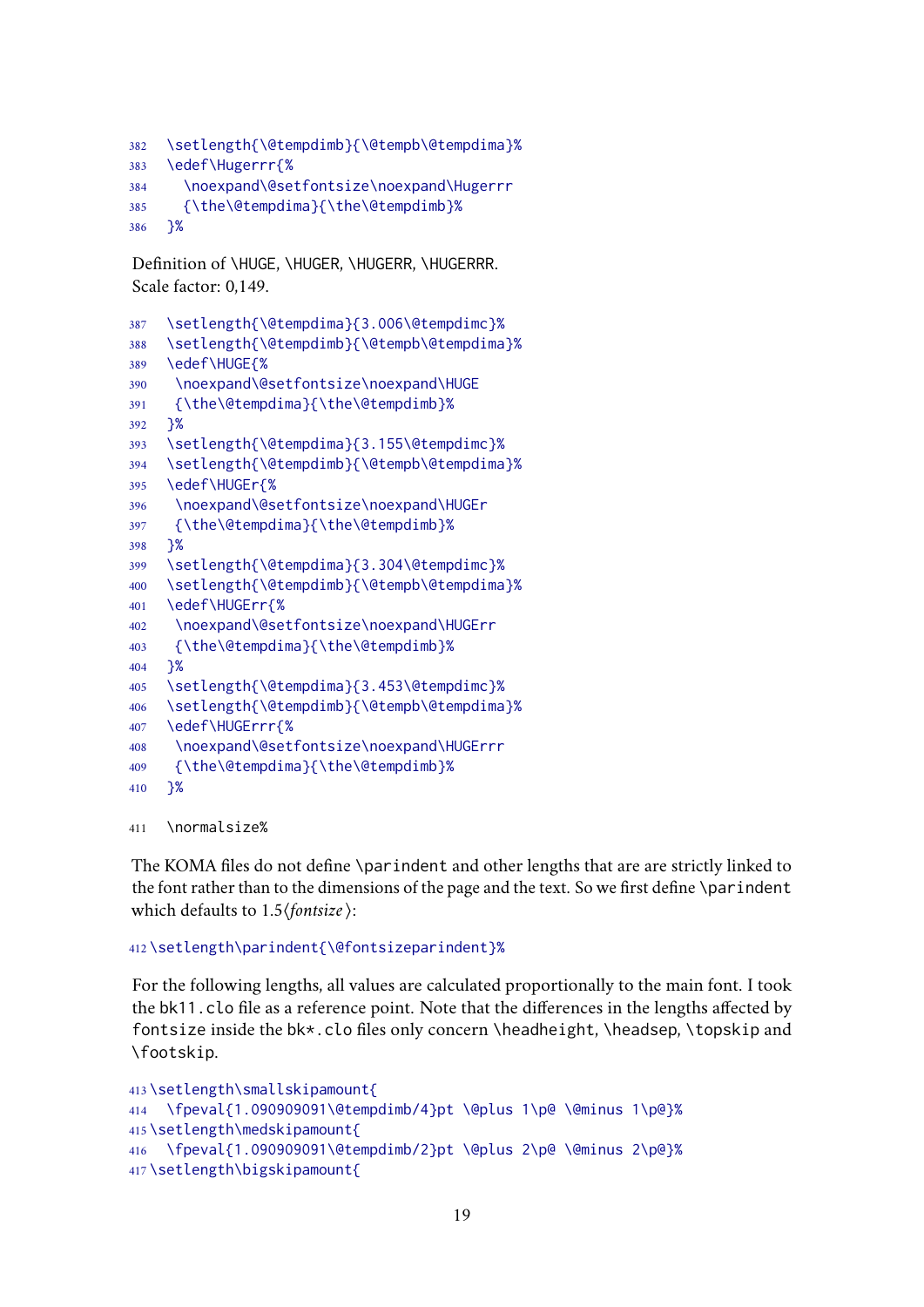Table 2: The values of some specific lengths set by the package, in relation to some significant settings of the normal size. The values are expressed in pt and rounded to the second decimal place.

| Normal size           |                                                                                               |  |  |  |  |  | 10.00 10.10 10.20 10.30 10.40 10.50 10.60 10.70 10.80 10.90 11.00 |
|-----------------------|-----------------------------------------------------------------------------------------------|--|--|--|--|--|-------------------------------------------------------------------|
| \parindent            |                                                                                               |  |  |  |  |  | 15.00 15.15 15.30 15.45 15.60 15.75 15.90 16.05 16.20 16.35 16.50 |
| \smallskipamount      | $\binom{plus}{minus}$ 1 pt) 2.73 2.75 2.78 2.81 2.84 2.86 2.89 2.92 2.95 2.97 3.00            |  |  |  |  |  |                                                                   |
| \medskipamount        | $\binom{plus}{minus}$ 2 pt) 5.45 5.51 5.56 5.62 5.67 5.73 5.78 5.84 5.89 5.95 6.00            |  |  |  |  |  |                                                                   |
| <b>\bigskipamount</b> | $\binom{plus}{minus}$ 4 pt) 10.91 11.02 11.13 11.24 11.35 11.45 11.56 11.67 11.78 11.89 12.00 |  |  |  |  |  |                                                                   |

### \fpeval{1.090909091\@tempdimb}pt \@plus 4\p@ \@minus 4\p@}%

- \setlength{\@tempdimb}{\f@baselineskip}%
- \ctm@setlength{\parsep}%
- {.3333\@tempdimb}{.1667\@tempdimb}{.0833\@tempdimb}%
- \ctm@setlength{\topsep}%
- {.6667\@tempdimb}{.1667\@tempdimb}{.3333\@tempdimb}%
- \@tempswafalse
- \begingroup
- \def\@list@extra{\aftergroup\@tempswatrue}%
- \csname @listi\endcsname
- \endgroup
- \edef\@listi{\leftmargin\leftmargini
- \topsep \the\topsep
- \parsep \the\parsep
- \itemsep \parsep
- \if@tempswa\noexpand\@list@extra\fi
- }%
- \let\@listI\@listi
- \ctm@setlength{\parsep}%
- {.1667\@tempdimb}{.0833\@tempdimb}{.0833\@tempdimb}%
- \ctm@setlength{\topsep}%
- {.3333\@tempdimb}{.1667\@tempdimb}{.1667\@tempdimb}%
- \@tempswafalse
- \begingroup
- \def\@list@extra{\aftergroup\@tempswatrue}%
- \csname @listi\endcsname
- \endgroup
- \edef\@listi@small{\leftmargin\leftmargini
- \topsep \the\topsep
- 447 \parsep \the\parsep
- \itemsep \parsep
- \if@tempswa\noexpand\@list@extra\fi
- }%
- \ctm@setlength{\parsep}%
- {.125\@tempdimb}{.0625\@tempdimb}{.0625\@tempdimb}%
- \ctm@setlength{\topsep}%
- {.25\@tempdimb}{.125\@tempdimb}{.125\@tempdimb}%
- \@tempswafalse
- \begingroup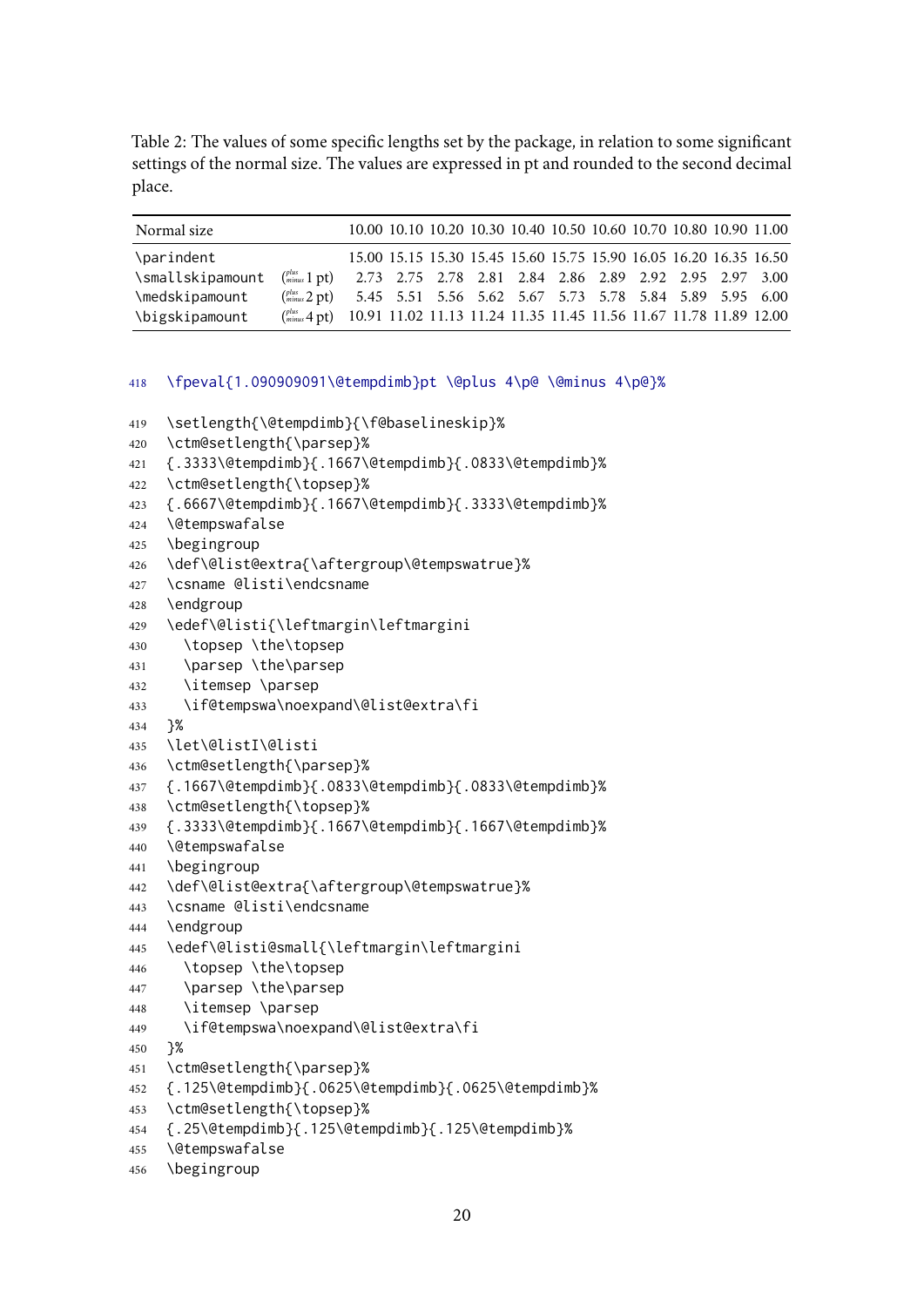```
457 \def\@list@extra{\aftergroup\@tempswatrue}%
458 \csname @listi\endcsname
459 \endgroup
460 \edef\@listi@footnotesize{\leftmargin\leftmargini
461 \topsep \the\topsep
462 \parsep \the\parsep
463 \itemsep \parsep
464 \if@tempswa\noexpand\@list@extra\fi
465 }%
466 \ctm@setlength{\parsep}%
467 {.1667\@tempdimb}{.0833\@tempdimb}{.0833\@tempdimb}%
468 \ctm@setlength{\topsep}%
469 {.3333\@tempdimb}{.1667\@tempdimb}{.0833\@tempdimb}%
470 \@tempswafalse
471 \begingroup
472 \def\@list@extra{\aftergroup\@tempswatrue}%
473 \csname @listii\endcsname
474 \endgroup
475 \edef\@listii{\leftmargin\leftmarginii
476 \labelwidth=\dimexpr \leftmargin-\labelsep
477 \topsep \the\topsep
478 \parsep \the\parsep
479 \itemsep \parsep
480 \if@tempswa\noexpand\@list@extra\fi
481 }%
482 \ctm@setlength{\topsep}%
483 {.1667\@tempdimb}{.0833\@tempdimb}{.0833\@tempdimb}%
484 \setlength{\partopsep}{\z@ \@plus\z@ \@minus\p@}%
485 \@tempswafalse
486 \begingroup
487 \def\@list@extra{\aftergroup\@tempswatrue}%
488 \csname @listiii\endcsname
489 \endgroup
490 \edef\@listiii{\leftmargin\leftmarginiii
491 \labelwidth=\dimexpr \leftmargin-\labelsep
492 \topsep \the\topsep
493 \parsep \z@
494 \partopsep \the\partopsep
495 \itemsep \topsep
496 \if@tempswa\noexpand\@list@extra\fi
497 }%
498 \@tempswafalse
499 \begingroup
500 \def\@list@extra{\aftergroup\@tempswatrue}%
501 \csname @listiv\endcsname
502 \endgroup
503 \edef\@listiv{\leftmargin\leftmarginiv
504 \labelwidth=\dimexpr \leftmargin-\labelsep\relax
505 \if@tempswa\noexpand\@list@extra\fi
506 }%
```

```
507 \@tempswafalse
```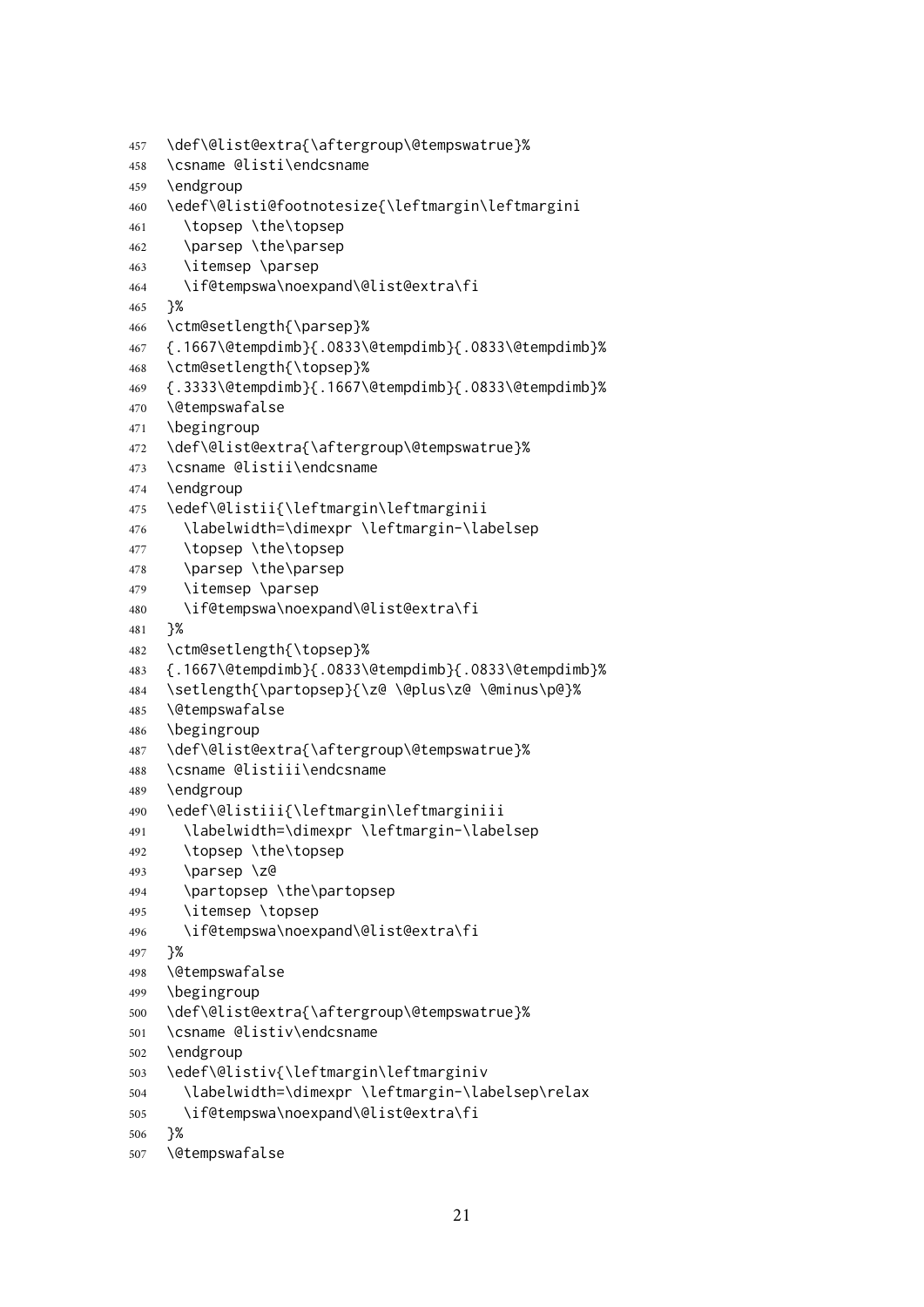```
508 \begingroup
509 \def\@list@extra{\aftergroup\@tempswatrue}%
510 \csname @listv\endcsname
511 \endgroup
512 \edef\@listv{\leftmargin\leftmarginv
513 \labelwidth=\dimexpr \leftmargin-\labelsep\relax
514 \if@tempswa\noexpand\@list@extra\fi
515 }%
516 \@tempswafalse
517 \begingroup
518 \def\@list@extra{\aftergroup\@tempswatrue}%
519 \csname @listvi\endcsname
520 \endgroup
521 \edef\@listvi{\leftmargin\leftmarginvi
522 \labelwidth=\dimexpr \leftmargin-\labelsep\relax
523 \if@tempswa\noexpand\@list@extra\fi
524 }%
525 \@listi
526 \setlength{\@tempdimb}{\f@baselineskip}%
527 \setlength{\footnotesep}{.555\@tempdimb}%
528 \ctm@setlength{\skip\footins}%
529 {.75\@tempdimb}{.3333\@tempdimb}{.1667\@tempdimb}%
530 \ctm@setlength{\floatsep}%
531 {\@tempdimb}{.1667\@tempdimb}{.1667\@tempdimb}%
532 \ctm@setlength{\textfloatsep}%
533 {1.6667\@tempdimb}{.1667\@tempdimb}{.3333\@tempdimb}%
534 \setlength{\intextsep}{\floatsep}%
535 \setlength{\dblfloatsep}{\floatsep}%
536 \setlength{\dbltextfloatsep}{\textfloatsep}%
537 \setlength{\@fptop}{\z@ \@plus 1fil}%
538 \setlength{\@fpsep}{.6667\@tempdimb \@plus 2fil}%
539 \setlength{\@fpbot}{\@fptop}%
540 \setlength{\@dblfptop}{\@fptop}%
541 \setlength{\@dblfpsep}{\@fpsep}%
542 \setlength{\@dblfpbot}{\@fptop}%
543 \ctm@setlength{\partopsep}{.2\@tempdimb}{.1\@tempdimb}{.1\@tempdimb}%
544 }
```
Excerpt from **scrfontsizes.sty** Here is a portion of the scrfontsizes package. It simply provides the \generateclofile command, without the KOMA related definitions. There are no reserved names for the .clo files. The name of the command is a new name for the KOMA \generatefontfile. In fact what the command generates is a .clo file.

```
545 \newcommand*{\generateclofile}[1]{%
546 \kernel@ifnextchar [{\@generatefontfile{#1}}{\@@generatefontfile{#1}}%
547 }
548 \newcommand*{\@generatefontfile}{}
549 \def\@generatefontfile#1[#2]#3{%
550 \begingroup
```
At least starting from version 3.31 of scrfontsizes, the code of the \@generatefontfile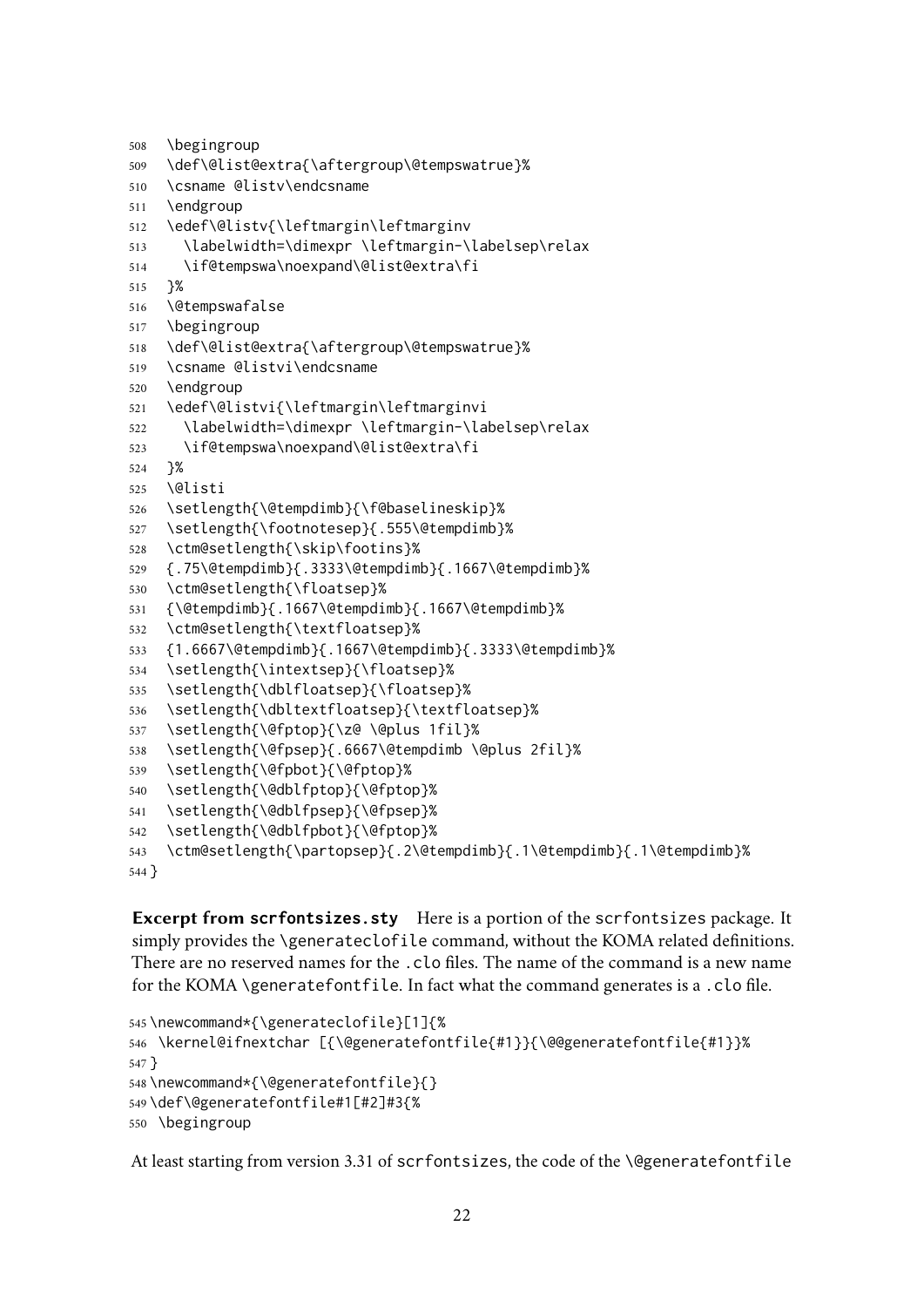and \@@generatefontfile commands sets the \parskip value to 0pt. We also use [#2] in place of  $[42]$  for the optional argument of \changefontsize used immediately below.

```
551 \setlength{\parskip}{0pt}%
552 \changefontsize[#2]{#3}%
553 \generate@fontfile{#1}{#3}%
554 \endgroup
555 }
556 \newcommand\@@generatefontfile[2]{%
557 \begingroup
558 \setlength{\parskip}{0pt}%
559 \changefontsize{#2}%
560 \generate@fontfile{#1}{#2}%
561 \endgroup
562 }
563 \newcommand*{\@@@generatefontfile}[2][]{}
564 \newcommand*{\@fontfile}{}
565 \let\@fontfile\@mainaux
566 \newcommand*{\generate@fontfile}[2]{%
567 \def\@ind{\space\space}%
568 \immediate\openout\@fontfile #1#2.clo
569 \immediate\write\@fontfile{\@percentchar^^J%
570 \@percentchar\space This is file '#1#2.clo', generated with^^J%
```
In the next three lines we only replace 'scrfontsizes' with 'fontsize' and 'Markus Kohm' with 'Ivan Valbusa', in order to get the correct information in the .log file.

```
571 \@percentchar\space fontsize
572 \csname ver@fontsize.\@pkgextension\endcsname,^^J%
573 \@percentchar\space Copyright (c) Ivan Valbusa.^^J%
574 \@percentchar^^J%
575 \string\ProvidesFile{#1#2.clo}[%
576 \the\year/\ifnum\month<10 0\fi\the\month/\ifnum\day<10 0\fi\the\day%
577 \space generated font size class option (#2)]}%
578 \immediate\write\@fontfile{%
579 \string\def\string\normalsize{\@percentchar^^J%
580 \@ind\string\@setfontsize\string\normalsize{\f@size}{\f@baselineskip}%
581 \@percentchar^^J%
582 \@ind\string\abovedisplayskip\space \the\abovedisplayskip^^J%
583 \@ind\string\abovedisplayshortskip\space \the\abovedisplayshortskip^^J%
584 \@ind\string\belowdisplayskip\space \the\belowdisplayskip^^J%
585 \@ind\string\belowdisplayshortskip\space \the\belowdisplayshortskip^^J%
586 \@ind\string\let\string\@listi\string\@listI^^J%
587 }\@percentchar%
588 }%
589 \begingroup\small\@listi
590 \immediate\write\@fontfile{%
591 \string\def\string\small{\@percentchar^^J%
592 \@ind\string\@setfontsize\string\small{\f@size}{\f@baselineskip}%
593 \@percentchar^^J%
594 \@ind\string\abovedisplayskip\space \the\abovedisplayskip^^J%
```
\@ind\string\abovedisplayshortskip\space \the\abovedisplayshortskip^^J%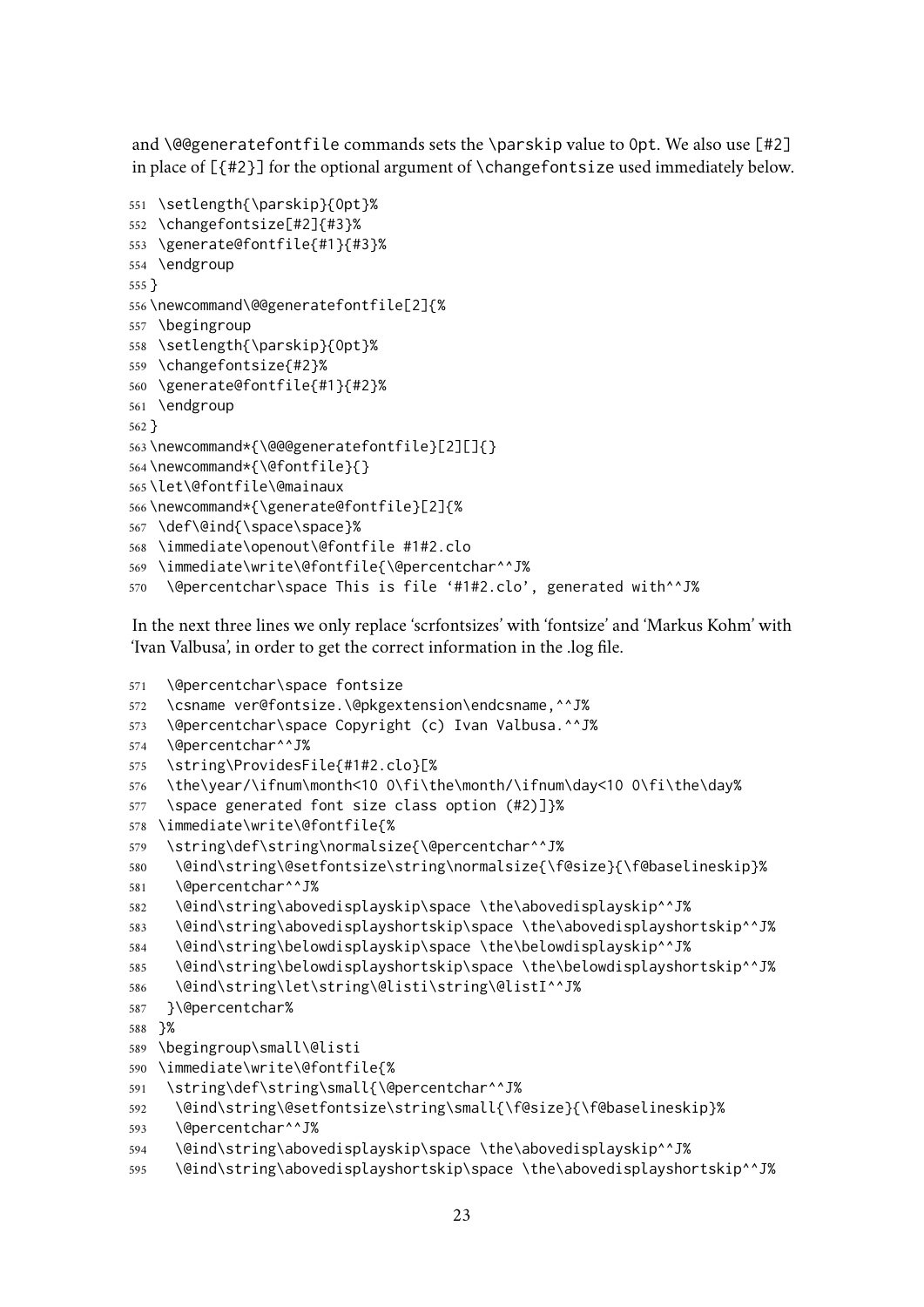```
596 \@ind\string\belowdisplayskip\space \the\belowdisplayskip^^J%
597 \@ind\string\belowdisplayshortskip\space \the\belowdisplayshortskip^^J%
598 \@ind\string\def\string\@listi{\@percentchar^^J%
599 \@ind\@ind\string\leftmargin\string\leftmargini^^J%
600 \@ind\@ind\string\topsep \the\topsep^^J%
601 \@ind\@ind\string\parsep \the\parsep^^J%
602 \@ind\@ind\string\itemsep \string\parsep^^J%
603 \@ind}\@percentchar^^J%
604 }\@percentchar%
605 }%
606 \endgroup
607 \begingroup\footnotesize\@listi
608 \immediate\write\@fontfile{%
609 \string\def\string\footnotesize{\@percentchar^^J%
610 \@ind\string\@setfontsize\string\footnotesize{\f@size}{\f@baselineskip}%
611 \@percentchar^^J%
612 \@ind\string\abovedisplayskip\space \the\abovedisplayskip^^J%
613 \@ind\string\abovedisplayshortskip\space \the\abovedisplayshortskip^^J%
614 \@ind\string\belowdisplayskip\space \the\belowdisplayskip^^J%
615 \@ind\string\belowdisplayshortskip\space \the\belowdisplayshortskip^^J%
616 \@ind\string\def\string\@listi{\@percentchar^^J%
617 \@ind\@ind\string\leftmargin\string\leftmargini^^J%
618 \@ind\@ind\string\topsep \the\topsep^^J%
619 \@ind\@ind\string\parsep \the\parsep^^J%
620 \@ind\@ind\string\itemsep \string\parsep^^J%
621 \@ind}\@percentchar^^J%
622 }\@percentchar%
623 }%
624 \endgroup
625 \begingroup\scriptsize
626 \immediate\write\@fontfile{%
627 \string\def\string\scriptsize{%
628 \string\@setfontsize\string\scriptsize{\f@size}{\f@baselineskip}%
629 }\@percentchar%
630 }%
631 \endgroup
632 \begingroup\tiny
633 \immediate\write\@fontfile{%
634 \string\def\string\tiny{%
635 \string\@setfontsize\string\tiny{\f@size}{\f@baselineskip}%
636 }\@percentchar%
637 }%
638 \endgroup
639 \begingroup\large
640 \immediate\write\@fontfile{%
641 \string\def\string\large{%
642 \string\@setfontsize\string\large{\f@size}{\f@baselineskip}%
643 }\@percentchar%
644 }%
645 \endgroup
646 \begingroup\Large
```

```
24
```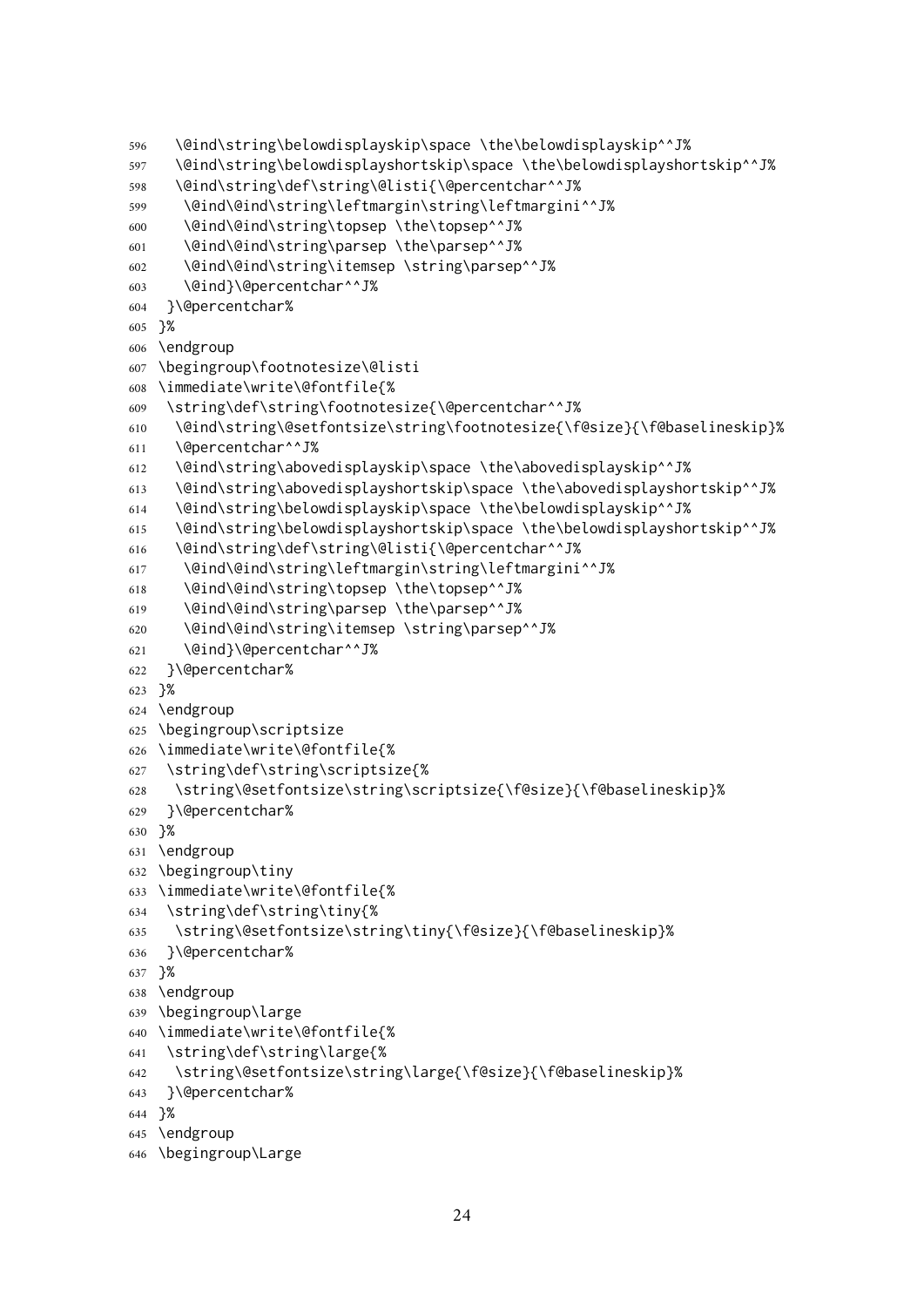```
647 \immediate\write\@fontfile{%
648 \string\def\string\Large{%
649 \string\@setfontsize\string\Large{\f@size}{\f@baselineskip}%
650 }\@percentchar%
651 }%
652 \endgroup
653 \begingroup\LARGE
654 \immediate\write\@fontfile{%
655 \string\def\string\LARGE{%
656 \string\@setfontsize\string\LARGE{\f@size}{\f@baselineskip}%
657 }\@percentchar%
658 }%
659 \endgroup
660 \begingroup\huge
661 \immediate\write\@fontfile{%
662 \string\def\string\huge{%
663 \string\@setfontsize\string\huge{\f@size}{\f@baselineskip}%
664 }\@percentchar%
665 }%
666 \endgroup
667 \begingroup\Huge
668 \immediate\write\@fontfile{%
669 \string\def\string\Huge{%
670 \string\@setfontsize\string\Huge{\f@size}{\f@baselineskip}%
671 }\@percentchar%
672 }%
673 \endgroup
```
The new sizing commands previously defined are recalled here and written in the .clo file if the \generateclofile command is used.

```
674 \begingroup\tinyr
675 \immediate\write\@fontfile{%
676 \string\def\string\tinyr{%
677 \string\@setfontsize\string\tinyr{\f@size}{\f@baselineskip}%
678 }\@percentchar%
679 }%
680 \endgroup
681 \begingroup\tinyrr
682 \immediate\write\@fontfile{%
683 \string\def\string\tinyrr{%
684 \string\@setfontsize\string\tinyrr{\f@size}{\f@baselineskip}%
685 }\@percentchar%
686 }%
687 \endgroup
688 \begingroup\tinyrrr
689 \immediate\write\@fontfile{%
690 \string\def\string\tinyrrr{%
691 \string\@setfontsize\string\tinyrrr{\f@size}{\f@baselineskip}%
692 }\@percentchar%
693 }%
694 \endgroup
```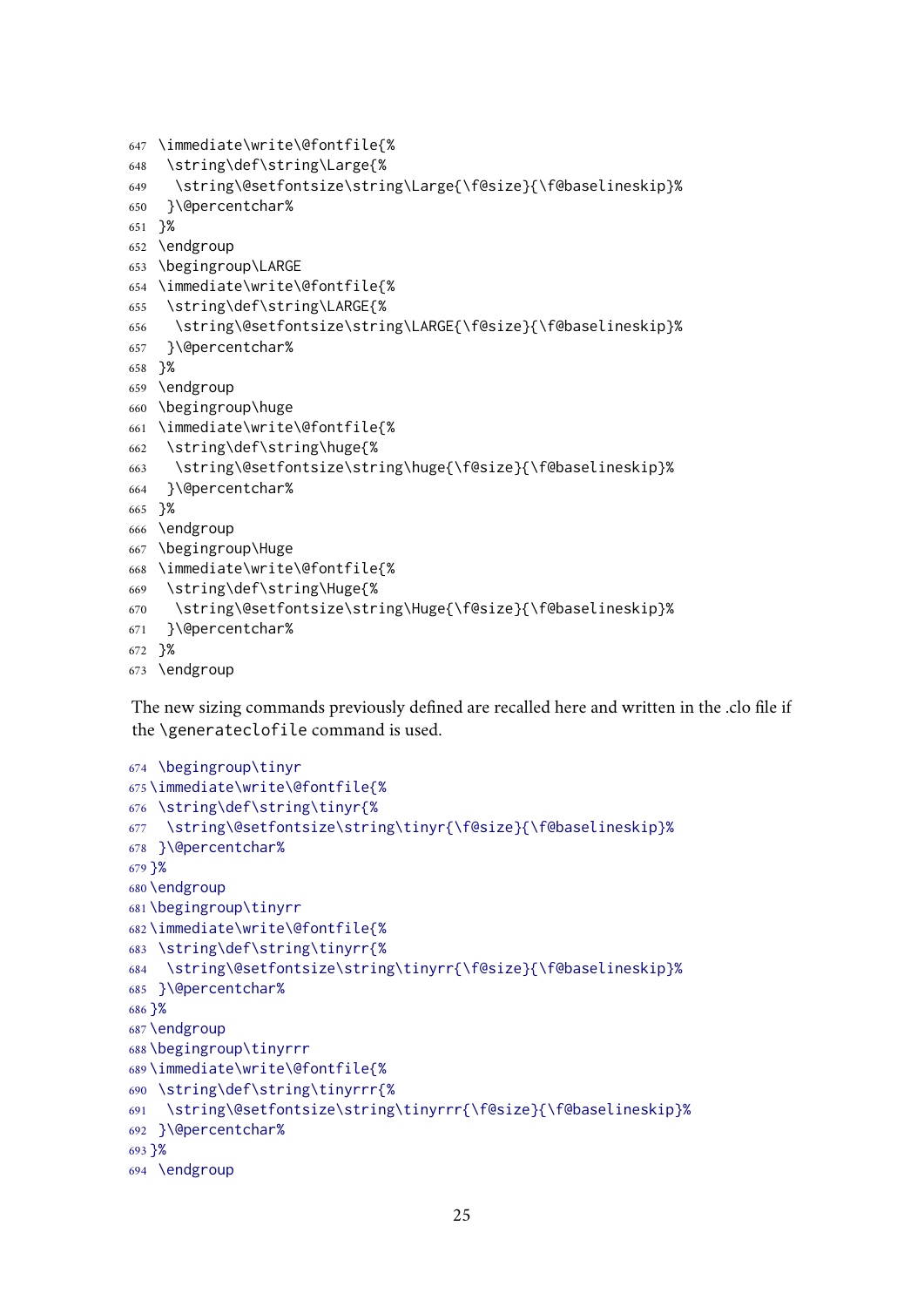```
695 \begingroup\scriptsizer
696 \immediate\write\@fontfile{%
697 \string\def\string\scriptsizer{%
698 \string\@setfontsize\string\scriptsizer{\f@size}{\f@baselineskip}%
699 }\@percentchar%
700 }%
701 \endgroup
702 \begingroup\scriptsizerr
703 \immediate\write\@fontfile{%
704 \string\def\string\scriptsizerr{%
705 \string\@setfontsize\string\scriptsizerr{\f@size}{\f@baselineskip}%
706 }\@percentchar%
707 }%
708 \endgroup
709 \begingroup\scriptsizerrr
710 \immediate\write\@fontfile{%
711 \string\def\string\scriptsizerrr{%
712 \string\@setfontsize\string\scriptsizerrr{\f@size}{\f@baselineskip}%
713 }\@percentchar%
714 }%
715 \endgroup
716 \def\fs@appnormal{
717 \@percentchar^^J%
718 \@ind\string\abovedisplayskip\space \the\abovedisplayskip^^J%
719 \@ind\string\abovedisplayshortskip\space \the\abovedisplayshortskip^^J%
720 \@ind\string\belowdisplayskip\space \the\belowdisplayskip^^J%
721 \@ind\string\belowdisplayshortskip\space \the\belowdisplayshortskip^^J%
722 \@ind\string\let\string\@listi\string\@listI^^J%
723 }
724 \def\fs@appsmall{%
725 \@percentchar^^J%
726 \@ind\string\abovedisplayskip\space \the\abovedisplayskip^^J%
727 \@ind\string\abovedisplayshortskip\space \the\abovedisplayshortskip^^J%
728 \@ind\string\belowdisplayskip\space \the\belowdisplayskip^^J%
729 \@ind\string\belowdisplayshortskip\space \the\belowdisplayshortskip^^J%
730 \@ind\string\def\string\@listi{\@percentchar^^J%
731 \@ind\@ind\string\leftmargin\string\leftmargini^^J%
732 \@ind\@ind\string\topsep \the\topsep^^J%
733 \@ind\@ind\string\parsep \the\parsep^^J%
734 \@ind\@ind\string\itemsep \string\parsep^^J%
735 \@ind}\@percentchar^^J%
736 }
737 \begingroup\smallr\@listi
738 \immediate\write\@fontfile{%
739 \string\def\string\smallr{\@percentchar^^J%
740 \@ind\string\@setfontsize\string\smallr{\f@size}{\f@baselineskip}%
741 \fs@appsmall%
742 }\@percentchar%
743 }%
744 \endgroup
```

```
745 \begingroup\smallrr\@listi
```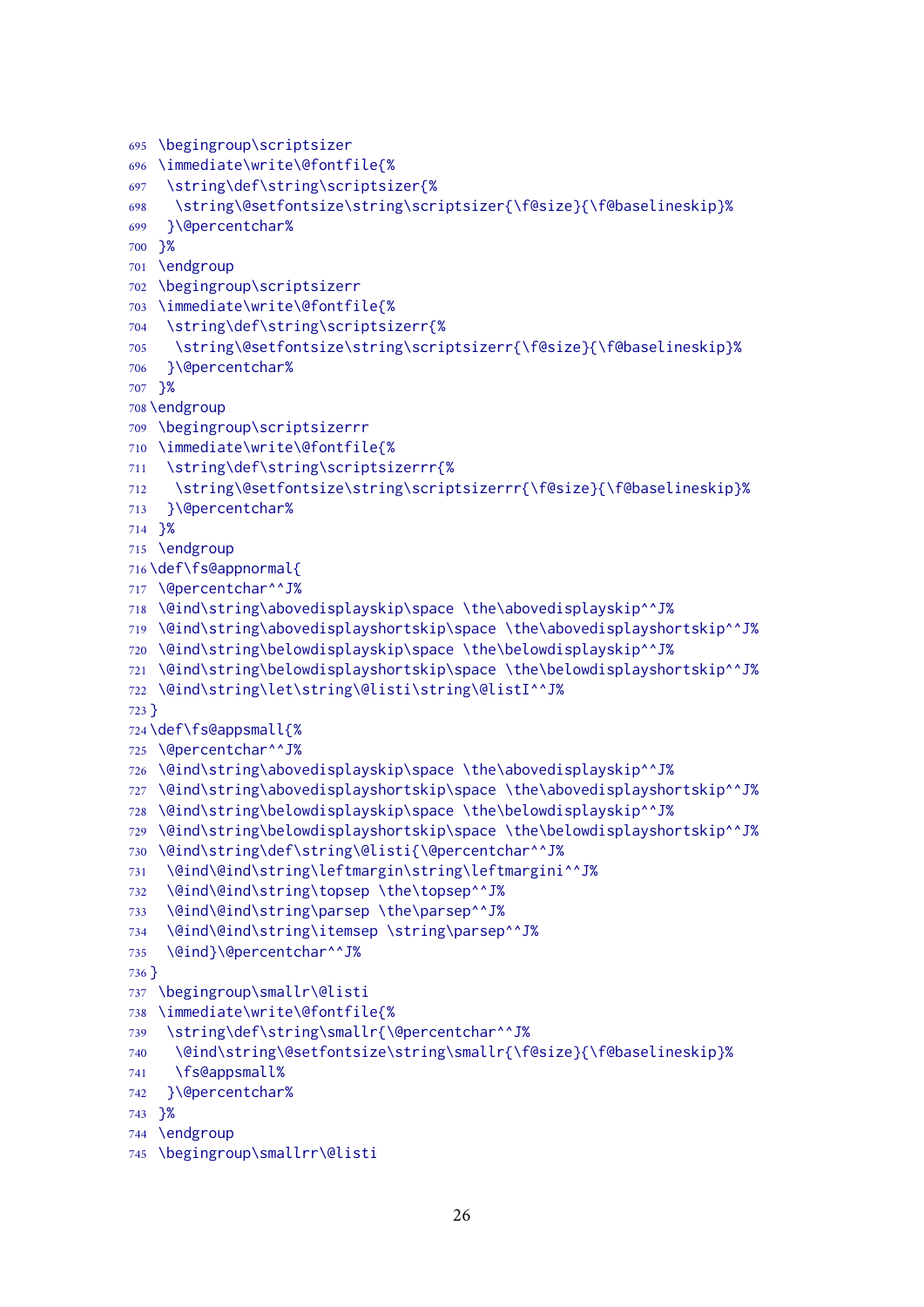```
746 \immediate\write\@fontfile{%
747 \string\def\string\smallrr{\@percentchar^^J%
748 \@ind\string\@setfontsize\string\smallrr{\f@size}{\f@baselineskip}%
749 \fs@appsmall%
750 }\@percentchar%
751 }%
752 \endgroup
753 \begingroup\smallrrr\@listi
754 \immediate\write\@fontfile{%
755 \string\def\string\smallrrr{\@percentchar^^J%
756 \@ind\string\@setfontsize\string\smallrrr{\f@size}{\f@baselineskip}%
757 \fs@appsmall%
758 }\@percentchar%
759 }%
760 \endgroup
761 \begingroup\footnotesizer\@listi
762 \immediate\write\@fontfile{%
763 \string\def\string\footnotesizer{\@percentchar^^J%
764 \@ind\string\@setfontsize\string\footnotesizer{\f@size}{\f@baselineskip}%
765 \fs@appsmall%
766 }\@percentchar%
767 }%
768 \endgroup
769 \begingroup\footnotesizerr\@listi
770 \immediate\write\@fontfile{%
771 \string\def\string\footnotesizerr{\@percentchar^^J%
772 \@ind\string\@setfontsize\string\footnotesizerr{\f@size}{\f@baselineskip}%
773 \fs@appsmall%
774 }\@percentchar%
775 }%
776 \endgroup
777 \begingroup\footnotesizerrr\@listi
778 \immediate\write\@fontfile{%
779 \string\def\string\footnotesizerrr{\@percentchar^^J%
780 \@ind\string\@setfontsize\string\footnotesizerrr{\f@size}{\f@baselineskip}%
781 \fs@appsmall%
782 }\@percentchar%
783 }%
784 \endgroup
785 \begingroup\normalsizer
786 \immediate\write\@fontfile{%
787 \string\def\string\normalsizer{\@percentchar^^J%
788 \@ind\string\@setfontsize\string\normalsizer{\f@size}{\f@baselineskip}%
789 \fs@appnormal%
790 }\@percentchar%
791 }%
792 \endgroup
793 \begingroup\normalsizerr
794 \immediate\write\@fontfile{%
795 \string\def\string\normalsizerr{\@percentchar^^J%
```

```
796 \@ind\string\@setfontsize\string\normalsizerr{\f@size}{\f@baselineskip}%
```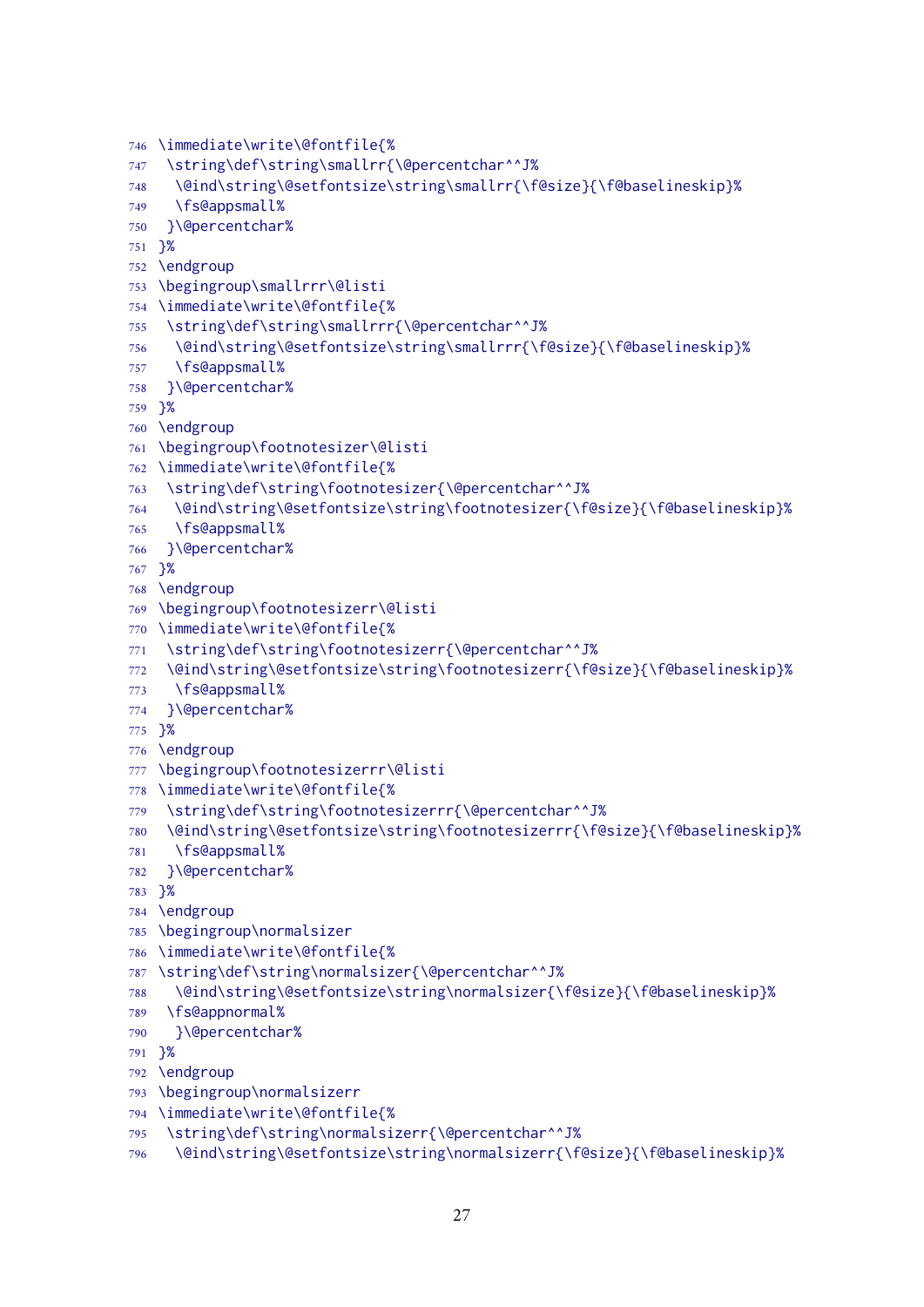```
797 \fs@appnormal%
798 }\@percentchar%
799 }%
800 \endgroup
801 \begingroup\normalsizerrr
802 \immediate\write\@fontfile{%
803 \string\def\string\normalsizerrr{\@percentchar^^J%
804 \@ind\string\@setfontsize\string\normalsizerrr{\f@size}{\f@baselineskip}%
805 \fs@appnormal%
806 }\@percentchar%
807 }%
808 \endgroup
809 \begingroup\larger
810 \immediate\write\@fontfile{%
811 \string\def\string\larger{%
812 \string\@setfontsize\string\larger{\f@size}{\f@baselineskip}%
813 }\@percentchar%
814 }%
815 \endgroup
816 \begingroup\largerr
817 \immediate\write\@fontfile{%
818 \string\def\string\largerr{%
819 \string\@setfontsize\string\largerr{\f@size}{\f@baselineskip}%
820 }\@percentchar%
821 }%
822 \endgroup
823 \begingroup\largerrr
824 \immediate\write\@fontfile{%
825 \string\def\string\largerrr{%
826 \string\@setfontsize\string\largerrr{\f@size}{\f@baselineskip}%
827 }\@percentchar%
828 }%
829 \endgroup
830 \begingroup\Large
831 \immediate\write\@fontfile{%
832 \string\def\string\Large{%
833 \string\@setfontsize\string\Large{\f@size}{\f@baselineskip}%
834 }\@percentchar%
835 }%
836 \endgroup
837 \begingroup\Larger
838 \immediate\write\@fontfile{%
839 \string\def\string\Larger{%
840 \string\@setfontsize\string\Larger{\f@size}{\f@baselineskip}%
841 }\@percentchar%
842 }%
843 \endgroup
844 \begingroup\Largerr
845 \immediate\write\@fontfile{%
846 \string\def\string\Largerr{%
```

```
847 \string\@setfontsize\string\Largerr{\f@size}{\f@baselineskip}%
```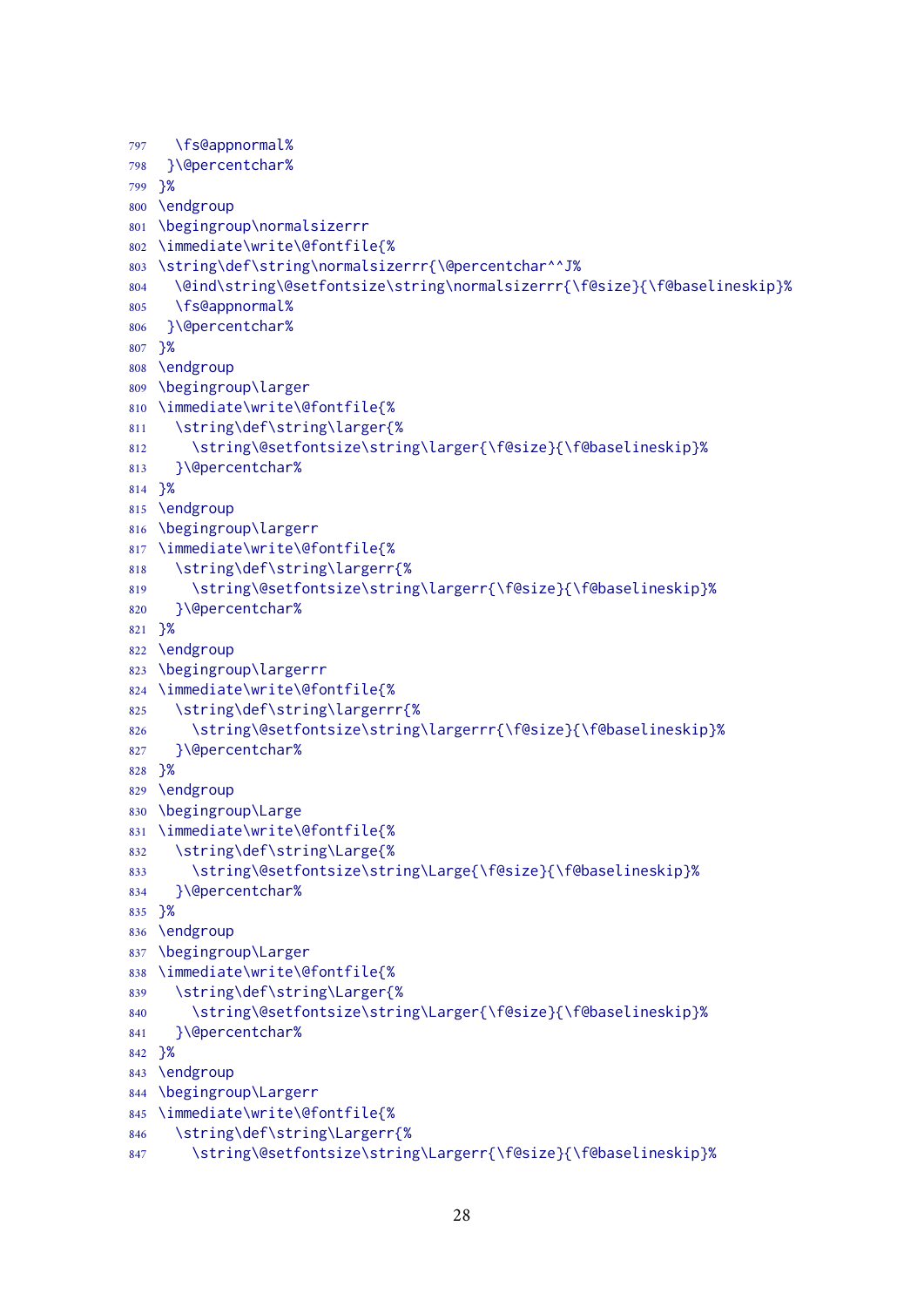```
848 }\@percentchar%
849 }%
850 \endgroup
851 \begingroup\Largerrr
852 \immediate\write\@fontfile{%
853 \string\def\string\Largerrr{%
854 \string\@setfontsize\string\Largerrr{\f@size}{\f@baselineskip}%
855 }\@percentchar%
856 }%
857 \endgroup
858 \begingroup\LARGEr
859 \immediate\write\@fontfile{%
860 \string\def\string\LARGEr{%
861 \string\@setfontsize\string\LARGEr{\f@size}{\f@baselineskip}%
862 }\@percentchar%
863 }%
864 \endgroup
865 \begingroup\LARGErr
866 \immediate\write\@fontfile{%
867 \string\def\string\LARGErr{%
868 \string\@setfontsize\string\LARGErr{\f@size}{\f@baselineskip}%
869 }\@percentchar%
870 }%
871 \endgroup
872 \begingroup\LARGErrr
873 \immediate\write\@fontfile{%
874 \string\def\string\LARGErrr{%
875 \string\@setfontsize\string\LARGErrr{\f@size}{\f@baselineskip}%
876 }\@percentchar%
877 }%
878 \endgroup
879 \begingroup\huger
880 \immediate\write\@fontfile{%
881 \string\def\string\huger{%
882 \string\@setfontsize\string\huger{\f@size}{\f@baselineskip}%
883 }\@percentchar%
884 }%
885 \endgroup
886 \begingroup\hugerr
887 \immediate\write\@fontfile{%
888 \string\def\string\hugerr{%
889 \string\@setfontsize\string\hugerr{\f@size}{\f@baselineskip}%
890 }\@percentchar%
891 }%
892 \endgroup
893 \begingroup\hugerrr
894 \immediate\write\@fontfile{%
895 \string\def\string\hugerrr{%
896 \string\@setfontsize\string\hugerrr{\f@size}{\f@baselineskip}%
897 }\@percentchar%
```

```
898 }%
```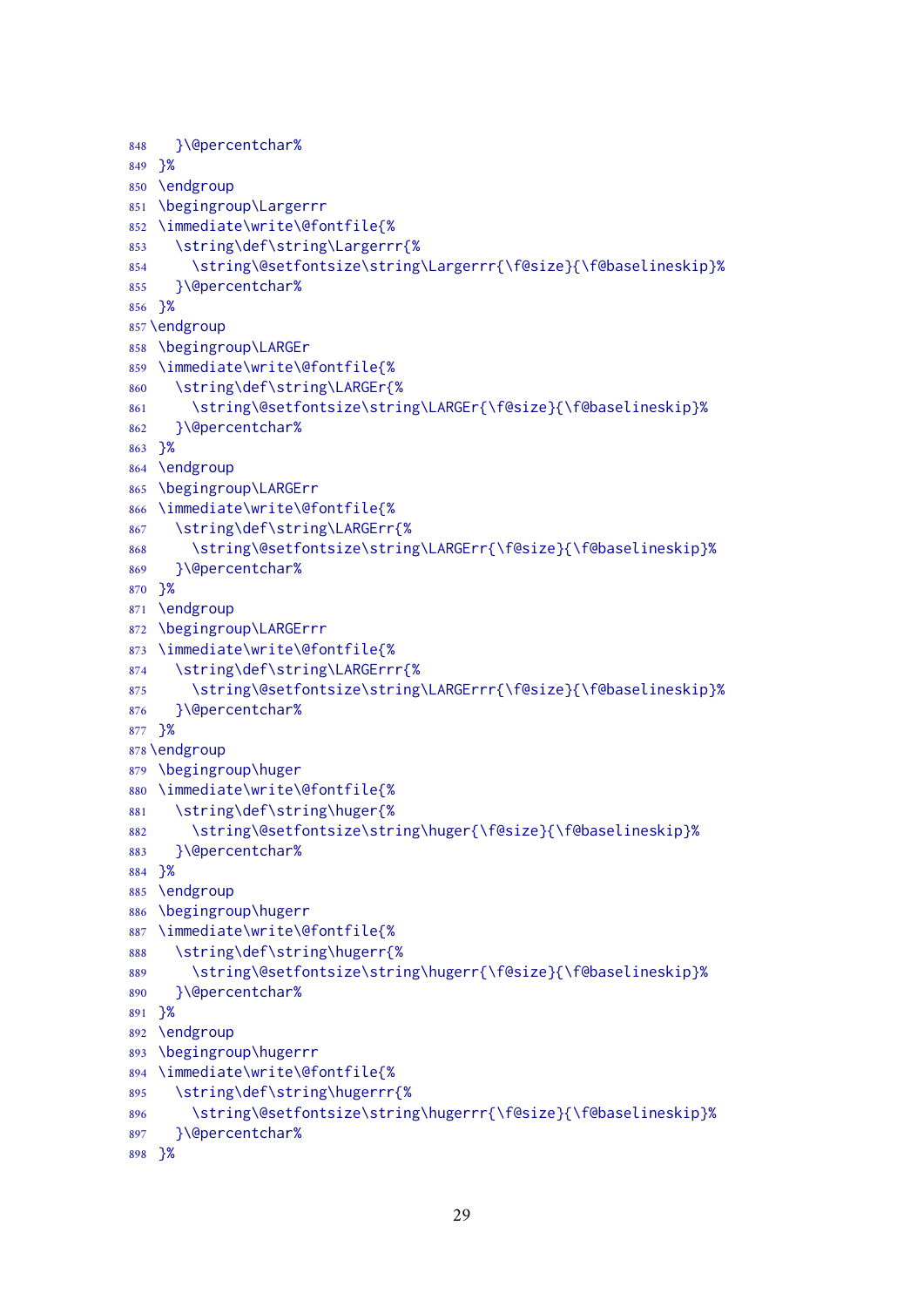```
899 \endgroup
900 \begingroup\Huger
901 \immediate\write\@fontfile{%
902 \string\def\string\Huger{%
903 \string\@setfontsize\string\Huger{\f@size}{\f@baselineskip}%
904 }\@percentchar%
905 }%
906 \endgroup
907 \begingroup\Hugerr
908 \immediate\write\@fontfile{%
909 \string\def\string\Hugerr{%
910 \string\@setfontsize\string\Hugerr{\f@size}{\f@baselineskip}%
911 }\@percentchar%
912 }%
913 \endgroup
914 \begingroup\Hugerrr
915 \immediate\write\@fontfile{%
916 \string\def\string\Hugerrr{%
917 \string\@setfontsize\string\Hugerrr{\f@size}{\f@baselineskip}%
918 }\@percentchar%
919 }%
920 \endgroup
921 \begingroup\HUGE
922 \immediate\write\@fontfile{%
923 \string\def\string\HUGE{%
924 \string\@setfontsize\string\HUGE{\f@size}{\f@baselineskip}%
925 }\@percentchar%
926 }%
927 \endgroup
928 \begingroup\HUGEr
929 \immediate\write\@fontfile{%
930 \string\def\string\HUGEr{%
931 \string\@setfontsize\string\HUGEr{\f@size}{\f@baselineskip}%
932 }\@percentchar%
933 }%
934 \endgroup
935 \begingroup\HUGErr
936 \immediate\write\@fontfile{%
937 \string\def\string\HUGErr{%
938 \string\@setfontsize\string\HUGErr{\f@size}{\f@baselineskip}%
939 }\@percentchar%
940 }%
941 \endgroup
942 \begingroup\HUGErrr
943 \immediate\write\@fontfile{%
944 \string\def\string\HUGErrr{%
945 \string\@setfontsize\string\HUGErrr{\f@size}{\f@baselineskip}%
946 }\@percentchar%
947 }%
948 \endgroup
```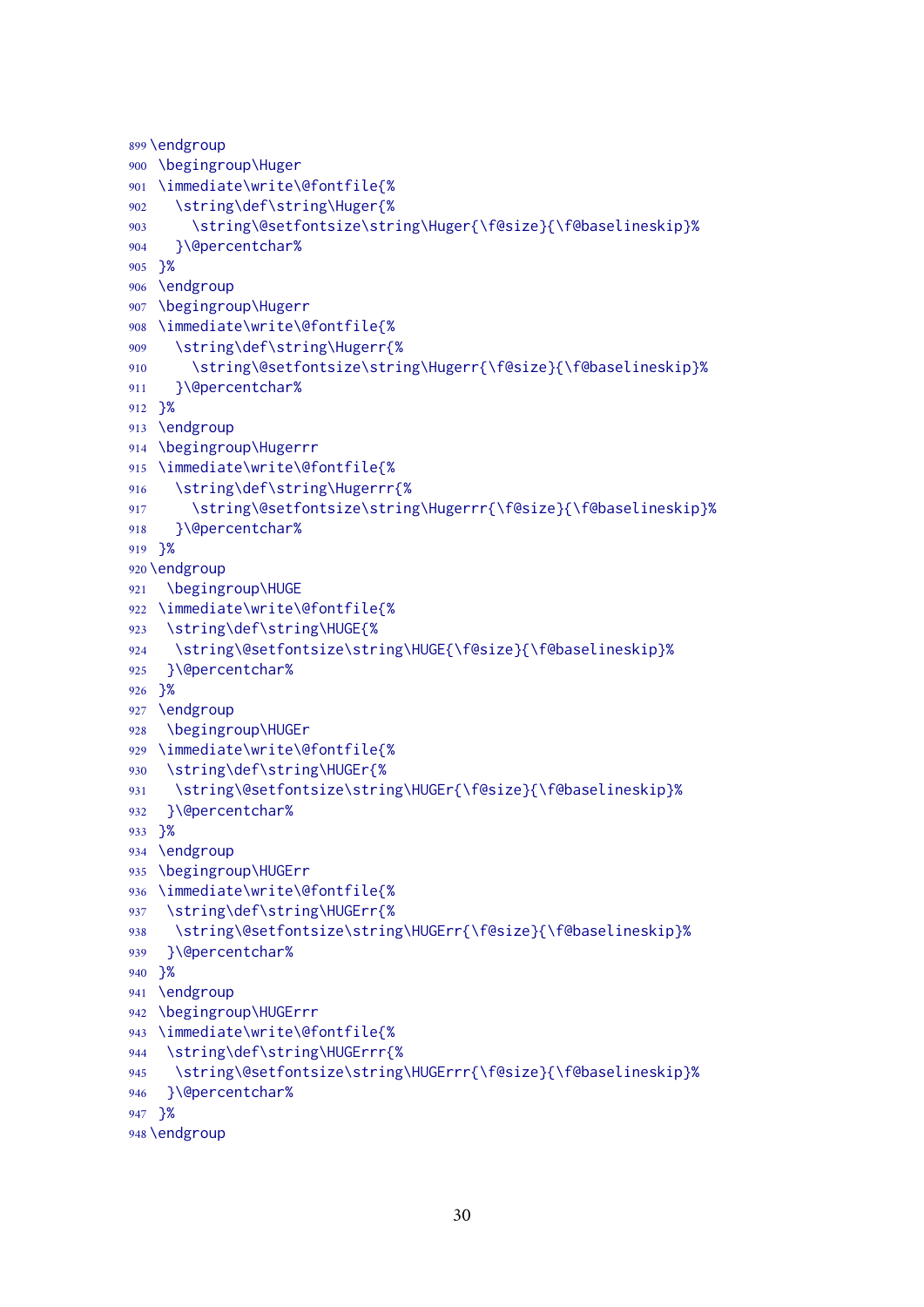\immediate\write\@fontfile{\string\normalsize}%

The new lengths previously defined are recalled here and written in the .clo file if the \generateclofile command is used.

```
950 \begingroup
951 \immediate\write\@fontfile{%
952 \string\setlength{\string\parindent}{\the\parindent}^^J%
953 \string\setlength{\string\headheight}{\the\headheight}^^J%
954 \string\setlength{\string\smallskipamount}{\the\smallskipamount}^^J%
955 \string\setlength{\string\medskipamount}{\the\medskipamount}^^J%
956 \string\setlength{\string\bigskipamount}{\the\bigskipamount}^^J%
957 }%
958 \endgroup
959 \immediate\write\@fontfile{%
960 \string\setlength{\string\footnotesep}{\the\footnotesep}\@percentchar
961 }%
962 \immediate\write\@fontfile{%
963 \string\setlength{\string\skip\string\footins}{\the\skip\footins}\@percentchar
964 }%
965 \immediate\write\@fontfile{%
966 \string\setlength{\string\floatsep}{\the\floatsep}\@percentchar
967 }%
968 \immediate\write\@fontfile{%
969 \string\setlength{\string\textfloatsep}{\the\textfloatsep}\@percentchar
970 }%
971 \immediate\write\@fontfile{%
972 \string\setlength{\string\intextsep}{\the\intextsep}\@percentchar
973 }%
974 \immediate\write\@fontfile{%
975 \string\setlength{\string\dblfloatsep}{\the\dblfloatsep}\@percentchar
976 }%
977 \immediate\write\@fontfile{%
978 \string\setlength{\string\dbltextfloatsep}{\the\dbltextfloatsep}\@percentchar
979 }%
980 \immediate\write\@fontfile{%
981 \string\setlength{\string\@fptop}{\the\@fptop}\@percentchar
982 }%
983 \immediate\write\@fontfile{%
984 \string\setlength{\string\@fpsep}{\the\@fpsep}\@percentchar
985 }%
986 \immediate\write\@fontfile{%
987 \string\setlength{\string\@fpbot}{\the\@fpbot}\@percentchar
988 }%
989 \immediate\write\@fontfile{%
990 \string\setlength{\string\@dblfptop}{\the\@dblfptop}\@percentchar
991 }%
992 \immediate\write\@fontfile{%
993 \string\setlength{\string\@dblfpsep}{\the\@dblfpsep}\@percentchar
994 }%
995 \immediate\write\@fontfile{%
```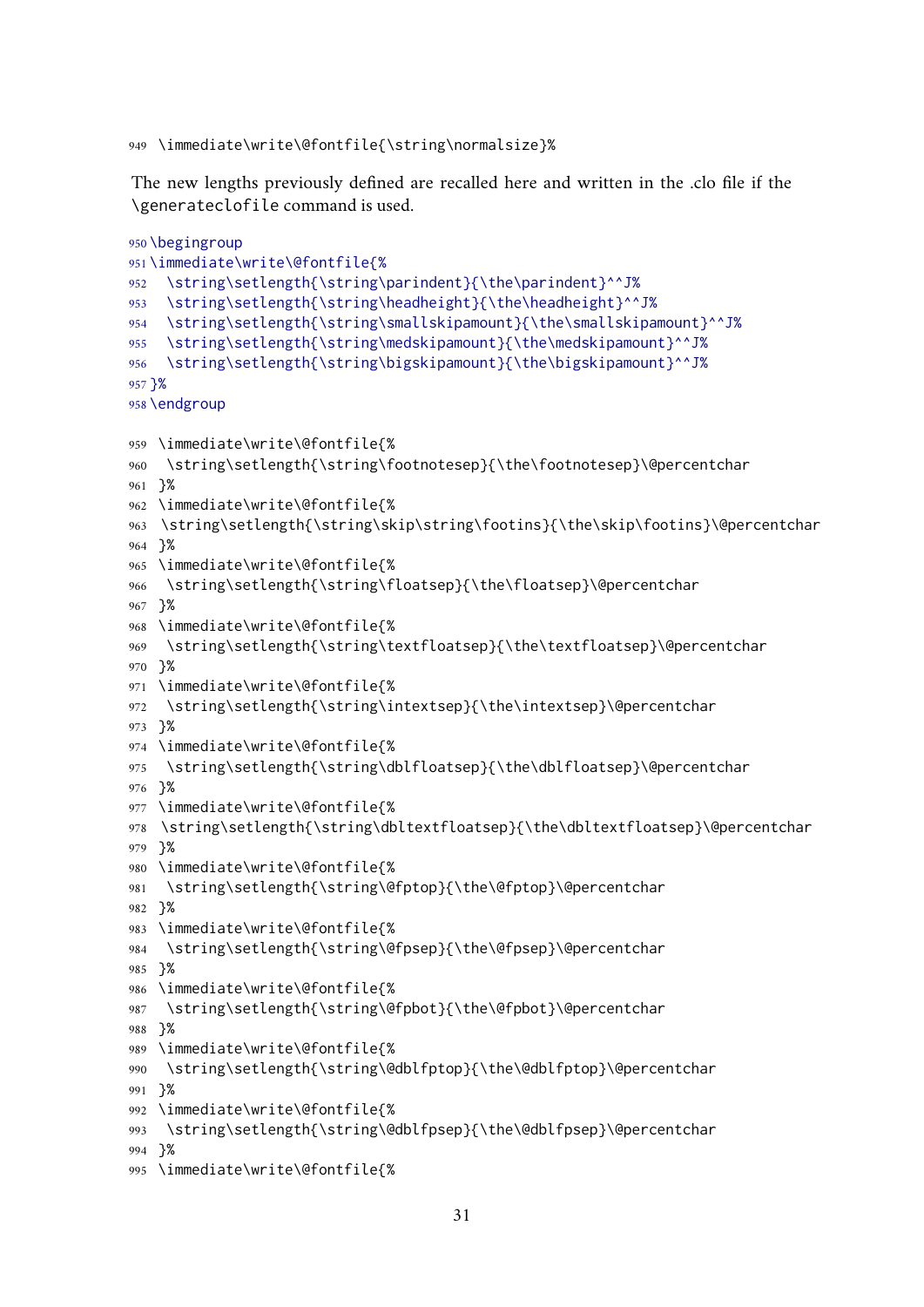```
996 \string\setlength{\string\@dblfpbot}{\the\@dblfpbot}\@percentchar
997 }%
998 \immediate\write\@fontfile{%
999 \string\setlength{\string\partopsep}{\the\partopsep}\@percentchar
1000 }%
1001 \begingroup
1002 \@listi
1003 \immediate\write\@fontfile{%
1004 \string\def\string\@listi{\@percentchar^^J%
1005 \@ind\string\leftmargin\string\leftmargini^^J%
1006 \@ind\string\topsep \the\topsep^^J%
1007 \@ind\string\parsep \the\parsep^^J%
1008 \@ind\string\itemsep \string\parsep^^J%
1009 }\@percentchar
1010 }%
1011 \endgroup
1012 \immediate\write\@fontfile{%
1013 \string\let\string\@listI\string\@listi
1014 }%
1015 \begingroup
1016 \@listii
1017 \immediate\write\@fontfile{%
1018 \string\def\string\@listii{\@percentchar^^J%
1019 \@ind\string\leftmargin\string\leftmarginii^^J%
1020 \@ind\string\labelwidth\string\leftmarginii^^J%
1021 \@ind\string\advance\string\labelwidth-\string\labelsep^^J%
1022 \@ind\string\topsep \the\topsep^^J%
1023 \@ind\string\parsep \the\parsep^^J%
1024 \@ind\string\itemsep \string\parsep^^J%
1025 }\@percentchar
1026 }%
1027 \endgroup
1028 \begingroup
1029 \@listiii
1030 \immediate\write\@fontfile{%
1031 \string\def\string\@listiii{\@percentchar^^J%
1032 \@ind\string\leftmargin\string\leftmarginiii^^J%
1033 \@ind\string\labelwidth\string\leftmarginiii^^J%
1034 \@ind\string\advance\string\labelwidth-\string\labelsep^^J%
1035 \@ind\string\topsep \the\topsep^^J%
1036 \@ind\string\parsep \the\parsep^^J%
1037 \@ind\string\partopsep \the\partopsep^^J%
1038 \@ind\string\itemsep \string\topsep^^J%
1039 }\@percentchar
1040 }%
1041 \endgroup
1042 \begingroup
1043 \@listiv
1044 \immediate\write\@fontfile{%
1045 \string\def\string\@listiv{\@percentchar^^J%
```

```
1046 \@ind\string\leftmargin\string\leftmarginiv^^J%
```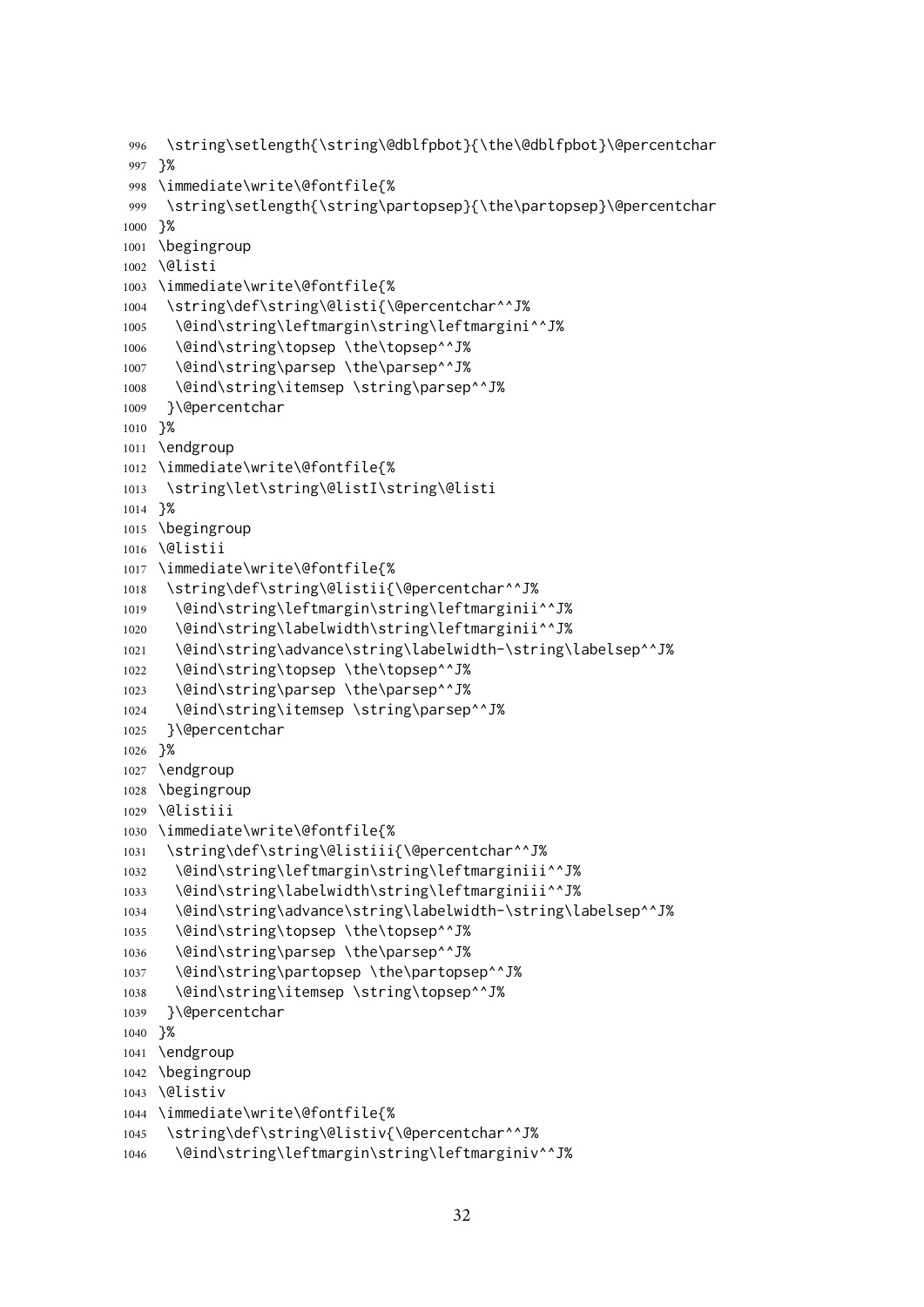```
1047 \@ind\string\labelwidth\string\leftmarginiv^^J%
1048 \@ind\string\advance\string\labelwidth-\string\labelsep^^J%
1049 }\@percentchar
1050 }%
1051 \endgroup
1052 \begingroup
1053 \@listv
1054 \immediate\write\@fontfile{%
1055 \string\def\string\@listv{\@percentchar^^J%
1056 \@ind\string\leftmargin\string\leftmarginv^^J%
1057 \@ind\string\labelwidth\string\leftmarginv^^J%
1058 \@ind\string\advance\string\labelwidth-\string\labelsep^^J%
1059 }\@percentchar
1060 }%
1061 \endgroup
1062 \begingroup
1063 \@listvi
1064 \immediate\write\@fontfile{%
1065 \string\def\string\@listvi{\@percentchar^^J%
1066 \@ind\string\leftmargin\string\leftmarginvi^^J%
1067 \@ind\string\labelwidth\string\leftmarginvi^^J%
1068 \@ind\string\advance\string\labelwidth-\string\labelsep^^J%
1069 }\@percentchar
1070 }%
1071 \endgroup
1072 \immediate\write\@fontfile{%
1073 \string\@listi^^J%
1074 \string\endinput^^J%
1075 \@percentchar^^J%
1076 \@percentchar\space End of file '#1#2.clo'.
1077 }
1078 \immediate\closeout\@fontfile
1079 }
1080 \@onlypreamble\generateclofile
```
We will now define some internal commands to test the package functions. Since version 0.6 I have been using the  $\cancel{E}$ T<sub>E</sub>X3 solution provided by Enrico Gregorio in place of the old macros based on etoolbox [\(Lehman and Wright 2019\)](#page-34-7).

```
1081 \newcommand{\sampletext}[1]{\def\fs@sampletext{#1}}
1082 \def\fs@sampletext{%
1083 As any dedicated reader can clearly see, the Ideal of practical reason
1084 is a representation of, as far as I know, the things in themselves; as
1085 I have shown elsewhere, the phenomena should only be used as a canon for
1086 our understanding. The paralogisms of practical reason are what first give
1087 rise to the architectonic of practical reason. As will easily be shown in
1088 the next section, reason would thereby be made to contradict, in view of
1089 these considerations, the Ideal of practical reason, yet the manifold
1090 depends on the phenomena.}
1091
1092 \ExplSyntaxOn
1093
```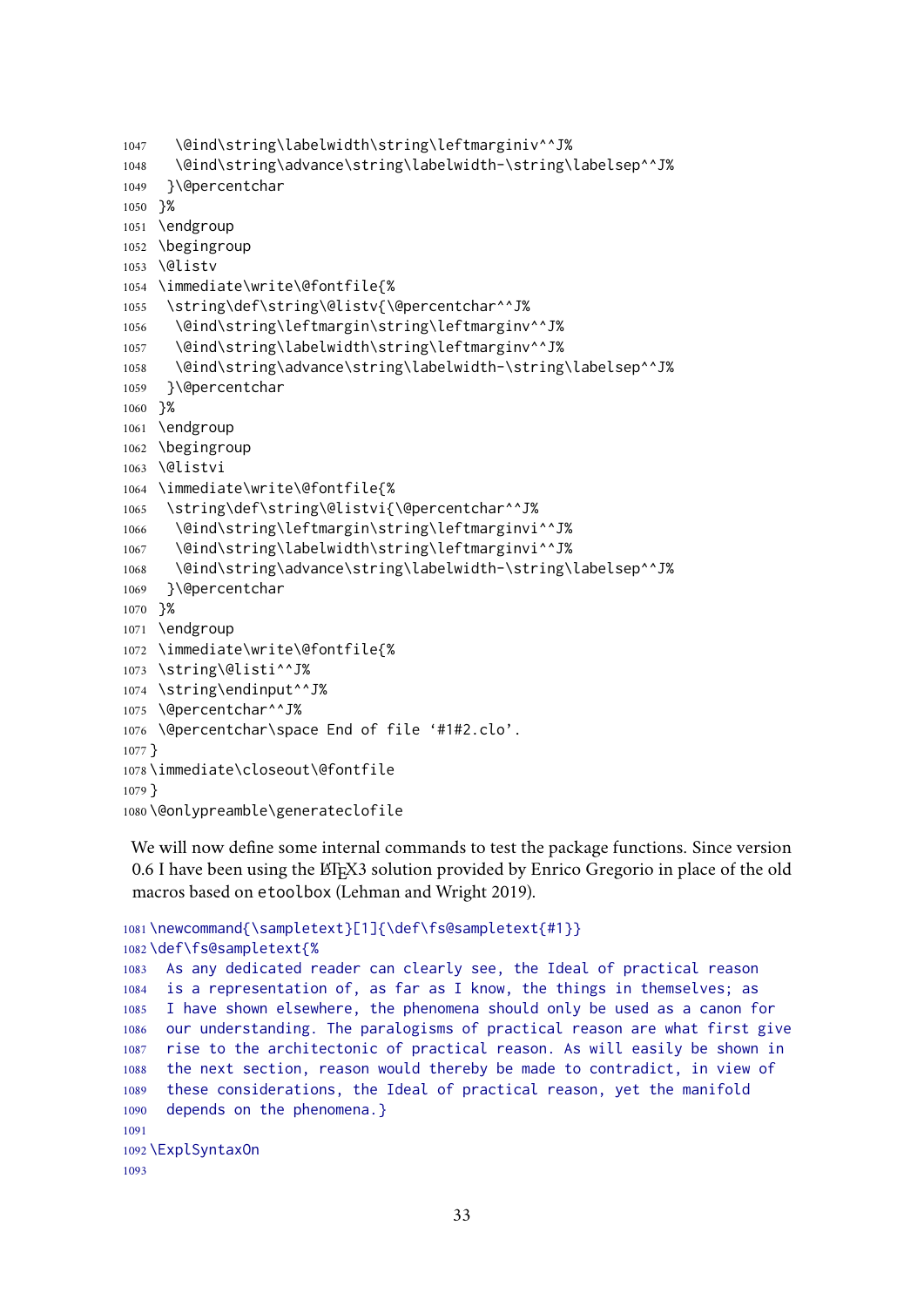```
1094 \NewDocumentCommand{\printsamples}
1095 {
1096 m
1097 m
1098 O{tiny,tinyr,tinyrr,tinyrrr,
1099 scriptsize,scriptsizer,scriptsizerr,scriptsizerrr,
1100 footnotesize,footnotesizer,footnotesizerr,footnotesizerrr,
1101 small,smallr,smallrr,smallrrr,
1102 normalsize,normalsizer,normalsizerr,normalsizerrr,
1103 large,larger,largerr,largerrr,
1104 Large,Larger,Largerr,Largerrr,
1105 LARGE,LARGEr,LARGErr,LARGErrr,
1106 huge,huger,hugerr,hugerrr,
1107 Huge,Huger,Hugerr,Hugerrr,
1108 HUGE,HUGEr,HUGErr,HUGErrr,
1109 }
1110 }
1111 {
1112 \fontsize_printsamples:nnn { #1 } { #2 } { #3 }
1113 }
1114
1115 % helper function to print the rounded sizes
1116 \cs_new:Nn \__fontsize_round_f:n
1117 {
1118 \fp_eval:n { round(\use:c{f@#1},1) } pt
1119 }
1120
1121 % the main function
1122 \cs_new_protected:Nn \fontsize_printsamples:nnn
1123 {
1124 % group to bound the font changes
1125 \group_begin:
1126 % set the size
1127 \changefontsize[#1]{#2}\selectfont
1128 % header
1129 \subsubsection*{Text~samples~for~\symbol{92}normalsize~#2~on~#1}
1130 % map through the desired sizes
1131 \clist_map_inline:nn { #3 }
1132 \quad1133 \use:c{##1} % set the font size
1134 \noindent\texttt{\symbol{92}##1}:~ % print the font size command
1135 \__fontsize_round_f:n {size}~on~ % print the size in points
1136 \__fontsize_round_f:n {baselineskip}.~ % print the baseline skip in points
1137 \fs@sampletext % sample text
1138 \par\addvspace{\medskipamount} % finish up
1139 }
1140 % close the group
1141 \group_end:
1142 }
1143 \ExplSyntaxOff
```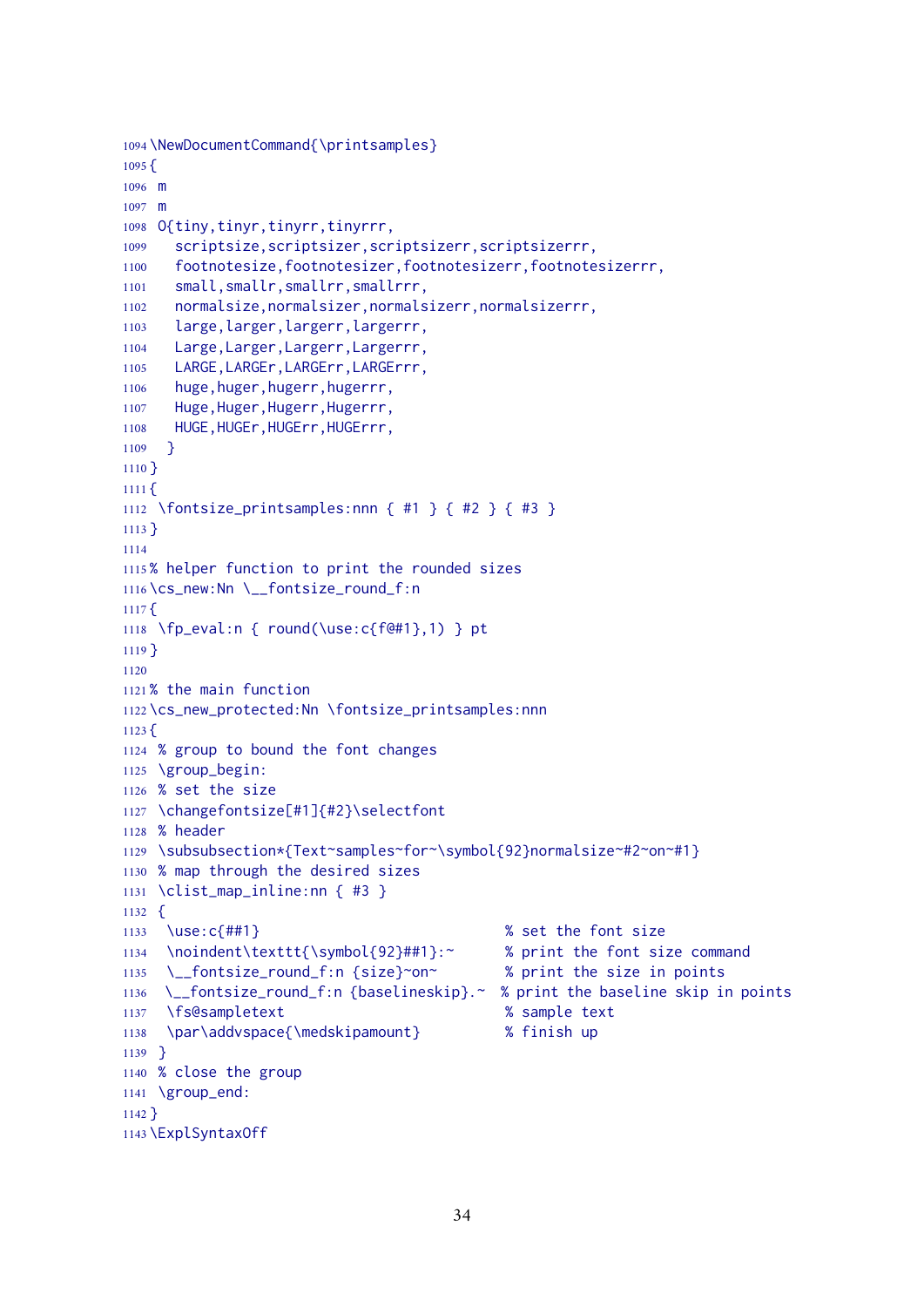### <span id="page-34-0"></span>References

- <span id="page-34-5"></span>Adriaens, Hendri (2014), *The* xkeyval *package. Extension of the keyval package*, version 2.7a, <http://www.ctan.org/pkg/xkeyval> (visited on 07/05/2020).
- <span id="page-34-3"></span>Jackowski, B. and J.M. Nowacki (2009), *The Latin Modern (LM) Family of Fonts*, version 2.004, <http://www.ctan.org/pkg/lm> (visited on 03/04/2021).
- <span id="page-34-4"></span>Kleb, Bil, Bill Wood, and Kevin Godby (2015), tufte-latex *– Document classes inspired by the work of Edward Tufte*, version 3.5.2, <https://www.ctan.org/pkg/tufte-latex> (visited on 05/18/2021).
- <span id="page-34-7"></span>Lehman, Philipp and Joseph Wright (2019), *The* etoolbox *Package. An e-TEX Toolbox for Class and Package Authors*, version 2.5h, <http://www.ctan.org/pkg/etoolbox> (visited on 07/05/2020).
- <span id="page-34-1"></span>Neukam, Frank, Markus Kohm, and Axel Kielhorn (2020), *KOMA – Script. A versatile LA*<sub>F</sub>*X* 2<sub>ε</sub> bundle, version 3.30, http : //www.ctan.org/pkg/koma-script (visited on 07/05/2020).
- <span id="page-34-2"></span>Sharpe, Michael (2020), *The Cochineal Font Package*, version 1.065, [http://www.ctan.org/](http://www.ctan.org/pkg/cochineal) [pkg/cochineal](http://www.ctan.org/pkg/cochineal) (visited on 03/04/2021).
- <span id="page-34-6"></span>The LATEX Project (2021), *The* xfp *package Floating Point Unit*, [https://www.ctan.org/](https://www.ctan.org/pkg/xfp) [pkg/xfp](https://www.ctan.org/pkg/xfp) (visited on 03/14/2021).

## Change History

| v(0.1)                                |   |
|---------------------------------------|---|
| General: First public release 1       |   |
| v0.2                                  |   |
| General: Updated documentation and    |   |
| code comments.<br>. 1                 |   |
| v0.3                                  |   |
| General: Added definitions of some    |   |
| lengths omitted from KOMA-script      |   |
| files: \smallskiamount,               |   |
| \medskiamount, \bigskiamount.         |   |
| Redefined \parindent and              |   |
| \headheight. 1                        |   |
| v0.4                                  |   |
| General: Maintenance release. Updated |   |
| documentation.                        | 1 |
| v0.5                                  |   |
| General: New font sizing commands     |   |
| from \normalsize up. New              |   |
| command \printsamples.                |   |
| Updated documentation. 1              |   |
| $v$ <sub>0.6</sub>                    |   |
| General: New font sizing commands     |   |
| from \small down. Updated             |   |
| $d$ ocumentation. $\ldots$            | 1 |
| v0.7                                  |   |
| General: New font sizing commands     |   |

| \HUGE, \HUGEr, \HUGErr,<br>\HUGErrr. Changed default name<br>for the .clo file to fontsize.<br>Updated documentation. $\ldots \ldots 1$                                             |   |
|-------------------------------------------------------------------------------------------------------------------------------------------------------------------------------------|---|
| v0.8                                                                                                                                                                                |   |
| General: Corrected a bug occuring<br>when the line spacing is grater than<br>$163.84$ pt.                                                                                           | 1 |
| v(0.8.1)                                                                                                                                                                            |   |
| General: New \sampletext command.<br>Some lengths are now defined via<br>xfp package. Removed<br>\headheight definition. Updated<br>$d$ ocumentation. $\ldots \ldots \ldots \ldots$ | 1 |
| v(0.8.2)                                                                                                                                                                            |   |
| General: New \parindent option.<br>Updated documentation.                                                                                                                           | 1 |
| v(0.8.3)                                                                                                                                                                            |   |
| General: Corrected a bug in the<br>\parindent option. Updated<br>documentation                                                                                                      | 1 |
| v(0.8.4)                                                                                                                                                                            |   |
| General: Maintenance release.                                                                                                                                                       | 1 |
| v(0.8.5)                                                                                                                                                                            |   |
| General: Updated documentation. 1                                                                                                                                                   |   |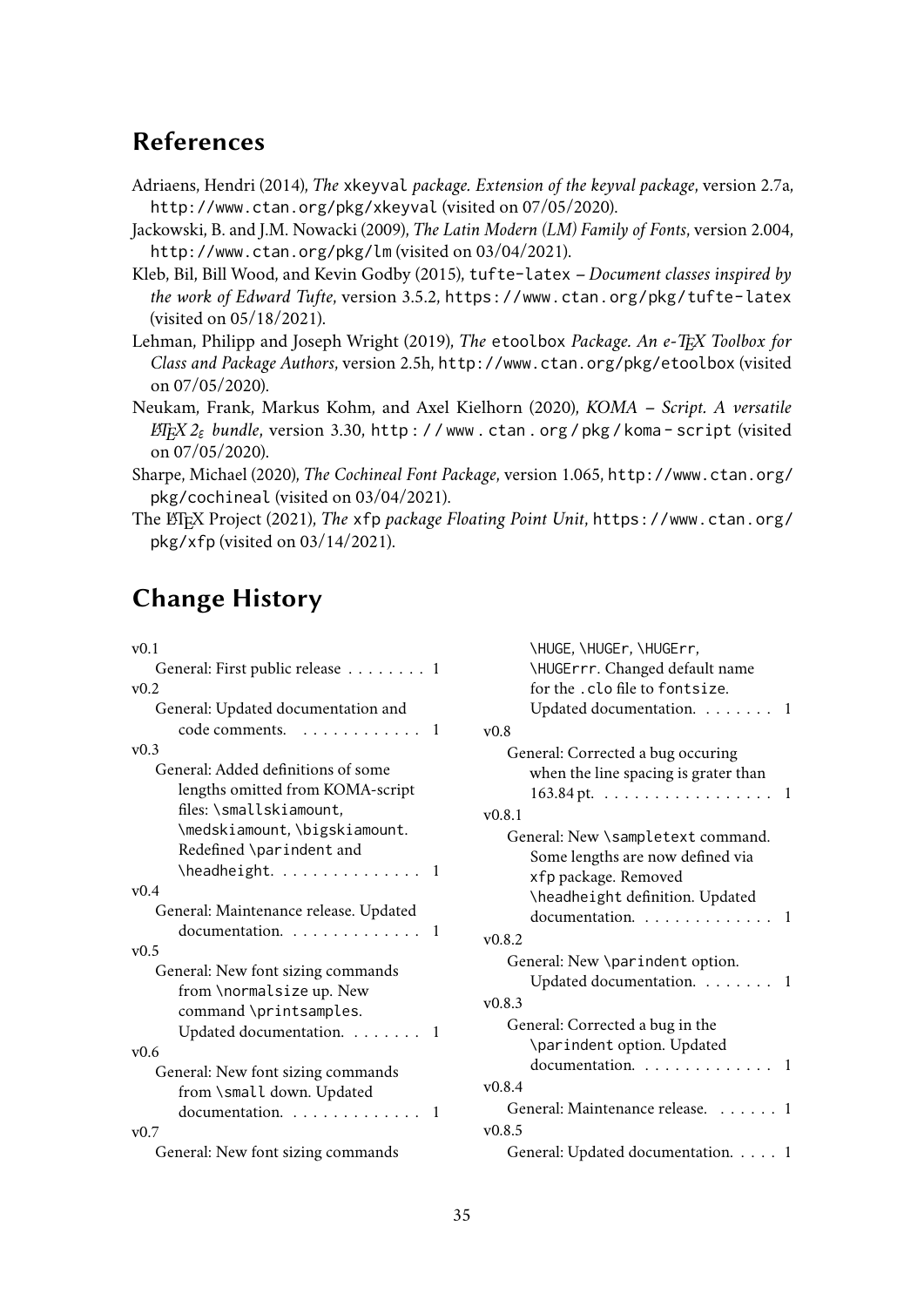### Index

Numbers written in italic refer to the page where the corresponding entry is described; numbers underlined refer to the code line of the definition; numbers in roman refer to the code lines where the entry is used.

748, 756, 764, 772,

### **Symbols** \@ . . . . . . . . . . . . . . 27 \@@@generatefontfile . . . . . . . . . . . 563 \@@generatefontfile . . . . . . . . 546, 556 \@dblfpbot ... 542,996 \@dblfpsep . . . 541, 993 \@dblfptop . . . 540, 990 \@defaultunits 6, 65, 69 \@fontfile . . . . 564, 565, 568, 569, 578, 590, 608, 626, 633, 640, 647, 654, 661, 668, 675, 682, 689, 696, 703, 710, 738, 746, 754, 762, 770, 778, 786, 794, 802, 810, 817, 824, 831, 838, 845, 852, 859, 866, 873, 880, 887, 894, 901, 908, 915, 922, 929, 936, 943, 949, 951, 959, 962, 965, 968, 971, 974, 977, 980, 983, 986, 989, 992, 995, 998, 1003, 1012, 1017, 1030, 1044, 1054, 1064, 1072, 1078 \@fontsizefilebase . 3, 14, 16, 18, 20, 22 \@fontsizeparindent . . . . . . . . . 4, 412 \@fpbot . . . . . 539, 987 \@fpsep . . 538, 541, 984 \@fptop . . . . . . 537, 539, 540, 542, 981 \@generatefontfile . . . . . 546, 548, 549 \@ifpackageloaded . 1, 2 \@ind 567, 580, 582–586, 592, 594–603, 610, 612–621, 718– 722, 726–735, 740,

780, 788, 796, 804, 1005–1008, 1019– 1024, 1032–1038, 1046–1048, 1056– 1058, 1066–1068 \@list@extra . . . . . 426, 433, 442, 449, 457, 464, 472, 480, 487, 496, 500, 505, 509, 514, 518, 523 \@listI . . . . . . . . . 88, 277, 286, 295, 435, 586, 722, 1013 \@listi . . . . 88, 105, 122, 187, 196, 205, 214, 223, 232, 277, 286, 295, 429, 435, 525, 586, 589, 598, 607, 616, 722, 730, 737, 745, 753, 761, 769, 777, 1002, 1004, 1013, 1073 \@listi@footnotesize . . . . . . . . 122, 214, 223, 232, 460 \@listi@small . 105, 187, 196, 205, 445 \@listii . 475, 1016, 1018 \@listiii 490, 1029, 1031 \@listiv . 503, 1043, 1045 \@listv . 512, 1053, 1055 \@listvi . 521, 1063, 1065 \@mainaux . . . . . . . 565 \@minus . . . . . 37, 39, 43, 45, 51, 53, 57, 59, 414, 416, 418, 484 \@nnil . . 6, 65, 69, 73, 74 \@onlypreamble . . . 1080 \@percentchar . 569– 571, 573, 574, 579, 581, 587, 591, 593, 598, 603, 604, 609, 611, 616, 621, 622, 629, 636, 643, 650,

657, 664, 671, 678, 685, 692, 699, 706, 713, 717, 725, 730, 735, 739, 742, 747, 750, 755, 758, 763, 766, 771, 774, 779, 782, 787, 790, 795, 798, 803, 806, 813, 820, 827, 834, 841, 848, 855, 862, 869, 876, 883, 890, 897, 904, 911, 918, 925, 932, 939, 946, 960, 963, 966, 969, 972, 975, 978, 981, 984, 987, 990, 993, 996, 999, 1004, 1009, 1018, 1025, 1031, 1039, 1045, 1049, 1055, 1059, 1065, 1069, 1075, 1076 \@pkgextension . . . 572 \@plus . . . . . . . . 37, 39, 43, 45, 51, 53, 57, 59, 414, 416, 418, 484, 537, 538 \@ptsize . . . . . . . 11, 68 \@setfontsize . . 82, 99, 116, 127, 133, 139, 145, 151, 157, 163, 184, 193, 202, 211, 220, 229, 237, 243, 249, 255, 261, 267, 274, 283, 292, 300, 306, 312, 318, 324, 330, 336, 342, 348, 354, 360, 366, 372, 378, 384, 390, 396, 402, 408, 580, 592, 610, 628, 635, 642, 649, 656, 663, 670, 677, 684, 691, 698, 705, 712, 740, 748, 756, 764, 772, 780, 788, 796, 804,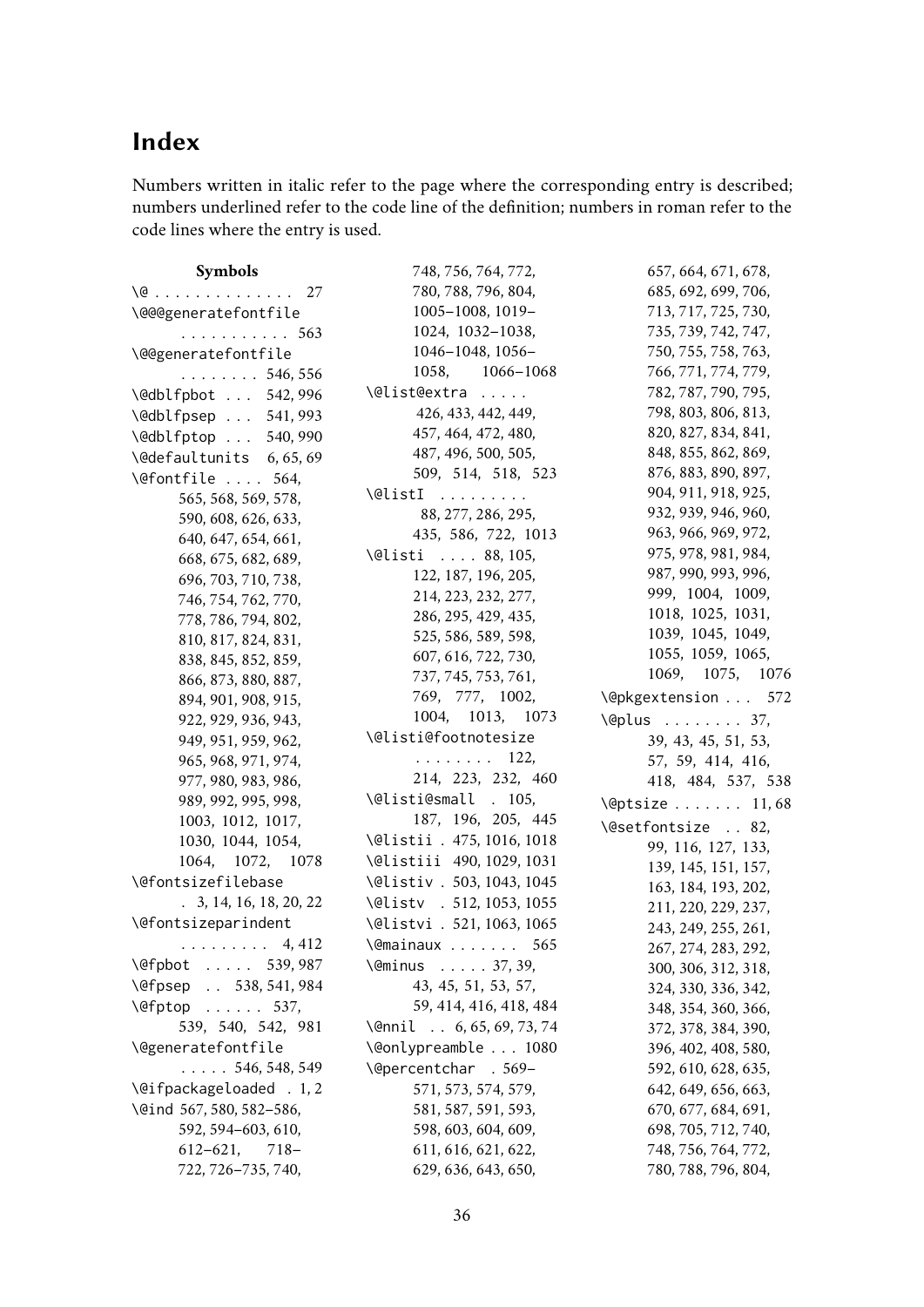812, 819, 826, 833, 840, 847, 854, 861, 868, 875, 882, 889, 896, 903, 910, 917, 924, 931, 938, 945 \@tempa . . . . . 7, 12, 14, 16, 22, 29, 73, 74 \@tempb . 9, 18, 20, 71, 74, 91, 108, 125, 131, 137, 143, 149, 155, 161, 181, 190, 199, 208, 217, 226, 235, 241, 247, 253, 259, 265, 271, 280, 289, 298, 304, 310, 316, 322, 328, 334, 340, 346, 352, 358, 364, 370, 376, 382, 388, 394, 400, 406 \@tempdima . 6, 8, 64– 66, 70, 72, 83, 90, 91, 100, 107, 108, 117, 124, 125, 128, 130, 131, 134, 136, 137, 140, 142, 143, 146, 148, 149, 152, 154, 155, 158, 160, 161, 164, 180, 181, 185, 189, 190, 194, 198, 199, 203, 207, 208, 212, 216, 217, 221, 225, 226, 230, 234, 235, 238, 240, 241, 244, 246, 247, 250, 252, 253, 256, 258, 259, 262, 264, 265, 268, 270, 271, 275, 279, 280, 284, 288, 289, 293, 297, 298, 301, 303, 304, 307, 309, 310, 313, 315, 316, 319, 321, 322, 325, 327, 328, 331, 333, 334, 337, 339, 340, 343, 345, 346, 349, 351, 352, 355, 357, 358, 361, 363, 364, 367, 369, 370, 373, 375, 376, 379, 381, 382, 385, 387, 388, 391, 393,

394, 397, 399, 400, 403, 405, 406, 409 \@tempdimb . . . . 4, 8– 11, 69, 70, 76, 77, 79, 83, 91, 93, 94, 96, 100, 108, 110, 111, 113, 117, 125, 128, 131, 134, 137, 140, 143, 146, 149, 152, 155, 158, 161, 164, 168, 169, 171, 181, 185, 190, 194, 199, 203, 208, 212, 217, 221, 226, 230, 235, 238, 241, 244, 247, 250, 253, 256, 259, 262, 265, 268, 271, 275, 280, 284, 289, 293, 298, 301, 304, 307, 310, 313, 316, 319, 322, 325, 328, 331, 334, 337, 340, 343, 346, 349, 352, 355, 358, 361, 364, 367, 370, 373, 376, 379, 382, 385, 388, 391, 394, 397, 400, 403, 406, 409, 414, 416, 418, 419, 421, 423, 437, 439, 452, 454, 467, 469, 483, 526, 527, 529, 531, 533, 538, 543 \@tempdimc 66–68, 70– 72, 90, 107, 124, 130, 136, 142, 148, 154, 160, 180, 189, 198, 207, 216, 225, 234, 240, 246, 252, 258, 264, 270, 279, 288, 297, 303, 309, 315, 321, 327, 333, 339, 345, 351, 357, 363, 369, 375, 381, 387, 393, 399, 405 \@tempswafalse . . . . 424, 440, 455, 470, 485, 498, 507, 516 \@tempswatrue . . . . 426, 442, 457, 472, 487, 500, 509, 518 \\_ . . . . . 1116, 1135, 1136

#### **A**

\abovedisplayshortskip . . . . . . . . . 77, 85, 94, 102, 111, 119, 169, 176, 583, 595, 613, 719, 727 \abovedisplayskip . 75, 80, 84, 92, 97, 101, 109, 114, 118, 167, 172, 175, 582, 594, 612, 718, 726 \addtolength . . . 10, 67 \addvspace . . . . . . 1138 \aftergroup . . . . . . 426, 442, 457, 472, 487, 500, 509, 518 \AtEndOfPackage . . . 29

#### **B**

\belowdisplayshortskip . . . . . . . . . 78, 87, 95, 104, 112, 121, 170, 178, 585, 597, 615, 721, 729 \belowdisplayskip 80, 86, 97, 103, 114, 120, 172, 177, 584, 596, 614, 720, 728 \bigskipamount 417, 956

### **C**

\catcode . . . . . . . . 27 \changefontsize . . . 24, 64, 552, 559, 1127 \clist . . . . . . . . . 1131 \cs . . . . . . . . 1116, 1122 \csname . . . . . . 427, 443, 458, 473, 488, 501, 510, 519, 572 \ctm@setlength . . 33, 75, 77, 78, 92, 94, 95, 109, 111, 112, 167, 169, 170, 420, 422, 436, 438, 451, 453, 466, 468, 482, 528, 530, 532, 543

### **D**

\day . . . . . . . . . . . 576 \dblfloatsep . 535, 975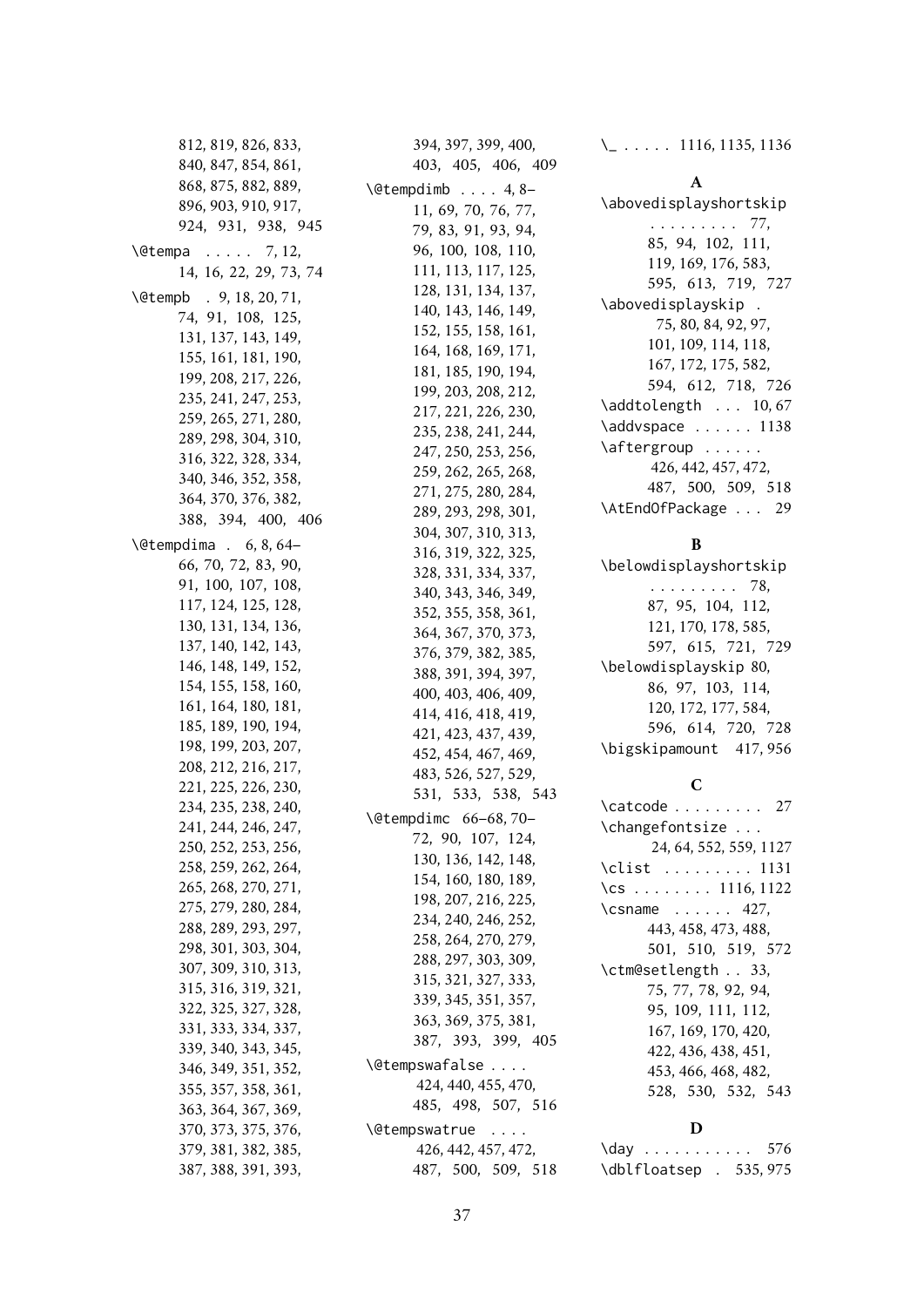\dbltextfloatsep . . . . . . . . . . 536, 978 \DeclareOptionX . . 3–5

#### **E**

\endcsname . . . . 427, 443, 458, 473, 488, 501, 510, 519, 572 \ExecuteOptionsX . . 31 \ExplSyntaxOff . . . 1143 \ExplSyntaxOn . . . 1092

### **F**

\f@baselineskip . . .  $\ldots$  419, 526, 580, 592, 610, 628, 635, 642, 649, 656, 663, 670, 677, 684, 691, 698, 705, 712, 740, 748, 756, 764, 772, 780, 788, 796, 804, 812, 819, 826, 833, 840, 847, 854, 861, 868, 875, 882, 889, 896, 903, 910, 917, 924, 931, 938, 945 \f@size . . . . . . 580, 592, 610, 628, 635, 642, 649, 656, 663, 670, 677, 684, 691, 698, 705, 712, 740, 748, 756, 764, 772, 780, 788, 796, 804, 812, 819, 826, 833, 840, 847, 854, 861, 868, 875, 882, 889, 896, 903, 910, 917, 924, 931, 938, 945 \floatsep . . . . . . . . . . 530, 534, 535, 966 \fontsize@app . . . . . . . . . 174, 186, 195, 204, 213, 222, 231, 276, 285, 294 \fontsize@pre . . . . . . . . . 166, 182, 191, 200, 209, 218, 227, 272, 281, 290 \footins . . . . . 528, 963 \footnotesep . 527, 960 \footnotesize . 115, 116, 607, 609, 610

\footnotesizer . 210, 211, 761, 763, 764 \footnotesizerr 219, 220, 769, 771, 772 \footnotesizerrr 228, 229, 777, 779, 780 \fp . . . . . . . . . . . . 1118 \fpeval 70, 414, 416, 418 \fs@appnormal . . . . . . 716, 789, 797, 805 \fs@appsmall . . . . . . . 724, 741, 749, 757, 765, 773, 781 \fs@sampletext . . . . . . 1081, 1082, 1137

### **G**

\generate@fontfile . . . . . 553, 560, 566 \generateclofile . . . . . . . . . 545, 1080 \group . . . . . 1125, 1141

### **H**

\headheight . . . . . 953 \HUGE . . . . . . . . 389, 390, 921, 923, 924 \Huge . . . . . . . . 162, 163, 667, 669, 670 \HUGEr . . . . . . . 395, 396, 928, 930, 931 \Huger . . . . . . . 371, 372, 900, 902, 903 \huger . . . . . . 353, 354, 879, 881, 882 \HUGErr . . . . . . 401, 402, 935, 937, 938 \Hugerr . . . . . . 377, 378, 907, 909, 910 \hugerr . . . . . . 359, 360, 886, 888, 889 \HUGErrr . . . . . . 407, 408, 942, 944, 945 \Hugerrr . . . . . . 383, 384, 914, 916, 917 \hugerrr . . . . . . 365, 366, 893, 895, 896

### **I**

\if@tempswa . . . . . . 433, 449, 464, 480, 496, 505, 514, 523 \ifdim 34–36, 42, 49, 50, 56 \InputIfFileExists . . . . . . . . . 14, 18 \intextsep ... 534,972 \itemsep 432, 448, 463, 479, 495, 602, 620, 734, 1008, 1024, 1038

### **K**

\kernel@ifnextchar 546

### **L**

\labelsep . . . . . 476, 491, 504, 513, 522, 1021, 1034, 1048, 1058, 1068 \labelwidth . . . . . .  $\ldots$  476, 491, 504, 513, 522, 1020, 1021, 1033, 1034, 1047, 1048, 1057, 1058, 1067, 1068 \LARGE . . . . . . . 150, 151, 653, 655, 656 \Large . . . . . . . . . . 144, 145, 646, 648, 649, 830, 832, 833 \LARGEr . . . . . . 335, 336, 858, 860, 861 \Larger . . . . . . 317, 318, 837, 839, 840 \larger . . . . . . 299, 300, 809, 811, 812 \LARGErr . . . . . . 341, 342, 865, 867, 868 \Largerr . . . . . . 323, 324, 844, 846, 847 \largerr . . . . . . 305, 306, 816, 818, 819 \LARGErrr . . . . . 347, 348, 872, 874, 875 \Largerrr . . . . . 329, 330, 851, 853, 854 \largerrr . . . . . 311, 312, 823, 825, 826 \leftmargin . . . 429, 445, 460, 475, 476, 490, 491, 503, 504, 512, 513, 521, 522, 599, 617, 731, 1005, 1019, 1032, 1046, 1056, 1066